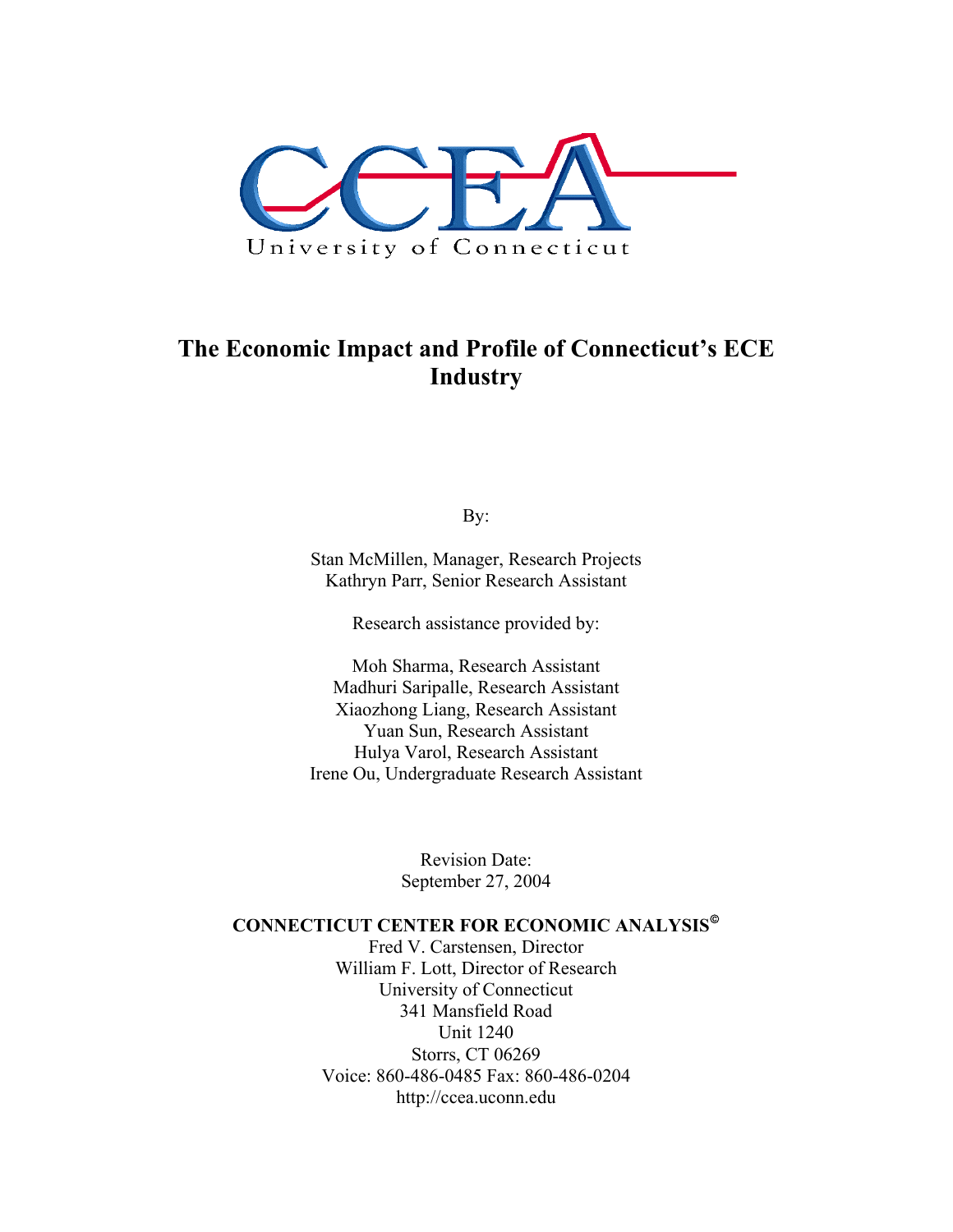## Executive Summary

## THE ECONOMIC IMPACT OF CONNECTICUT'S CHILD CARE INDUSTRY

 Over the past several years, scholars and public policy researchers have been giving increased attention to early childhood investments, using benefit-cost analyses and assessing the contribution of the early care and education "industry" to the economic capacity of states and municipalities. Nobel laureate economist James Heckman<sup>1</sup> finds a substantial long-term return on investment resulting from the provision of high quality early care and early education (hereafter, ECE) services, based on later averted costs for welfare dependency and prison confinement. Similarly, in December 2003, Minneapolis Federal Reserve senior economists Arthur Rolnick and Rob Grunewald reported that high quality early childhood investment provides an annual long-term return of 16%, significantly greater than many other uses of public (or private) monies.<sup>2</sup> Surveys of parents using ECE primarily emphasize the educational benefit for their children;  $3$  these are the long-term benefits that these formal studies validate. Yet ECE is also an important economic sector, generating jobs, demand for goods and services, and permitting parents either to hold jobs, work longer hours, and even enhance their productivity because of the knowledge that their child is in good hands with their ECE provider. Looking at just these short-run returns, Cornell economist Mildred Warner<sup>4</sup> found that the service "industry" providing ECE contributes significantly to the economy of municipalities and states, generating jobs, purchases of goods and services, and tax revenue. The study we present here is in this vein: it evaluates the immediate economic significance of the ECE sector for the economy of the state of Connecticut.

In the spring of 2003, the Connecticut Early Care and Education Working Group<sup>5</sup> commissioned the Connecticut Center for Economic Analysis (CCEA) to assess the current economic impact of the state's ECE industry. Connecticut Voices for Children<sup>6</sup> supported this research, through grants from the National Center for Children in Poverty<sup>7</sup> and the Smith Richardson Foundation,<sup>8</sup> as did the Child Health and Development Institute of Connecticut.<sup>9</sup>

<sup>&</sup>lt;sup>9</sup> See www.chdi.org for more information.



1

<sup>&</sup>lt;sup>1</sup> Heckman, James J. (2000). "Policies to Foster Human Capital," *Research in Economics*, vol. 54, no. 1, 3-56. <sup>2</sup> Rolnick, Art and Rob Grunewald (2003). "Early Childhood Development: Economic Development with a High Public Return," Fedgazette, March. 3

<sup>&</sup>lt;sup>3</sup> Warner, Mildred, "Changing the Terms of the Debate," http://government.cce.cornell.edu/doc/reports/childcare/. <sup>4</sup> Investing in the Child Care Industry: An Economic Development Strategy for Kansas,

http://www.marc.org/mccc/kseconimpactreportfinal.pdf, March 2003.

 $5$  See http://www.readysetgrowctkids.org/ece.html for more information.

 $\frac{6}{5}$  See www.ctkidslink.org for more information.

 $\frac{7}{1}$  See www.nccp.org for more information.

 $8$  See www.srf.org for more information.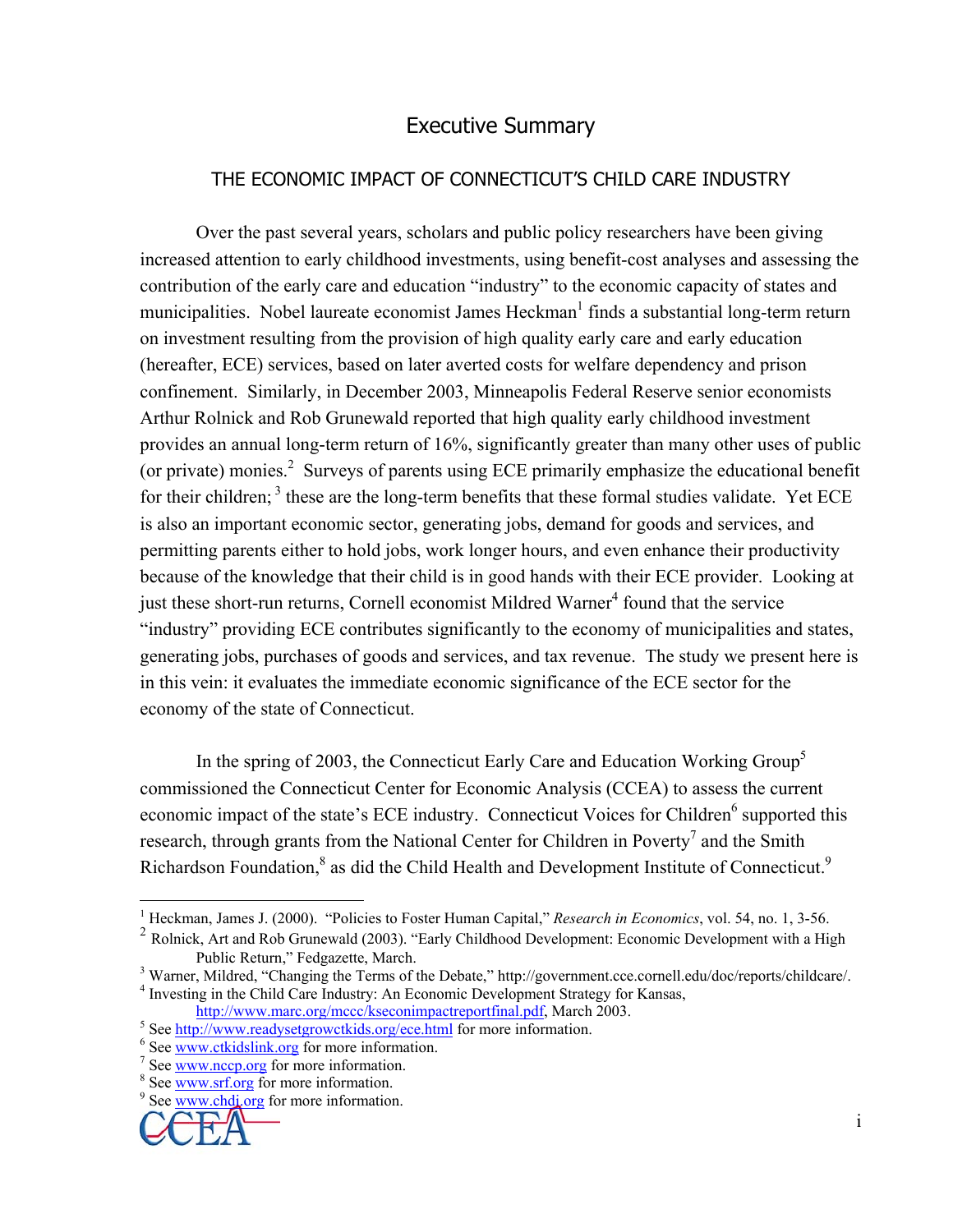Connecticut's ECE industry increases the labor force participation rate by increasing the number of available workers, increasing the number of hours parents are able to work, and improving their ability to acquire additional training or schooling. Overall, access to ECE programs increases the quantity and quality of human capital that is the basis for Connecticut's labor supply. As such, Connecticut's ECE industry serves as social infrastructure supporting workers and their employers. For 2002, the study estimates that there were 12,586 services, such as early head start centers, infant and toddler centers, and school age family child care group homes in 5,510 venues. Estimated licensed and exempt capacity was 125,303 spaces; there were 12,036 vacancies, an intended enrollment (actual enrollment plus vacancies) of 123,034, and an unintended enrollment (capacity less intended enrollment) of 2,269.10

 CCEA estimates the formal ECE sector provided services for 261,414 Connecticut children younger than 12 during 2002 (including part day, part year as well as full day, full year). Given the population of children in the relevant age range, CCEA estimated that there were 306,274 children who did not use formal ECE. Some of these children were in informal arrangements, and some received home care. Appendix III provides an estimate of the size of the informal sector in terms of the number of children in informal arrangements (between 172,000 and 258,000), the revenue that flows into that sector (between \$100 million and \$500 million), and the employment in the informal sector (about 28,000 workers). However, in this study, CCEA projects *only* the impacts of the formal sector.

 The economic value of Connecticut's formal early care and early education industry is driven by three factors: (a) labor force participation rates for 160,000 parents using formal ECE services (about 10% of Connecticut's workforce), (b) ECE industry revenues (about \$789.4 million), and (c) the value added of the formal ECE sector (about \$329.5 million).

<sup>1</sup> <sup>10</sup> Enrollment is absent from the latest Infoline database CCEA processed. We infer intended enrollment using the intended enrollment to capacity ratio calculated from the fall 2002 online tables. Infoline determines enrollment in the spring of each year and reports it in its fall online tables.

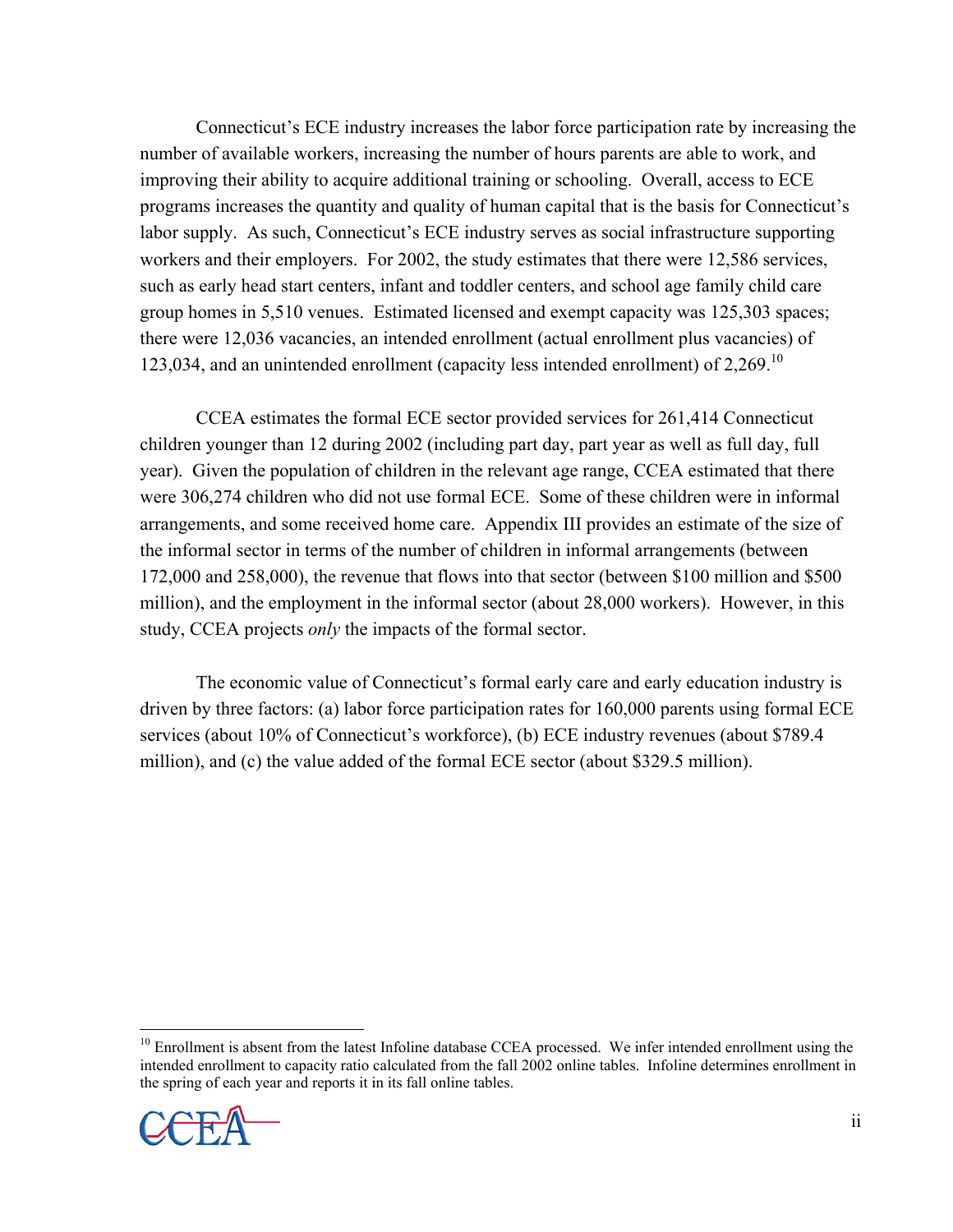## CCEA Findings

 CCEA estimates that Connecticut's formal ECE industry is a significant driver of the state's economy. Its (2002) direct employment of about 15,000 workers (who earned \$321.4 million) in the state's regulated ECE sector made it a larger employer than, for example, Connecticut's pharmaceutical industry. CCEA determined that the total employment impact through multiplier effects of the ECE industry is more than 29,000 full-time equivalent jobs.

 The total value added impact (i.e., change in Gross State Product) due to the formal ECE industry is \$920 million, including \$329.5 million contributed in value directly added by the regulated ECE sector and formal sector itself and \$590.5 million from the indirect and induced value added of the industry.

 In addition, the regulated ECE sector purchases about \$460 million in goods and services from other Connecticut businesses, further stimulating the state's economy; this does not include purchases by the unlicensed, informal care sector.

 By far the greatest current impact of this industry lies in the opportunities that it creates for Connecticut parents to work or to receive additional education and training.<sup>11</sup> CCEA estimates that almost 10% of the total state workforce utilizes regulated ECE services, enabling some 160,000 adult parents or caregivers either to work outside the home or to be more productive employees.

## In The Long Run—The Best Investment a State Can Make

 Scholars have extensively researched and policy researchers have documented the longrun effects of high quality care and early childhood education have been (University of Chicago Nobel laureate economist James J. Heckman has an excellent overview<sup>12</sup>). Studies show that high quality care correlates with children and young adults who are better prepared for school and are more likely to perform at a higher level throughout their school years. These individuals are less likely to commit crimes, become pregnant in their teen years, and, in general, are better socially adjusted. They are more likely as adults to find higher paying jobs and their children are more likely to have better social outcomes (i.e., higher participation rates

<sup>1</sup>  $11$  This study looks at the current impact of the ECE industry; it does not incorporate any consideration of the longterm benefits that high quality early childcare and education provide.<sup>12</sup>See footnote 1.

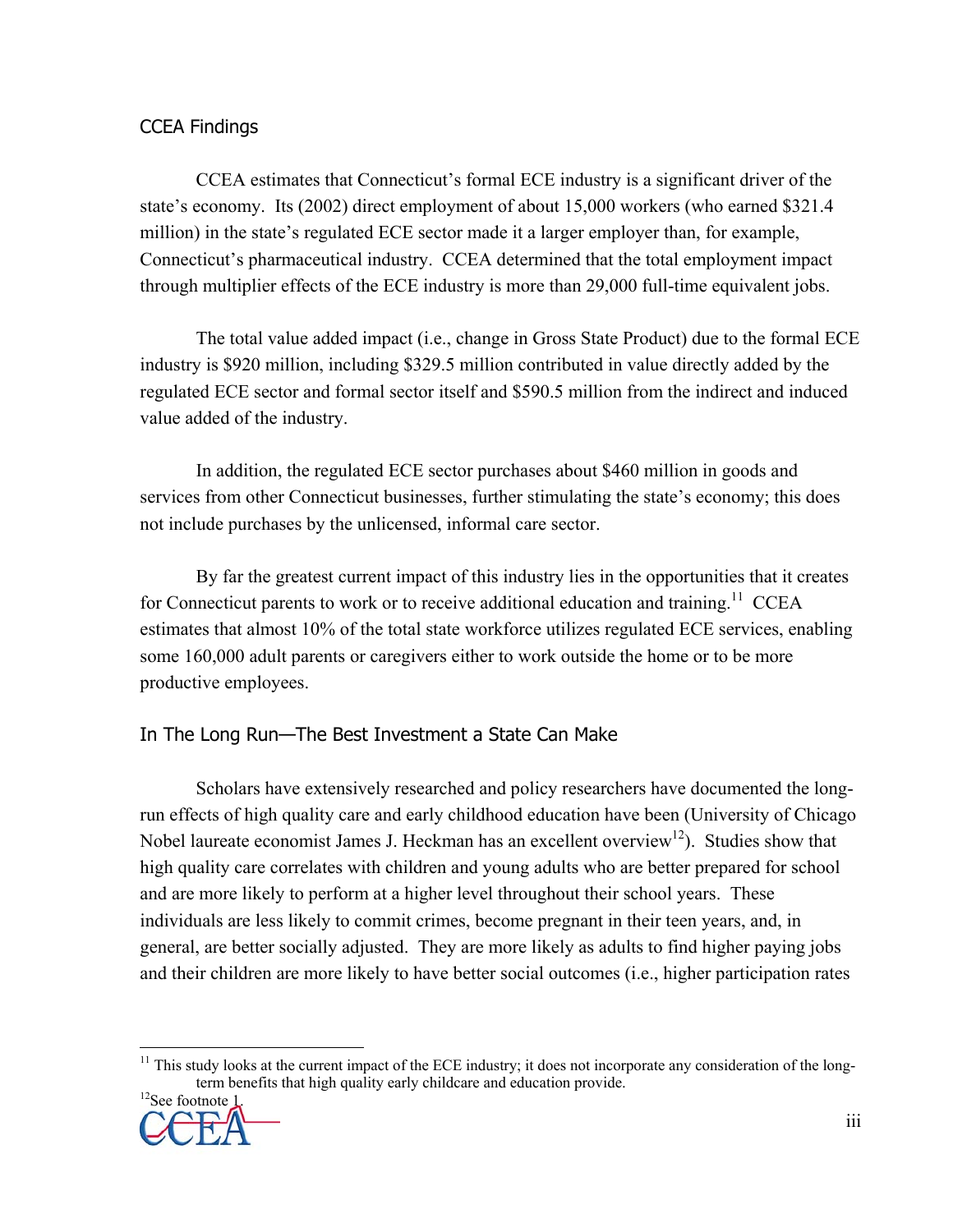in civic and cultural life) than children are in corresponding cohorts who did have high quality child care.

 These positive outcomes lead to 'averted costs' in the long run, that is, lower future costs of law enforcement, welfare expenditures, health care, financial mismanagement, and so on. Although researchers have made a convincing case concerning the long-term benefits of ECE investment, there are few reliable estimates of the magnitude of these savings. Minneapolis Federal Reserve economists Rolnick and Grunewald make a convincing case concerning the long-term benefits of child care investment.<sup>13</sup> They declare:

These disadvantaged children are not only shut out from Minnesota's famed high quality of life, but they also impose social costs on the rest of society. And that's where the budget and economic development come into play. Research has shown that investment in early childhood development programs brings a real (that is, inflation adjusted) public return of 12 percent and a real total return, public and private, of 16 percent. *We are unaware of any other economic development effort that has such a public return, and yet early childhood development is rarely viewed in economic development terms.*

 National data on ECE's long run return *additively* complements CCEA's analysis of the *current* economic contribution of Connecticut's ECE "industry" and its documented role as an essential workforce support, and argues for attention to this industry as core to Connecticut's continued economic competitiveness and success.

1



<sup>&</sup>lt;sup>13</sup> See footnote 3.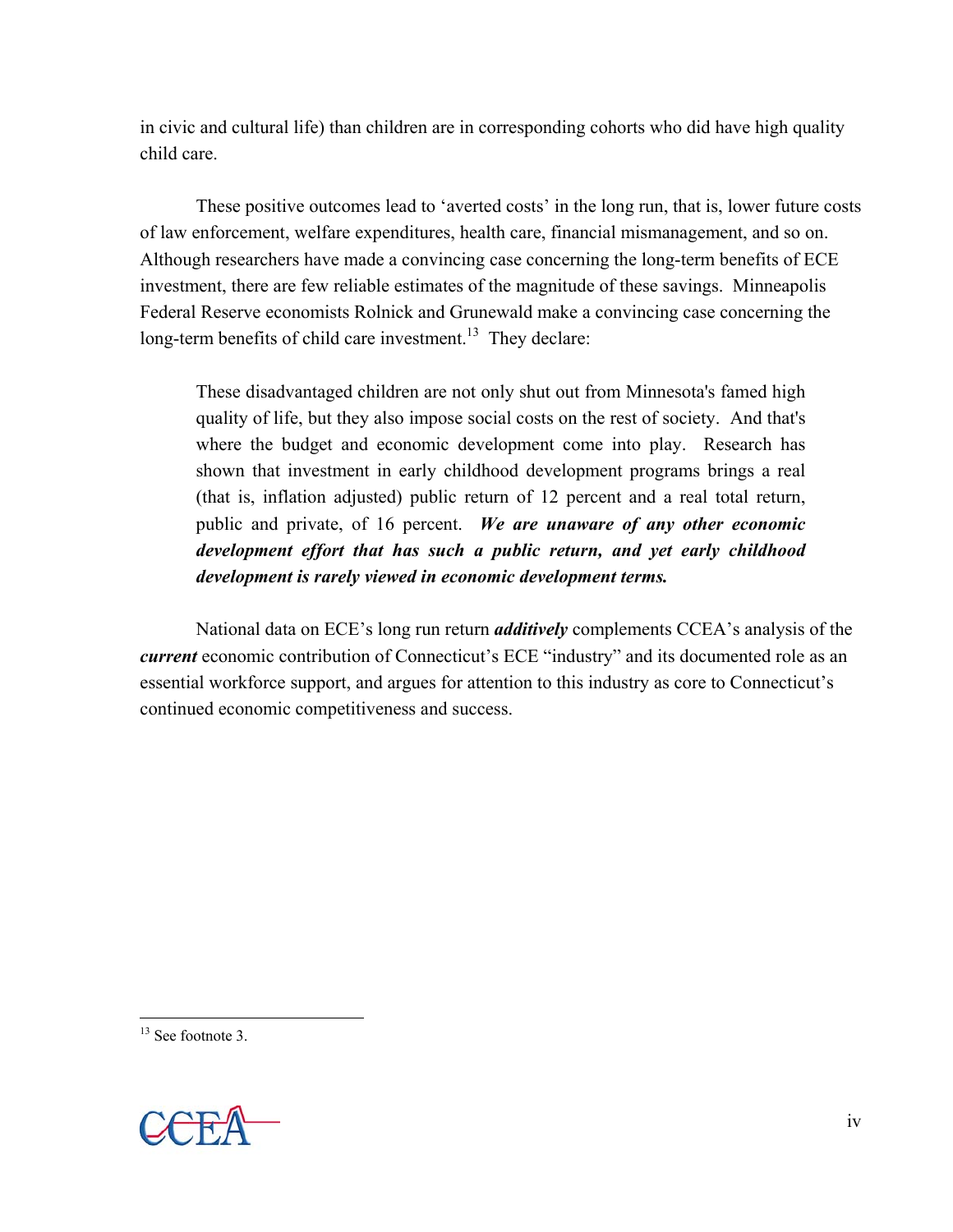## Table of Contents

| <b>Executive Summary</b>                                                                                                              |                                                        |
|---------------------------------------------------------------------------------------------------------------------------------------|--------------------------------------------------------|
| Part 1:                                                                                                                               |                                                        |
| Introduction<br>ECE As An Economic Enterprise<br>The Formal and Informal Sectors<br><b>ECE Users</b><br><b>Funding ECE</b>            | 1<br>$\overline{2}$<br>$\frac{3}{3}$<br>$\overline{4}$ |
| The Economic Impact of Connecticut's ECE Industry                                                                                     |                                                        |
| A. General Approach                                                                                                                   | 5                                                      |
| B. Estimating the Quantity of Parental Labor Using Formal ECE<br>C. ECE Industry Revenue and Value Added                              | 7<br>10                                                |
| D. Modeling Strategy and the Response of the Connecticut Economy                                                                      | 12                                                     |
| E. Conclusion                                                                                                                         | 16                                                     |
| Part 2: Connecticut's ECE Industry: A Quantitative Characterization                                                                   |                                                        |
| Supply of ECE in Connecticut                                                                                                          | 17                                                     |
| Connecticut's Future Population of Children                                                                                           | 19                                                     |
| Connecticut's ECE Labor Force Profile                                                                                                 | 23                                                     |
| Estimating Revenue & Employment in Connecticut's Formal ECE Industry 24                                                               |                                                        |
| <b>ECE Subsidies in Connecticut</b>                                                                                                   | 27                                                     |
| Appendix I: The REMI Model                                                                                                            | 29                                                     |
| Appendix II: Labor Force Participation Rate Estimation Procedure<br>Appendix III: Estimates of the Informal ECE Sector in Connecticut | 33<br>40                                               |
| Appendix IV: Connecticut Child Population by Town (2000)                                                                              | 48                                                     |
| Appendix V: ECE Labor Force Occupational Profile                                                                                      | 52                                                     |

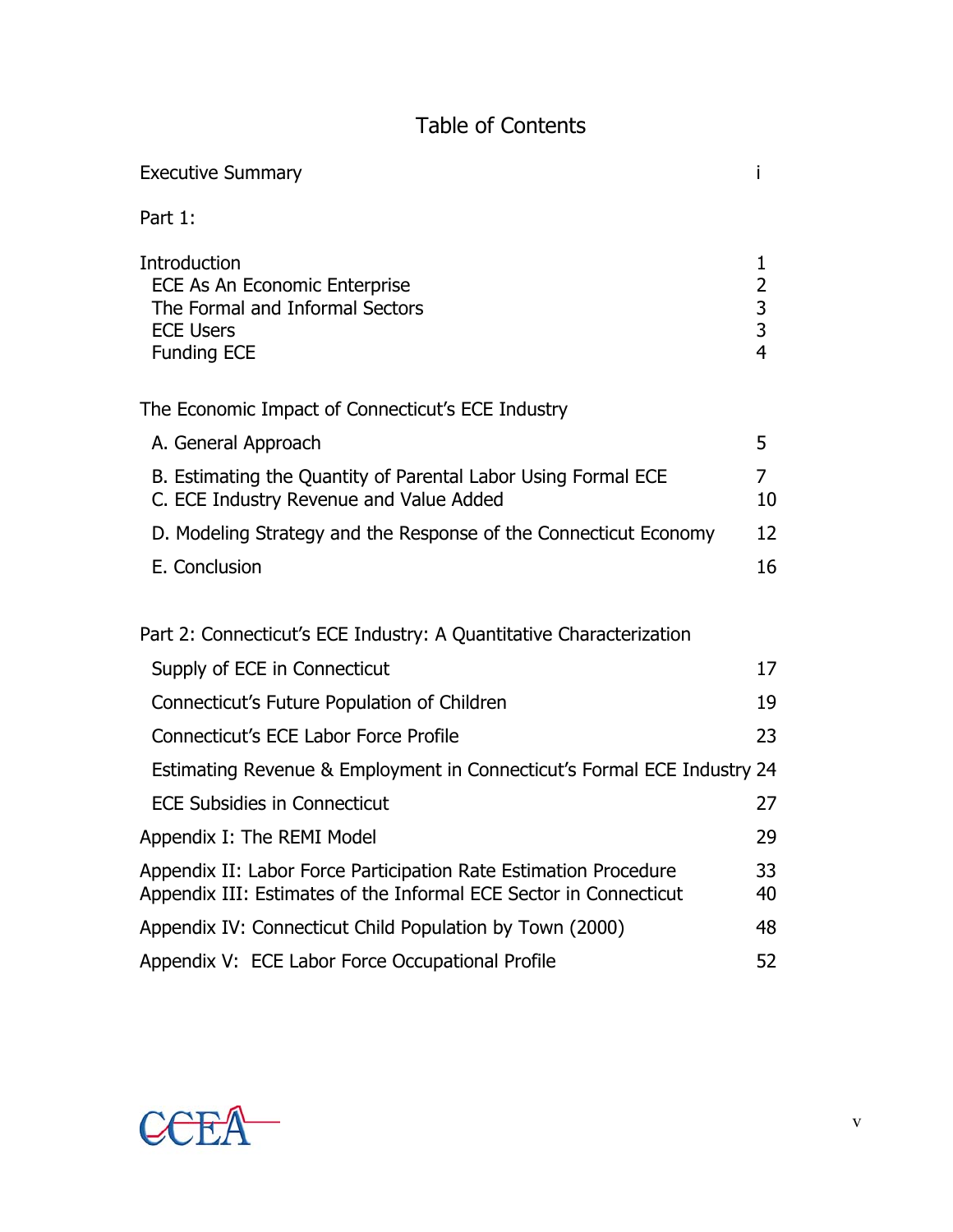## **Part 1: The Economic Impact of Connecticut's ECE Industry on the Connecticut Economy**

## **Introduction**

 Connecticut Voices for Children and the Connecticut Child Health Development Institute of Connecticut and partner organizations commissioned the Center for Economic Analysis (CCEA) at the University of Connecticut to assess the economic impact of Connecticut's early ECE and education (hereafter, ECE) industry on its economy. Part 1 describes the methodology for measuring these economic impacts as well as the aggregate results. Part 2 provides a description of the ECE industry, reporting its revenue, employment, and the number and location of establishments, together with their capacities and enrollments. Further, CCEA estimates the demand for ECE by geographic area and compares the supply or availability of ECE facilities and services to the demand. This analysis serves as well to estimate unmet needs for ECE in Connecticut. Our analysis benefits from numerous prior studies on this subject, particularly the studies by M.Cubed<sup>14</sup> of the national impact of the ECE industry and by Mildred Warner, et al. of Cornell University's Department of City and Regional Planning on the statewide impact of ECE in Kansas.<sup>15</sup>

 A principle benefit of the ECE industry is that it enables parents and/or primary caregivers to work, to work more hours, to be more productive at work, and/or to engage in training and education programs. In these ways, the existence of Connecticut's ECE industry increases the labor force participation rate by increasing the number of available workers, and/or the number of hours they are able to work. Specifically, parents may be able to work full-time instead of part-time. Parents are less likely to have to stay home with their children when care is stable and consistent, thus lowering absenteeism. Workers are more productive on the job if they feel less anxiety. Workers are able to pursue further education and professional development. Overall, ECE therefore increases the quantity and quality of human capital immediately available, and thus it plays an important role in shaping Connecticut's labor

<sup>&</sup>lt;sup>15</sup> Investing in the ECE Industry: An Economic Development Strategy for Kansas, http://www.marc.org/mccc/kseconimpactreportfinal.pdf, March 2003.



 $\overline{a}$ <sup>14</sup> M. Cubed (Fall 2002). The National Economic Impacts of the ECE Sector.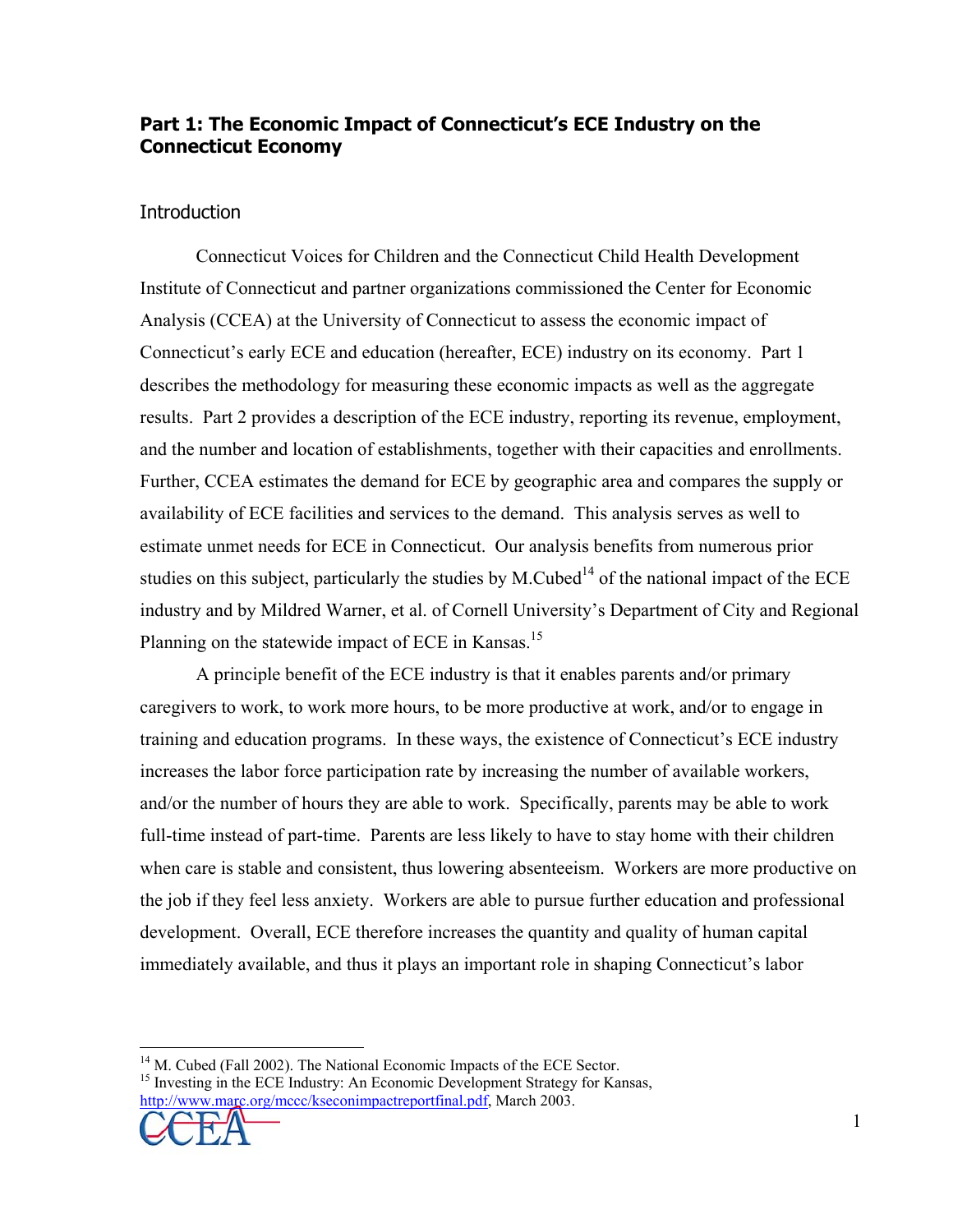supply. As such, Connecticut's ECE industry serves as social infrastructure supporting workers and their employers.

#### ECE as an Economic Enterprise

 As an economic enterprise, the ECE industry employs teachers, assistant teachers, directors, administrators, specialists, kitchen staff and custodians, among others. These workers spend their wages to buy goods and services from other sectors of the economy. ECE facilities purchase goods and services from the local economy and pay taxes and rent. Each of these purchases represents a sale for another sector of the economy. Furthermore, the increase in labor supply and productivity of parents whose children ECE serves supports production in other sectors of the economy. Purchases by one industry from another are termed 'intermediate goods and services' and are used in the production of new goods and services. State and local governments use taxes paid by workers and businesses to purchase goods and services and to provide important social and educational services to state residents. The increase in labor productivity that ECE affords multiplies economic activity across all sectors of the Connecticut economy. These 'multiplier effects' have relatively short run consequences.

Scholars and public policy researchers have extensively researched and documented the long-run effects of high quality care and early childhood education (University of Chicago Nobel laureate James J. Heckman has an excellent overview<sup>16</sup>). Studies show that high quality care correlates with children and young adults who are better prepared for school and are more likely to perform at a higher level throughout their school years. These individuals are in the future less likely to commit crimes, become pregnant in their teen years and are, in general, better socially adjusted. They are more likely to find higher paying jobs, and their own children are more likely to have better social outcomes (i.e., higher participation rates in civic and cultural life) than children in corresponding cohorts whose parents have not had access to or have not utilitized high quality ECE. These positive long-term outcomes translate into, for example, lower future costs of law enforcement, welfare expenditures, health care, financial mismanagement, and so on. Although researchers have made a convincing qualitative case concerning the long-term benefits of ECE investment, there are few reliable estimates of the magnitude of these savings. Minneapolis Federal Reserve economists Rolnick and Grunewald

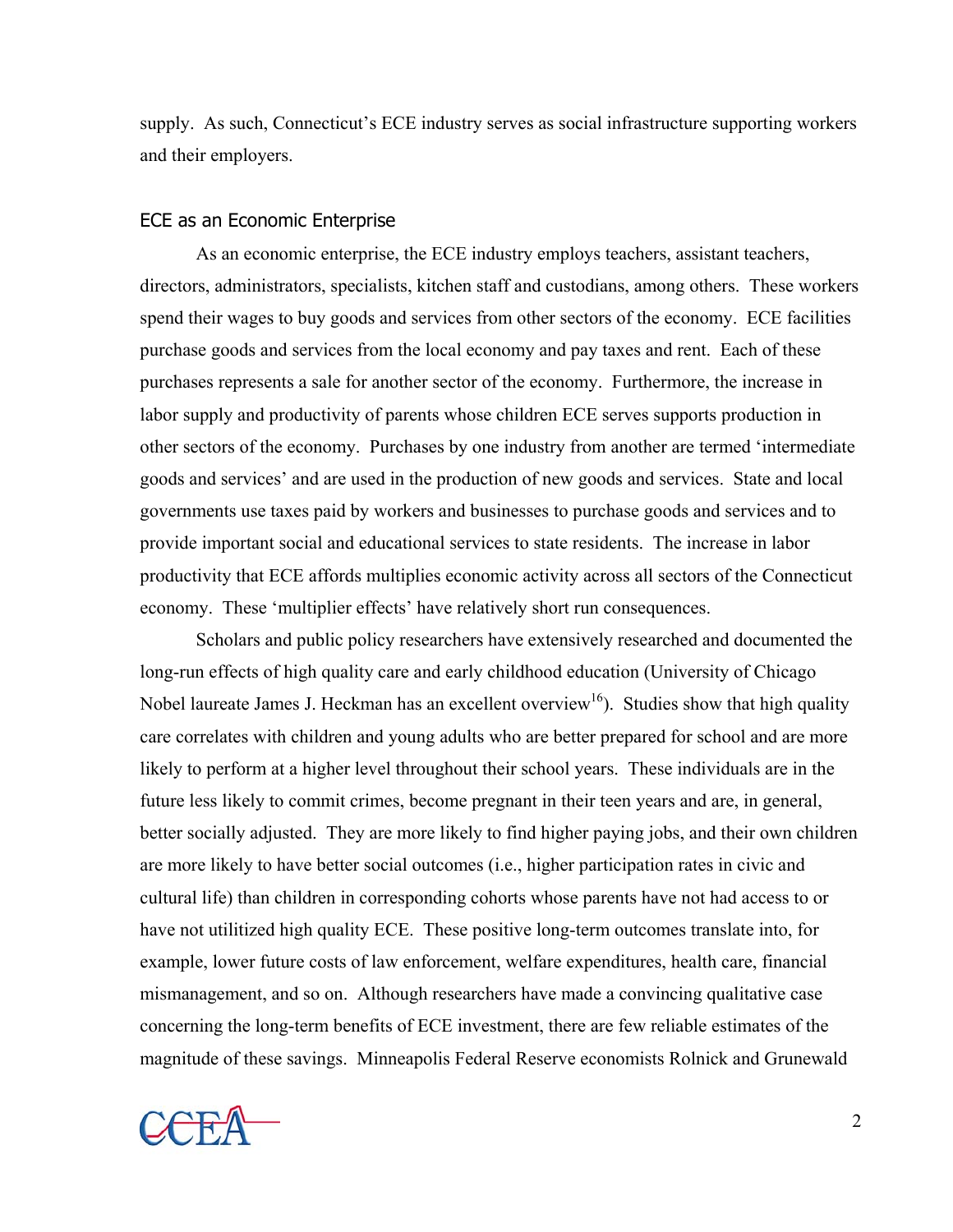make a convincing case concerning the long-term benefits of ECE investment.<sup>17</sup> For those children who do not participate in ECE, they conclude: "….These disadvantaged children are not only shut out from Minnesota's famed high quality of life, but they also impose social costs on the rest of society. And that's where the budget and economic development come into play. Research has shown that investment in early childhood development programs brings a real (that is, inflation adjusted) public return of 12 percent and a real total return, public and private, of 16 percent. *We are unaware of any other economic development effort that has such a public return, and yet early childhood development is rarely viewed in economic development terms.*" 18 We acknowledge the existence of these considerable benefits but in this study do not estimate the economic impact of these long run effects of ECE. The focus here is on the immediate or current impacts of ECE as an economic sector in the Connecticut economy.

## The Formal and Informal Sectors

 There are many venues in which ECE takes place: in homes, churches, profit and nonprofit centers, schools of all types, as well as camps and businesses. We divide these venues into two categories: formal or informal. Formal establishments themselves fall into two categories: state licensed or legal and license-exempt. Licensed providers may operate in any of the above venues; license-exempt providers typically occupy a school facility regulated through public and private schools. They consequently do not need a license, but do require Connecticut Department of Public Health recognition of their exemption. These two provider types, comprising the 'formal' ECE sector are known, because of the licensing or registration requirements. The informal sector (generally publicly invisible and functioning without any regulatory supervision) includes providers who are relatives of the children and care for them in their own home, or persons who work in the homes of the children for whom they provide care. There are in addition providers, who are usually friends or neighbors of the family or families they serve. Taken together, we commonly refer to this informal ECE sector as "kith and kin" or "family, friends and neighbor (FFN)" care (see Part 2). Taken together, the formal and informal sectors represent the entire non-parental ECE industry in the state.

Public Return," Fedgazette, March.



<sup>&</sup>lt;sup>16</sup>Heckman, James J. (2000). "Policies to Foster Human Capital," *Research in Economics*, vol. 54, no. 1, 3-56.<br><sup>17</sup> Rolnick, Art and Rob Grunewald (2003). "Early Childhood Development: Economic Development with a High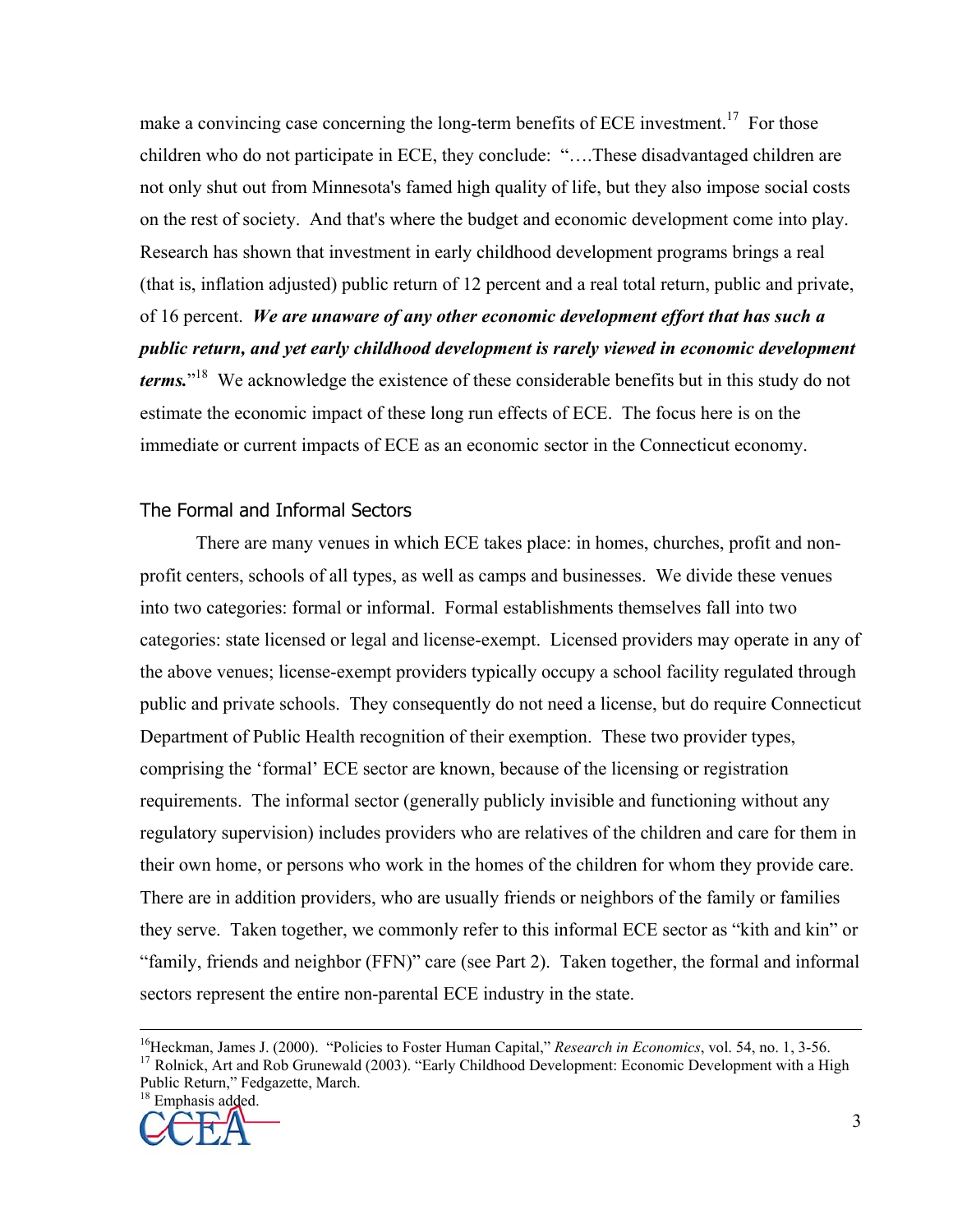#### ECE Users

 ECE users are parents, grandparents, foster parents, and legal guardians who need or want to work or to pursue training or education away from home, or who want respite for other purposes. In some cases, stay-at-home parents access ECE solely to give their children additional education and social development opportunities, although this is a small proportion of ECE demand. There are stay-at-home parents who do not use ECE and parents who juggle their schedules to avoid the need for paid care. We refer to ECE users in this study as parents in a general sense and we focus on the birth to twelve cohort (children of ages zero to 132 months).

#### Funding ECE

 Parents meet the cost of ECE in variety of ways, depending on both their household income and the nature of the ECE provider they utilize. For lower income parents, many ECE establishments have ways to reduce fees charged for their services, such as a sliding fee scale based on family income or the number of siblings in care. State and local governments subsidize the cost of care for some lower income families. Subsidies are either portable (follow the user with vouchers, e.g., Care4Kids) or are available through the provider via grant funding. Funders include federal, state, and local agencies, foundations, corporations, and community philanthropy (e.g., United Way). The principal federal funds come from the ECE Development Fund (CCDF), Temporary Assistance to Needy Families (TANF), and Head Start.

The diagram below conceptualizes the foregoing discussion.

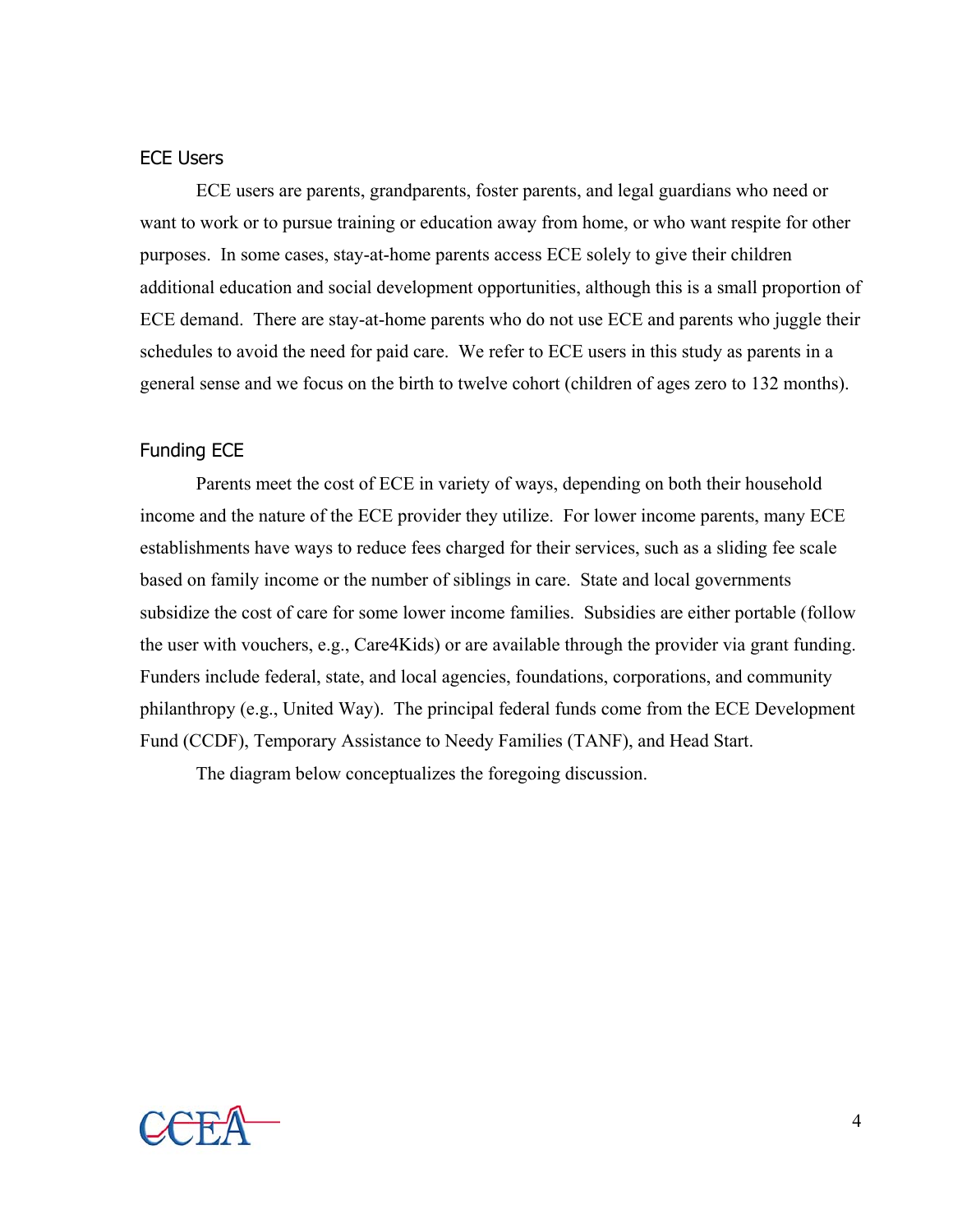

## **ECE Conceptual Framework**

## The Economic Impact of Connecticut's ECE Industry

## A. General Approach

 The labor force participation rates for parents using formal ECE, the industry revenue of ECE, and the value added<sup>19</sup> of the formal sector determine the economic value of Connecticut's ECE industry. We explain how we estimate these factors below.

 We take a sales or revenue approach and let funds received from fees, grants and subsidies flow from ECE establishments through the Connecticut economy. The revenue

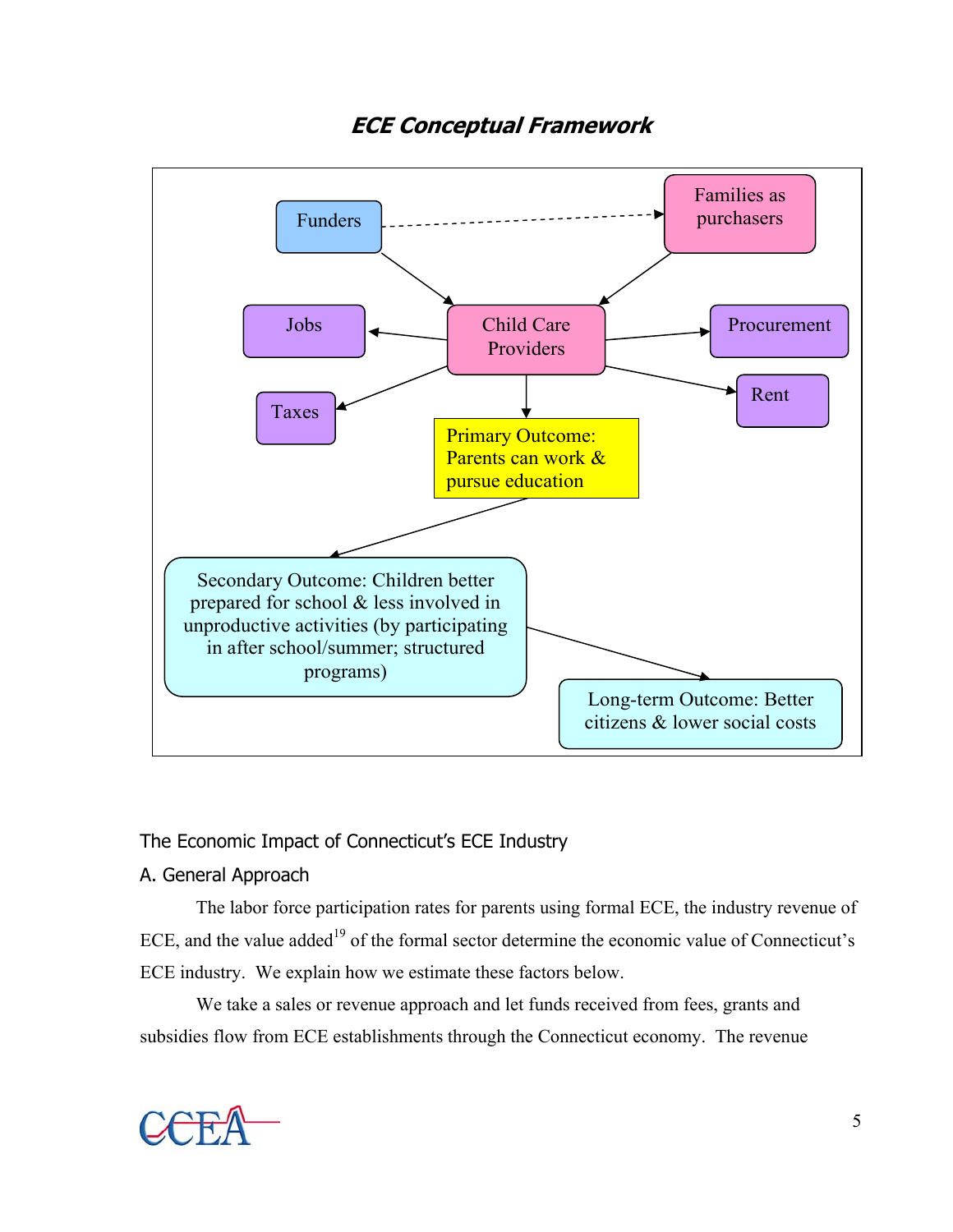approach stands in contrast to the expenditure approach, in which detailed industry expenditure information is available for ECE facilities' wages and salaries, procurement, rent, and taxes. Lacking such expenditure detail, we use the former approach that estimates ECE industry revenue.

 We estimate the economic impact counterfactually, that is, we remove the formal and informal ECE sectors and their associated revenues and 'productivity' increases expressed as labor force participation rates (by age and gender cohort, and associated only with the formal sector) from the Connecticut economy and then measure the economic losses due to the absence of the ECE industry. These losses represent a conservative estimate of the current economic contribution of the entire ECE industry to Connecticut. We recognize that, in reality, were the formal ECE industry in Connecticut to disappear, alternative arrangements would emerge over time because people have to work. In fact, this is a dynamic in the current environment when acceptable ECE is not available: parents figure out how to "make do" because they must. Our approach conceptually captures the instantaneous economic impact of the ECE industry on the state's economy. Our labor force participation estimates are necessarily conservative because we cannot identify all informal (paid and unpaid) providers and the number of children or families actually served by the informal sector.

 This study's methodology stands in contrast to other studies that estimate wages earned by parents using ECE. Changing parental wages simulates (in economic impact analysis models such as IMPLAN, RIMS II or REMI) a demand side effect *as if firms* changed wages by changing their demand for labor (that is, the quantity of labor—e.g., number of workers or hours per week—firms are willing to hire at every wage) with the supply of labor unchanged. Further, some studies that estimate parental wages do not apply multipliers to obtain the total effect of a changed wage bill (the product of the number of parents using ECE and their average wage). We instead estimate the increased labor force participation afforded by the availability of ECE. We assume that the fundamental (short-term) effect of the ECE industry is its influence on labor supply (that is, the quantity of labor—e.g., hours per week—households and individuals are willing to deliver at every wage). That is, parents work or study more or less depending on the availability of ECE services, a fact many studies acknowledge. Prior studies

 $19$  Value added is gross receipts less intermediate goods and services purchases, and indirect business taxes, or, equivalently, payments to labor, capital and land (rent).

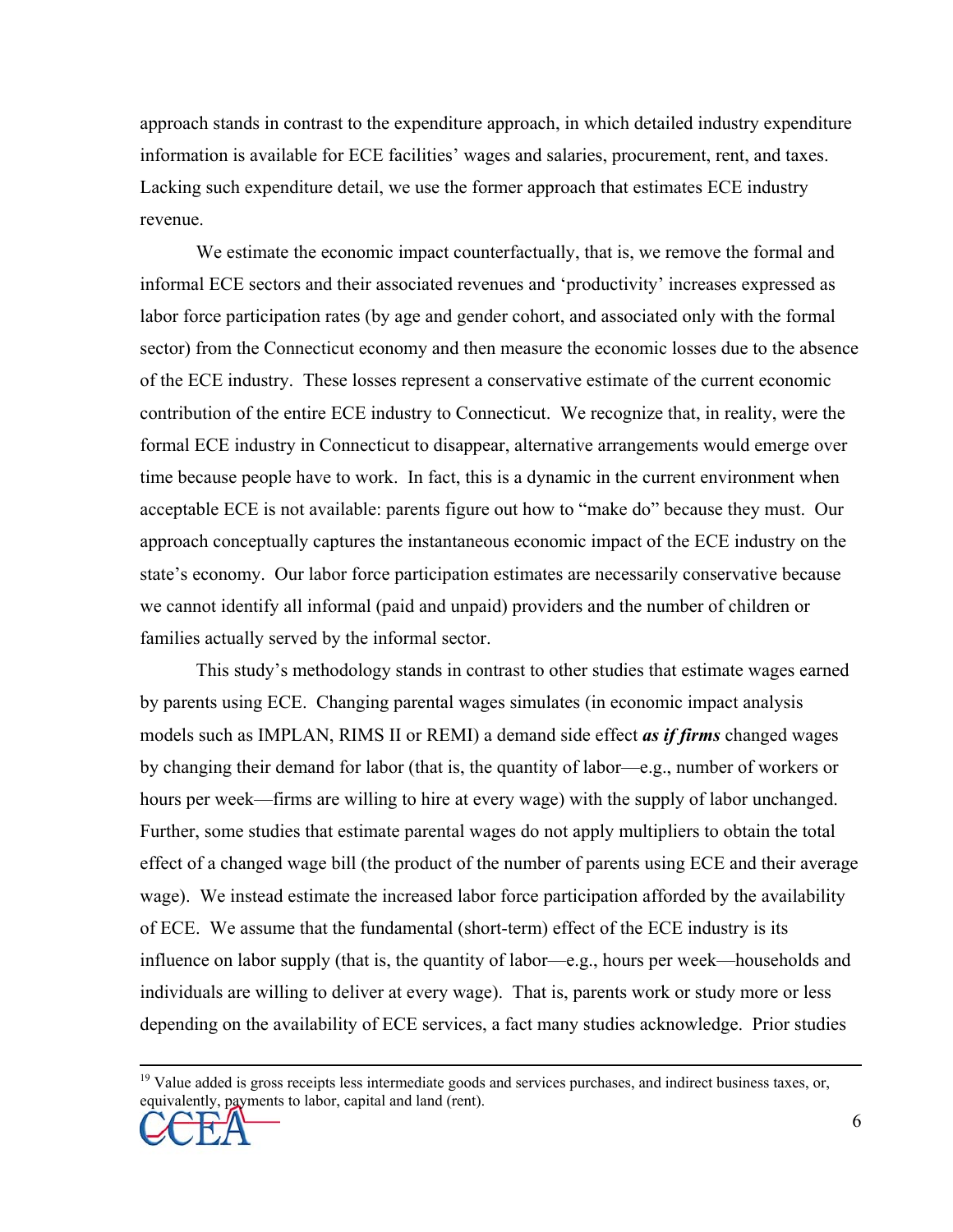thus essentially try to analyze the impact of ECE from the demand side; however, they do not, in our opinion, correctly represent the economic 'productivity' phenomenon that the ECE industry creates, that is, a supply side effect. In our approach, we keep the demand for labor unchanged and reduce the supply of labor, an approach that would drive up the wage rate and attracts economic migrants to the state. Static economic impact models such as IMPLAN and RIMS have no capability to model labor supply effects or migration; relying on those models precludes taking our supply-side approach in which we use the Connecticut economic model, REMI (see Appendix I for a description).

#### B. Estimating the Quantity of Parental Labor Using Formal ECE

The economic impact of the ECE industry derives from sales (revenues) of the industry and the additional labor supplied to the Connecticut economy due to ECE availability as described above. This section provides an overview of our methodology to estimate labor force participation rates for males and females, by one-year age cohorts, by county, who have children younger than 12 and use *formal* ECE arrangements. We make explicit in context our assumptions permitting us to make these estimates. Appendix II contains details.

The labor force participation rate is the proportion of the total non-institutionalized civilian population 16 years of age and over that is in the civilian labor force (employed workers plus unemployed workers actively seeking employment). This ratio indicates the proportion of the available "working age" population that is willing and able to work and is either employed or actively seeking employment.

The existence of the ECE industry influences the labor force participation rate. Using the Connecticut economic model, REMI, we are able to estimate the performance of the Connecticut economy after (counterfactually) subtracting the fraction of the labor force using *formal* ECE. However, the labor force participation rate due to *formal* ECE is not readily available. The following summarizes our approach to creating a reasonable estimate of that rate, based on Connecticut household and population data at the county level from Census 2000.

There were 451,411 households with children younger than 18 in Connecticut in 2000 (line 12 in Table 1.1 below). We estimate separately the number of male and female parents using ECE between the ages of 16 and 80 to obtain labor force participation rates by age and gender

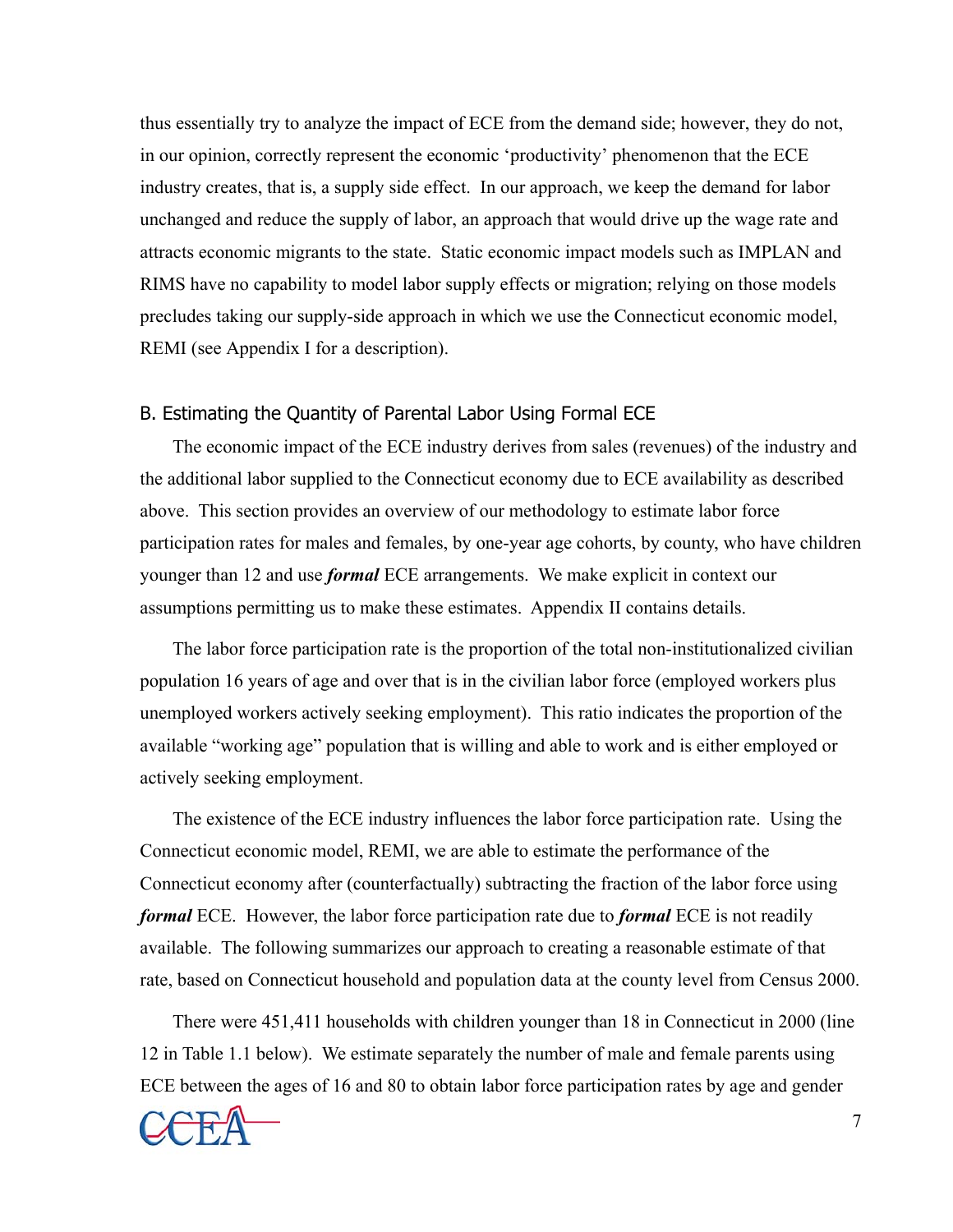#### in each Connecticut county.

| Table 1.1 |  |
|-----------|--|
|-----------|--|

|                         |                 |                                                                           |           |          |            |        |                     | <b>New</b> |                |         |             |
|-------------------------|-----------------|---------------------------------------------------------------------------|-----------|----------|------------|--------|---------------------|------------|----------------|---------|-------------|
|                         |                 |                                                                           | Fairfield | Hartford | Litchfield |        | Middlesex New Haven | London     | <b>Tolland</b> | Windham | State of    |
| Line                    | Source          | Estimate of Parents with Children Younger than 12 in Formal Child Care    | County    | County   | County     | County | County              | County     | County         | County  | Connecticut |
|                         | Census 2000     | Total households:                                                         | 324.232   | 335,098  | 71,551     | 61,341 | 319,040             | 99,835     | 49.431         | 41.142  | 1.301.670   |
| $\overline{\mathbf{2}}$ | Census 2000     | Family households with children<18:                                       | 118.678   | 112,381  | 24.115     | 19.601 | 107.000             | 34,170     | 17.073         | 14.691  | 447,709     |
|                         | Census 2000     | Married-couple family                                                     | 90.190    | 75,306   | 18,913     | 15,206 | 72,113              | 24,339     | 13,530         | 10.095  | 319,692     |
|                         | Census 2000     | Other family:                                                             | 28.488    | 37.075   | 5.202      | 4.395  | 34,887              | 9.831      | 3.543          | 4.596   | 128.017     |
|                         | Census 2000     | Male householder, no wife present                                         | 5.237     | 6.320    | 1.388      | 999    | 6.163               | 2.245      | 899            | 1.159   | 24,410      |
|                         | Census 2000     | Female householder, no husband present                                    | 23.251    | 30.755   | 3.814      | 3.396  | 28.724              | 7.586      | 2.644          | 3.437   | 103.607     |
|                         | Census 2000     | Nonfamily households (couple) with children<18:                           | 666       | 937      | 231        | 171    | 881                 | 451        | 160            | 205     | 3,702       |
|                         | Census 2000     | Male householder                                                          | 468       | 664      | 195        | 129    | 625                 | 353        | 127            | 175     | 2.736       |
|                         | Census 2000     | Female householder                                                        | 198       | 273      | 36         | 42     | 256                 | 98         | 33             | 30      | 966         |
| 10                      | Census 2000     | Total Male Parents with Children < 18                                     | 96.093    | 82.563   | 20.532     | 16.376 | 79,157              | 27.035     | 14,589         | 11.459  | 347.804     |
| 11                      | Census 2000     | Total Female Parents with Children < 18                                   | 114,107   | 106,998  | 22,958     | 18,773 | 101,718             | 32,376     | 16,334         | 13,737  | 427.001     |
| 12                      | Equation 1      | Households with one or more children under 18 years:                      | 119.344   | 113.318  | 24.346     | 19.772 | 107.881             | 34.621     | 17.233         | 14.896  | 451.411     |
| 13                      | Equations 2 & 3 | Parents & Households with one or more children under 12 years             | 85,077    | 80,781   | 17,356     | 14,095 | 76,906              | 24,680     | 12,285         | 10,619  | 321,799     |
| 14                      | Equation 4      | Average number of children per HH with children under 12 years            | 1.85      | 1.74     | 1.68       | 1.72   | 1.76                | 1.71       | 1.69           | 1.67    | 1.76        |
| 15                      | Equation 5      | Number of children under 12 in formal child care                          | 73.106    | 64,667   | 13.271     | 11.166 | 62,192              | 19.388     | 9.539          | 8.085   | 261.414     |
| 16                      | Census 2000     | Number of children under 12                                               | 157.798   | 140.721  | 29.225     | 24.190 | 135.083             | 42,218     | 20,745         | 17,708  | 567.688     |
| 17                      |                 | Census 2000 - Eqn. 5 Number of children under 12 NOT in formal child care | 84.692    | 76.054   | 15.954     | 13.024 | 72.891              | 22,830     | 11.206         | 9.623   | 306.274     |
| 18                      | Equation 6      | HHs with children under 12 in formal child care                           | 39,416    | 37,122   | 7,881      | 6.506  | 35,407              | 11,334     | 5,649          | 4.848   | 148,163     |
| 19                      | Equation 7      | Percent of HHs with children under 12 in formal child care                | 46.33%    | 45.95%   | 45.41%     | 46.16% | 46.04%              | 45.92%     | 45.98%         | 45.66%  | 46.04%      |
| 20                      | Equation 8      | Male parents with children under 12 in formal child care                  | 31.736    | 27.047   | 6.646      | 5.389  | 25,980              | 8.851      | 4.782          | 3,730   | 114,161     |
| 21                      | Equation 8      | Female parents with children under 12 in formal child care                | 37.686    | 35,052   | 7,432      | 6.177  | 33,385              | 10,599     | 5,354          | 4,471   | 140.156     |
| 22                      | Census 2000     | Households with no children under 18 years:                               | 204,888   | 221,780  | 47,205     | 41,569 | 211,159             | 65,214     | 32,198         | 26.246  | 850.259     |
| 23                      | Census 2000     | Family households:                                                        | 109.721   | 109,975  | 25.483     | 20.979 | 103,687             | 33.023     | 17.06          | 13.532  | 433.461     |
| 24                      | Census 2000     | Married-couple family                                                     | 89.610    | 89.490   | 22,012     | 18.140 | 82.892              | 28,088     | 15.129         | 11,414  | 356.775     |
| 25                      | Census 2000     | Other family:                                                             | 20.111    | 20.485   | 3.471      | 2.839  | 20.795              | 4,935      | 1.932          | 2.118   | 76,686      |
| 26                      | Census 2000     | Male householder, no wife present                                         | 5.963     | 5.836    | 1.119      | 850    | 6.206               | 1.586      | 643            | 679     | 22.882      |
| 27                      | Census 2000     | Female householder, no husband present                                    | 14.148    | 14.649   | 2.352      | 1.989  | 14.589              | 3.349      | 1.289          | 1.439   | 53.804      |
| 28                      | Census 2000     | Nonfamily households:                                                     | 95.167    | 111.805  | 21.722     | 20.590 | 107.472             | 32.191     | 15.137         | 12.714  | 416.798     |
| 29                      | Census 2000     | Male householder                                                          | 40.310    | 47,844   | 9.666      | 9.114  | 46,507              | 15,219     | 7.163          | 5.899   | 181.722     |
| 30                      | Census 2000     | Female householder                                                        | 54.857    | 63,961   | 12.056     | 11.476 | 60.965              | 16.972     | 7.974          | 6.815   | 235.076     |

Because we do not have separate data for Connecticut for the number of households with children until 12, we use the U.S. fraction of households with children younger than 12 to obtain the number of Connecticut households with children younger than 12. Using this approach we project that there were 321,799 such households in Connecticut in 2000. We assume that each Connecticut county has the same ratio of households with children younger than 12 to households with children younger than 18. Further, we assume the fraction of the parent population (males and females) in households with children younger than 12 to the population in households with children younger than 18 is the same as the fraction of households with children younger than 12 to households with children younger than 18.

The above procedure gives the *maximum* demand of parents (males and females) for ECE. We next need to find the male and female parent population *actually* using formal ECE. To do

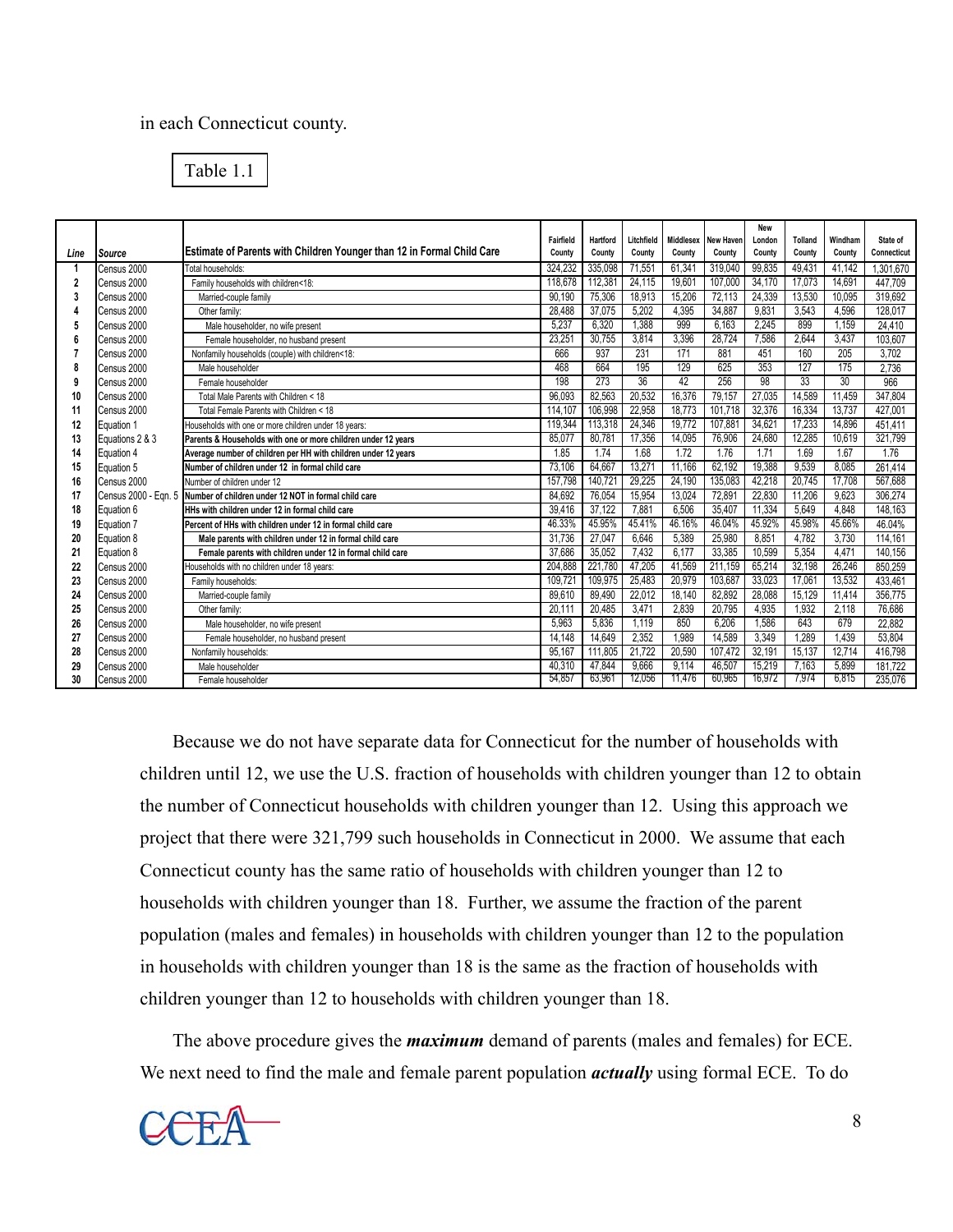this, we convert the ratio of children in formal ECE to the ratio of parents using formal ECE by first assuming the same ratio of households with children younger than 12 to households with children younger than 18 for each county. This approach shows that there were 567,688 children younger than 12 (ages 0 through 132 months) in Connecticut in 2000.

Using national data for children in formal ECE for different age groups, $20$  we obtain the number of children younger than 12 in formal ECE. We estimate there were 261,414 children younger than 12 in formal ECE in Connecticut in 2000 (and 302,274 children younger than 12 were NOT in formal ECE). Given this, we estimate there were 148,163 households in 2000 in Connecticut with children younger than 12 in formal ECE. The fraction of households with children younger than 12 using formal ECE is the number of households with children younger than 12 using ECE divided by the number of households with children younger than 12. Assuming this same fraction can be applied to the parent population as for households implies that, for Connecticut in 2000, there were 114,161 male parents using formal ECE and 140,156 female parents using formal ECE services.

We need now to estimate the labor force using formal ECE by age and gender cohort by county. We assume that parents with children younger than 12 have the same labor force participation rate as the general population. REMI, as part of its large database of regional information, provides the Connecticut labor force participation rate by age and gender cohort. We then arrive at the labor force using ECE. Census 2000 provides population data in one-year age and gender cohorts at the county level for Connecticut. We obtain the *change* in the labor force participation rate as a fraction of each age and gender cohort due to the formal ECE industry by taking the ratio of the labor force using formal ECE to the population in each cohort.

We assume that were it not for ECE services, some parents and guardians would withdraw from the labor force. We estimate Connecticut's labor force participation rates as described above for 65 age cohorts (16-80 year olds) for male and female parents *as a fraction of their respective age cohort* in each Connecticut county *because there is significant county variation in the magnitude of the rates even though the county participation rate statistical* 

<u>.</u>

<sup>&</sup>lt;sup>20</sup> See ECE Expenses of America's Families, Urban Institute 1997; also see The Economic Impact of Vermont's ECE Industry.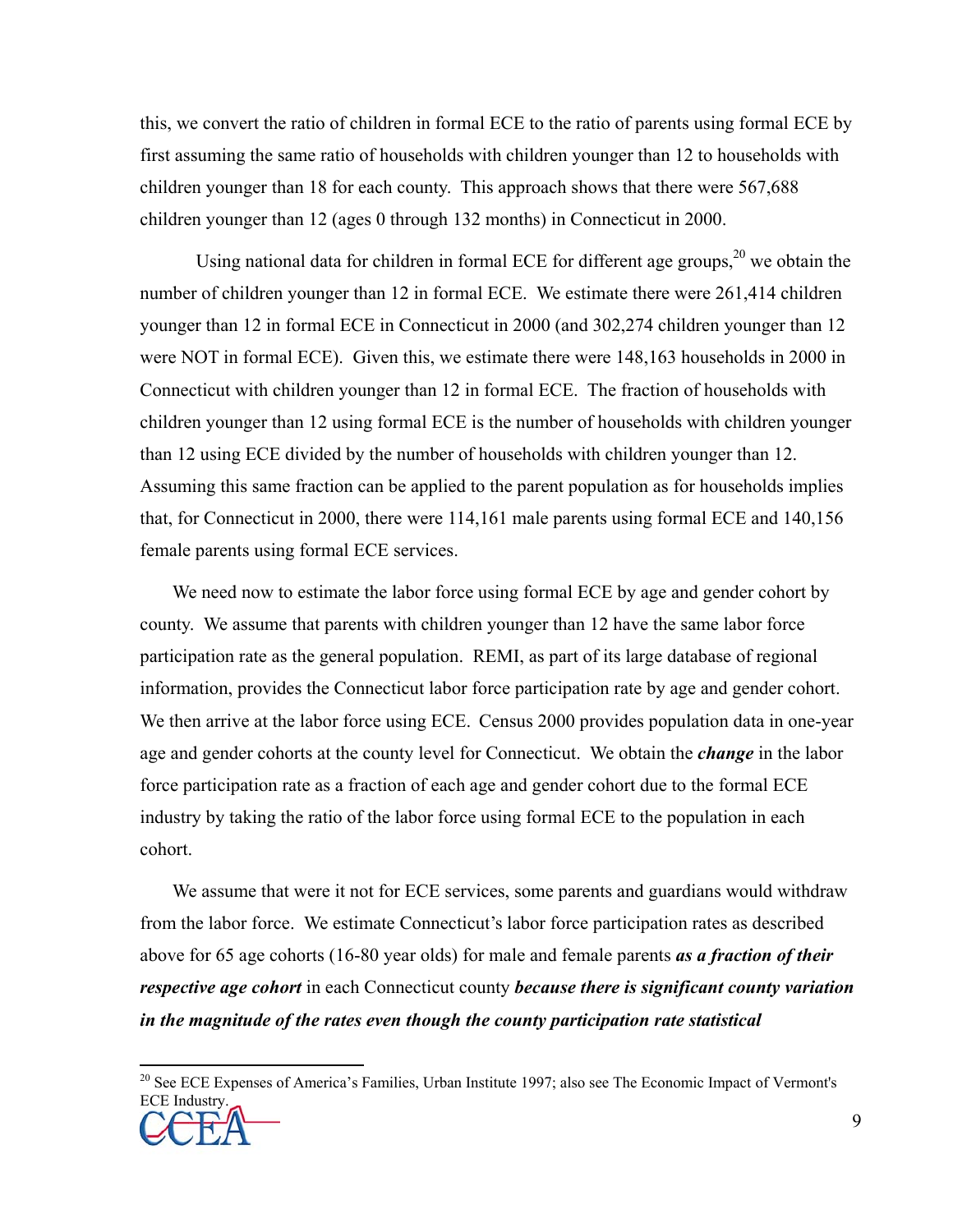*distributions are similar* (see Appendix II). We calculate detailed cohort participation rates because there are differential economic impacts associated with each age and gender cohort. Appendix II describes the age distributional properties of these participation rates by gender and county. Visual inspection of this data suggests that 8% is a frequently occurring rate that varies from a few tenths of a percent for septuagenarian parents to 10% for parents in their twenties and thirties.

#### C. ECE Industry Revenue and Value Added

 Industry sales (revenues) flow through establishments to wages and salaries, rents, taxes and purchases of goods and services (such as insurances) used in providing ECE services. We estimate year 2000 revenues (sales) of the formal ECE industry (that is, firms) in Connecticut answering the Bureau of Economic Analysis (BEA) employer survey to be \$551 million (reported by the IMPLAN software). *This represents a portion of the formal ECE industry; not represented are self-employed persons and informal care providers.* BEA value added of this portion of the formal sector is \$230 million. GSP is the value of all goods and services produced in the economy and captures payments to labor, capital (interest payments) and rent. Equivalently, value added is sales less intermediate goods and services purchases and taxes. For reference, in 2000, Connecticut's GSP was \$156.322 billion. Using the CCEA-processed Infoline<sup>21</sup> database, CCEA estimates revenues of the formal sector to be \$739 million (see methodology sidebar in Part 2). To this, we add \$45.5 million in federal funds and \$4.9 million in state funds for Head Start and Early Head Start programs for total 2001 formal ECE industry revenue of \$789.4 million. The \$40 million in state funds for school readiness programs and \$25 million in state funds for state-funded ECE centers contributed in FY 2001-2002 is already included in the aggregate formal sector revenue estimate as is the Care4Kids portable subsidy paid through vouchers in the formal sector. We estimate informal sector revenue in Part 2.

 $\overline{a}$ <sup>21</sup> Infoline created in 1976 as a public/private partnership of United Way and the State of Connecticut is an integrated system of help via telephone - a single information source about community services, referrals to human services, and crisis intervention. It is accessed toll-free anywhere in Connecticut by dialing 211, 24 hours a day, 365 days a year. See www.infoline.org. The database is not equivalent to the information available on the Internet. Infoline added additional providers, especially exempt providers in this version. CCEA reorganized this database to be amenable to query.

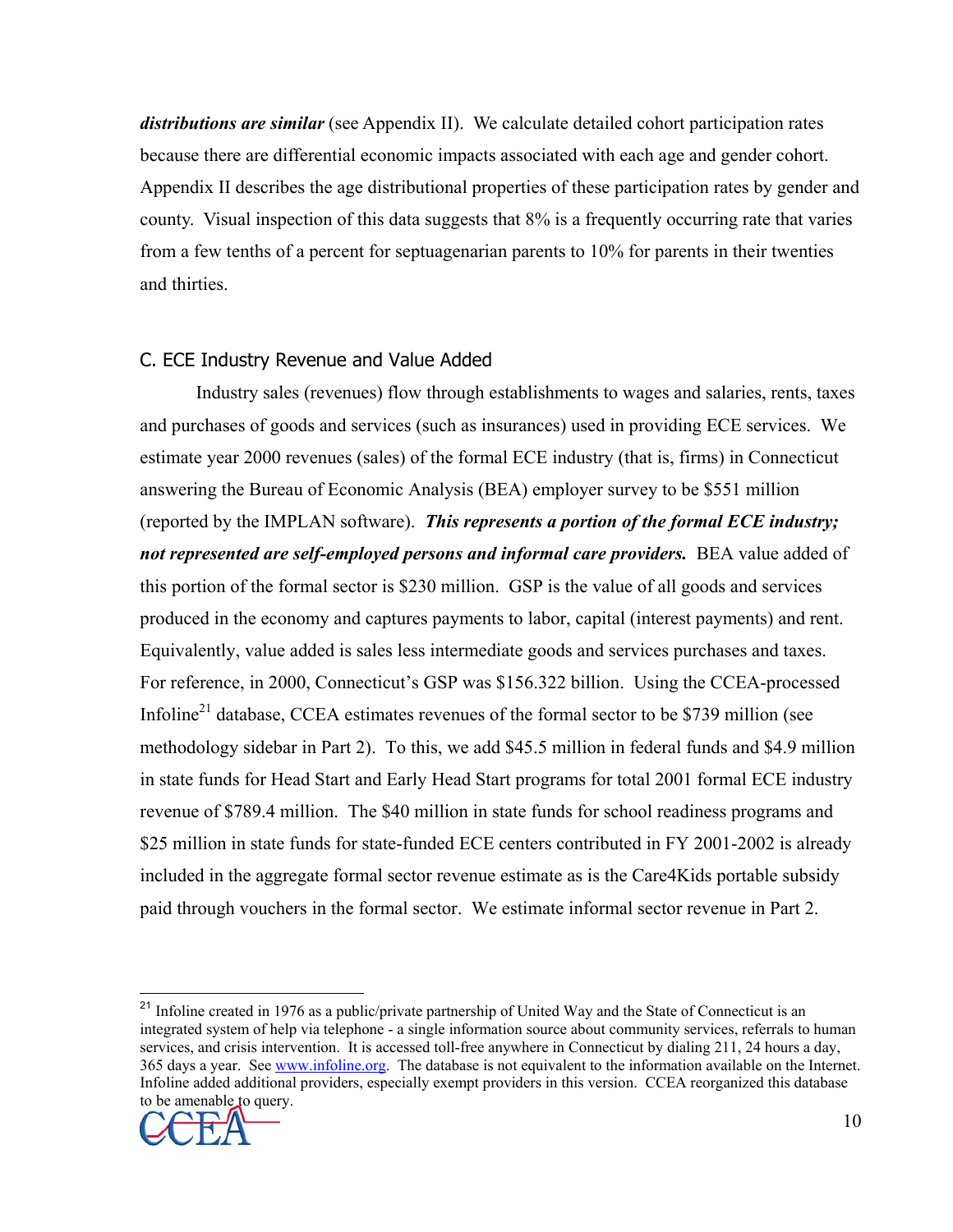We assume that the informal sector does not disappear in our counterfactual analysis despite some public funds flowing to it. In fact, we remove only \$80 million of the Care4Kids subsidy assuming that the remainder (\$76 million) continues to flow into the informal sector. The \$80 million in the counterfactual represents money returned to taxpayers offset by reduced (productive, that is, quality-of-life enhancing) government spending. Therefore, we remove formal ECE sector sales (revenues) of \$789.4 million and value added (representing an amenity or quality of life value) of \$329.5 million from the Connecticut economy apportioned on a population basis to each county. The \$329.5 million in value added derives from the BEA sales to value added ratio implied above. This is about half of the value added of the services created in both the elementary and secondary education sectors.<sup>22</sup> Unlike the (public) education sector, however, the ECE sector generates approximately \$6.4 million in indirect business tax revenue each year.

 In addition to labor, ECE operations purchase food, business services, paper and craft products, entertainment and media, travel and lodging, toys and games, sundries, and pay for maintenance for their grounds and buildings. ECE has close ties to other service sectors, such as social services and non-profit agencies. Table 1.2 indicates formal ECE operations' *representative* purchases of other goods and services as reported in the BEA employer survey. This table omits self-employed and other ECE programs (denoted 'non-firm' above).

| <b>Goods and Services</b>            | Purchases *  |
|--------------------------------------|--------------|
|                                      | (millions of |
|                                      | dollars)     |
| Maintenance of Grounds and Buildings | \$26.01      |
| Food                                 | 19.03        |
| <b>Business Services</b>             | 119.51       |
| Paper and Craft Products             | 11.3         |
| Travel and Lodging                   | 12.33        |
| <b>Entertainment and Media</b>       | 19.3         |
| Toys and games                       | 18.97        |
| <b>Sundries</b>                      | 14.25        |
| Social Services                      | 79.23        |
| <b>Other Services</b>                | 1.48         |
| Total                                | \$321.24     |

Table 1.2: ECE Industry Purchases of Goods & Services from Other Connecticut Industries

 $\overline{a}$ 

<sup>22</sup> Elementary and secondary education produces \$542 million worth of services in Connecticut.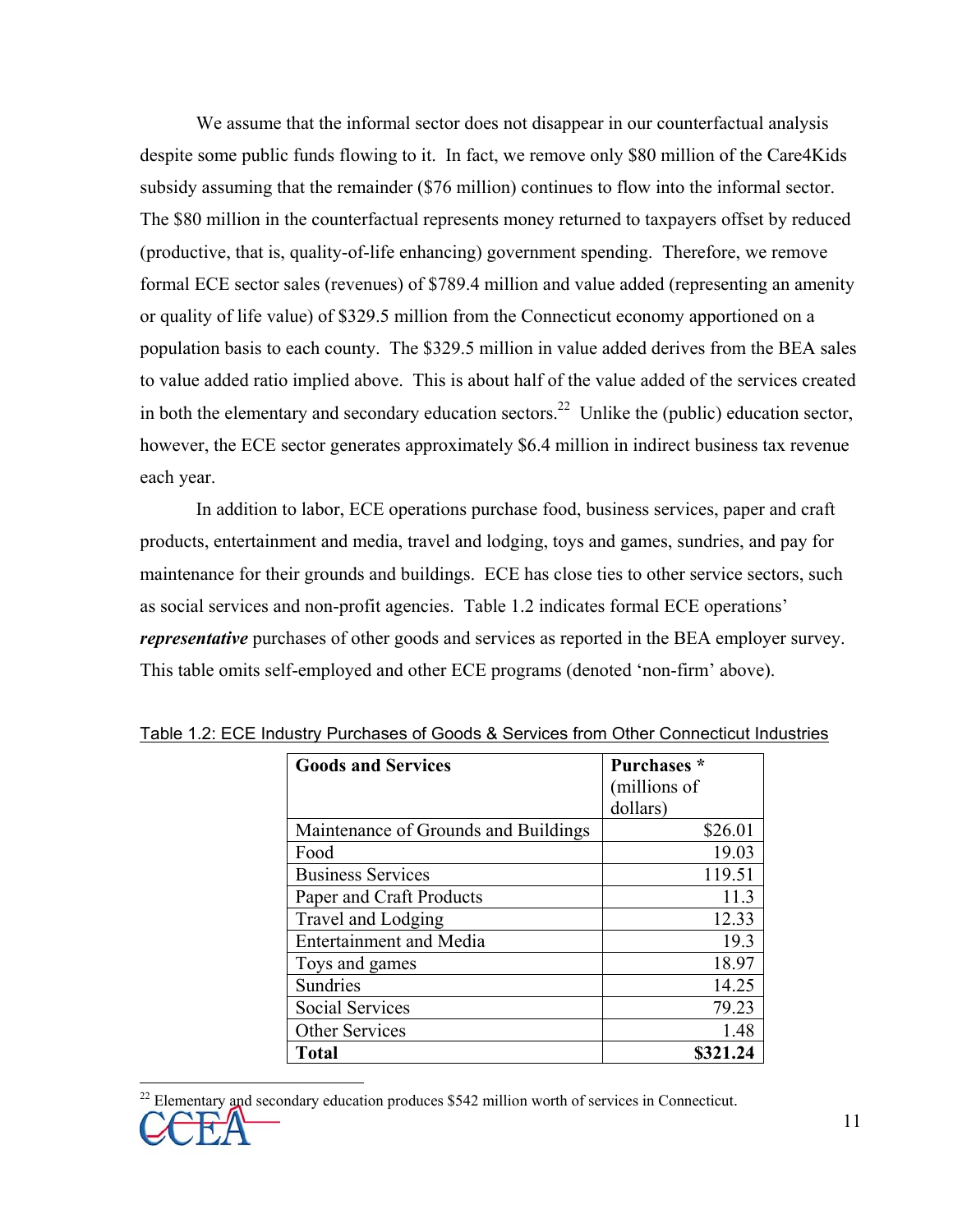Connecticut produces roughly two-thirds of the goods and services ECE facilities purchased in 2001, based on estimates of regional purchase coefficients. Thus, formal ECE 'firms' responding to the BEA survey purchased \$321 million in goods from other sectors, of which \$214 million is produced within Connecticut's borders. Using the purchases to revenue ratio implied here, we estimate  $$460$  million in purchases by the entire formal sector.<sup>23</sup>

*Parental labor force participation rates by age and gender cohort (for parents using the formal sector only), ECE industry revenue and reduced productive state spending (forgone subsidies) offset by tax refunds, are the direct effects that determine the economic value of the industry to Connecticut.* 

#### D. Modeling Strategy and the Response of the Connecticut Economy

 CCEA uses the Connecticut Economic Model (REMI) from Regional Economic Models, Inc. REMI is a detailed, dynamic, economic impact model of Connecticut and its eight counties (see Appendix I). REMI measures total economic changes (direct + indirect + induced) over time from a baseline forecast or no action alternative due to a change in direct variables (called the shock) such as industry employment or sales. CCEA's impact analysis measures the total (direct + indirect + induced) change (impact) in the Connecticut economy due to the economic activities that flow from the ECE industry as characterized above. As we estimate the direct impact (revenue and employment in the ECE industry), we infer the sum of indirect and induced impacts (additional rounds of spending that ECE industry purchases of intermediate goods and ECE workers' wages stimulate) as a residual. We assume that the economic impact of the ECE industry in Connecticut derives from the sales and value added of the industry and the increased productivity (labor force participation) of the state's workforce.

 We model the impact of the industry as a counterfactual, that is, if the formal ECE industry were not in Connecticut, what would be the effect on the state's economy. We assume all structures and capital such as computers and laundry equipment remain; all ECE workers walk away from the facilities in which they work, or in the case of home care, cease providing ECE services. We assume there are no alternative uses of the facilities, as we are not seeking an opportunity cost analysis.

 $\overline{a}$ 

<sup>&</sup>lt;sup>23</sup> That is,  $321/\sqrt{5} = x/789.4$ , where x is the implied purchases of the entire formal sector.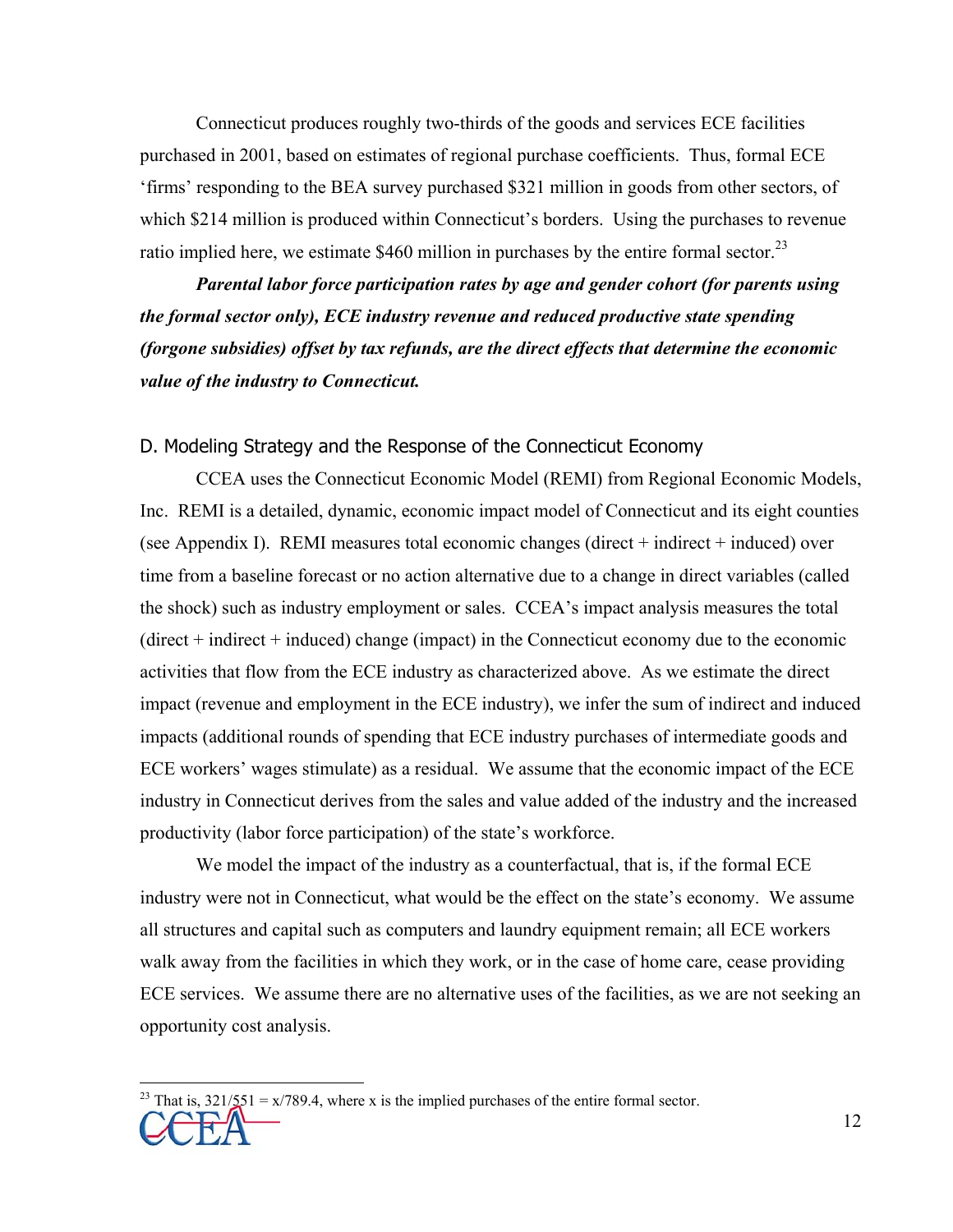The economy responds dynamically. Counterfactually, formal ECE users (parents) cease to work in the short run as they seek informal care arrangements. Real wages are bid up as the quantity of labor supplied at every wage decreases, that is, the Connecticut labor supply schedule shifts to the left, driving up real wages. Businesses substitute capital (such as computers and machines) for labor, as it is relatively cheaper. Production costs rise; output (sales or gross receipts) falls as Connecticut firms become less competitive relative to those in other states. Some workers commute from neighboring states to take jobs vacated by parents needing ECE and some Connecticut unemployed or underemployed childless workers take vacated jobs. In addition, workers migrate to Connecticut to take higher paying jobs vacated by resident parents who need ECE. Immigration is mitigated however because we reduce the amenity (quality of life or attractiveness) value of living in Connecticut by assuming the reduction in government spending is productive spending, that is, such spending decreases Connecticut's quality of life. In sum, Connecticut becomes a less desirable place to work despite higher wages due to the disappearance of the formal ECE industry. We remove \$70 million in direct state subsidies to facilities and about \$80 million of the Care4Kids subsidy, assuming that the remainder (about \$76 million) continues to flow to informal care providers through vouchers. These eliminated subsidies amount to a reduction in productive state spending that returns to Connecticut taxpayers' wallets. The \$45.5 million in federal money disappears.

 Employment and gross regional product decline in each county with respect to their baseline forecasts for about 22 years until in-migration restores employment and GSP to their levels at the time the hypothetical shock was applied (that is, when the formal ECE industry was hypothetically removed). Figure 1.1 depicts the statewide dynamic impact of jobs and gross state product.

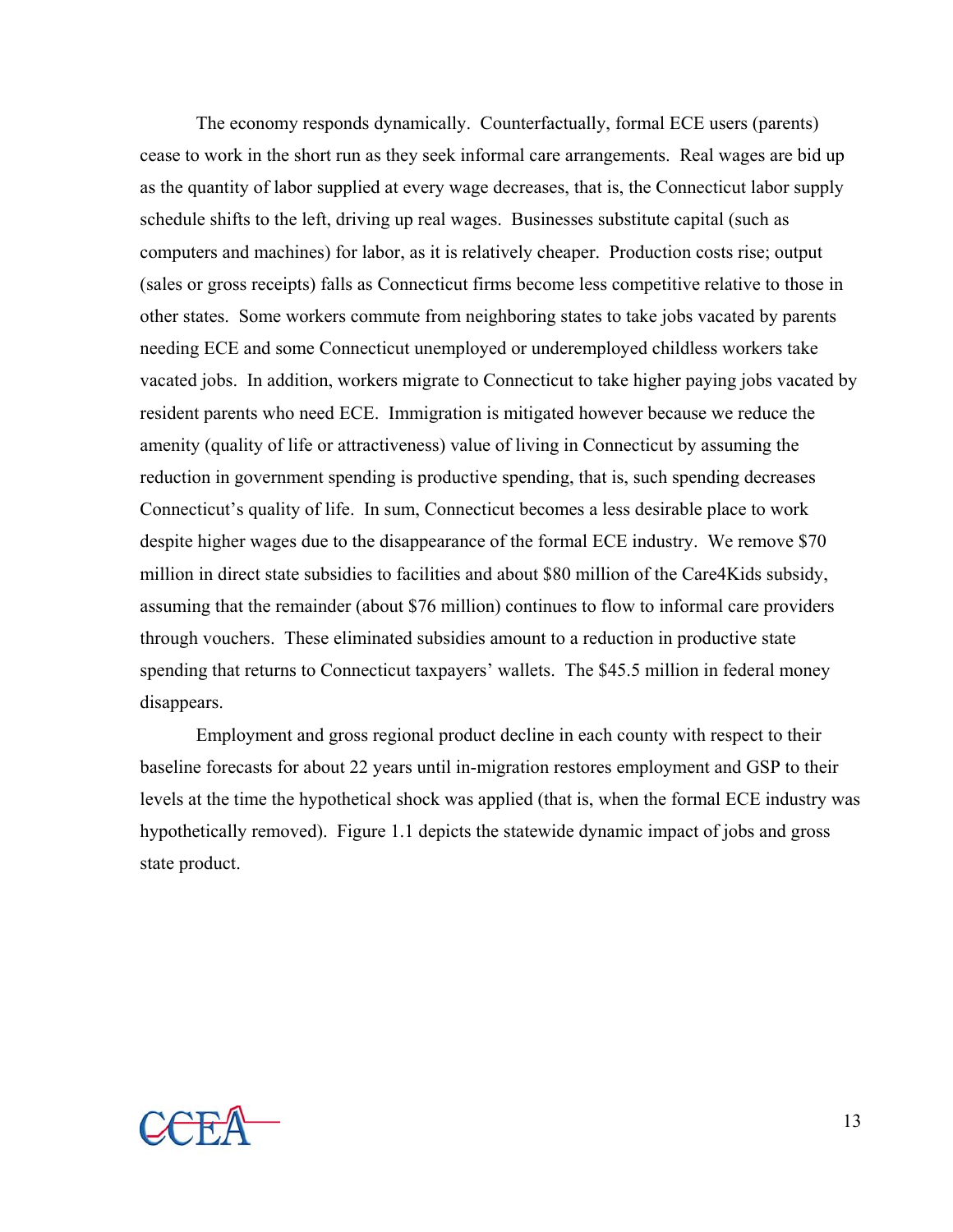Figure 1.1



**CT Child Care Impact: Jobs and GSP**

The increasing supply of labor due to immigration ultimately drives down the real wage rate and production costs making Connecticut firms once more competitive. Our two measures of the value (economic benefit) of the ECE industry are the net present value (using a discount rate of 5%) of its value added (GSP) through multiplier effects over the period of negative values (2001 through 2022 for several variables) and the average number of jobs lost in any given year during this period. Table 1.3 displays these summary results.



14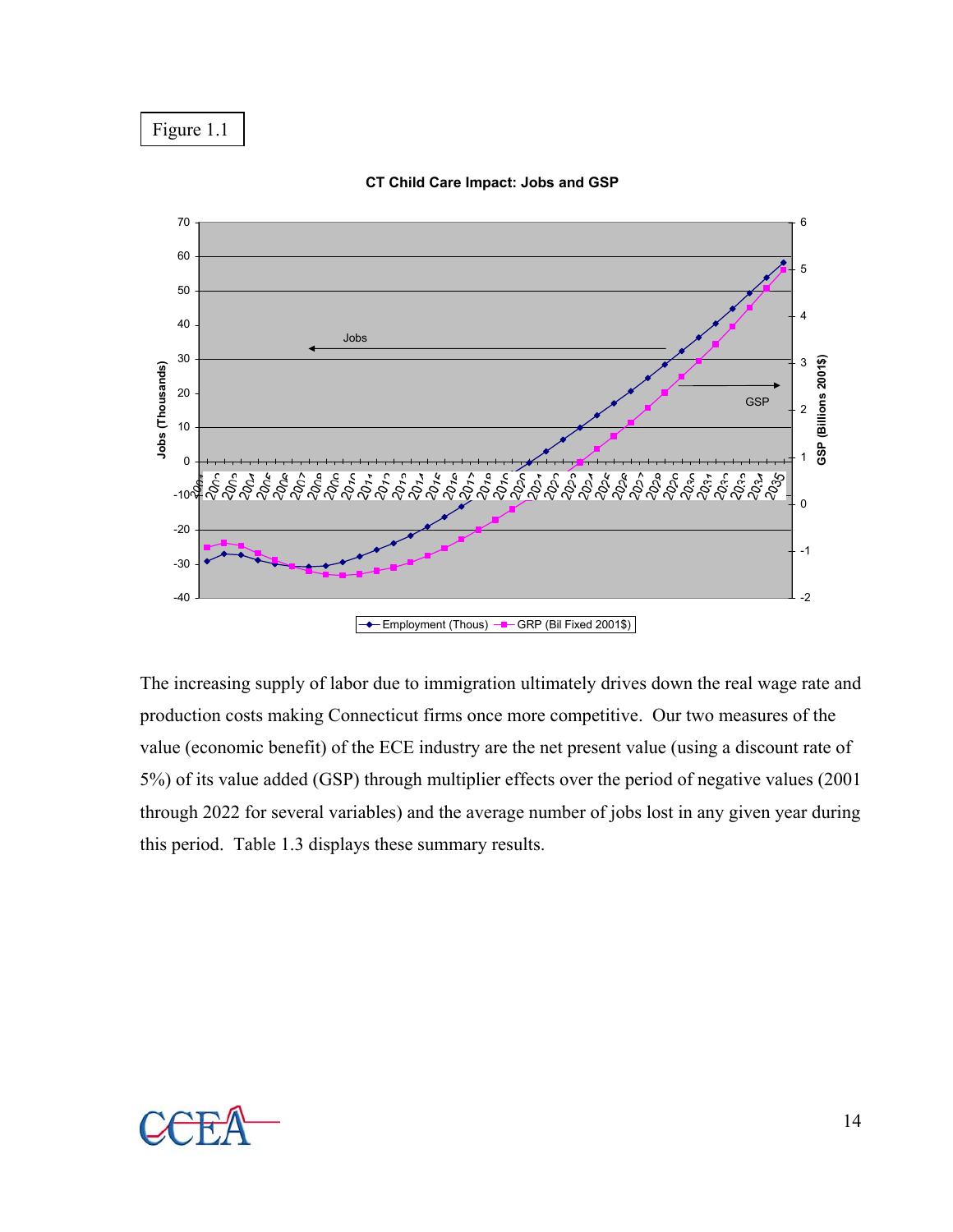|                          |                  |                  |           | Average     |
|--------------------------|------------------|------------------|-----------|-------------|
|                          | NPV GSP          | <b>NPV Sales</b> | Average   | Labor Force |
| Region                   | (2001 billion\$) | (2001 billion\$) | Jobs Lost | Change      |
|                          |                  |                  |           |             |
| Connecticut              | $-$12.71$        | $-$ \$39.23      | 17,992    | $-62,880$   |
| <b>Fairfield County</b>  | $-$5.32$         | $-$13.95$        | 7,174     | $-19,669$   |
| New Haven County         | $-$2.28$         | $-$6.65$         | 4,785     | $-15,984$   |
| New London County        | $-$0.43$         | $-$1.72$         | 1,143     | $-5,584$    |
| Middlesex County         | $-$0.66$         | $-$1.94$         | 1,028     | $-3,310$    |
| <b>Tolland County</b>    | $-$0.06$         | $-$0.46$         | 926       | $-3,044$    |
| <b>Windham County</b>    | $-$0.13$         | $-$0.69$         | 532       | $-2,282$    |
| <b>Litchfield County</b> | $-$0.63$         | $-$1.69$         | 1,073     | $-3,855$    |
| <b>Hartford County</b>   | $-$3.97$         | $-$12.56$        | 6,055     | $-16,386$   |

Table 1.3: Summary of Counterfactual Impact Results

 In the first year after the hypothetical disappearance of the formal ECE industry, Connecticut's labor force declines by more than 160,000 people (about 10% of Connecticut's 2001 workforce), while employment (the number of Connecticut jobs) declines by only 29,200 jobs (the unemployment rate drops). This difference is due to several factors: the loss of ECE induces parents to leave the labor force because formal ECE is not available at any price. Thus, there is a shortage of workers and people seeking work will accept only a higher wage than before. The suddenly scarce labor supply generates competition by employers in the short run and drives wages up. Economic migrants (workers resettling in Connecticut), cross-border commuters and previously unemployed Connecticut residents find work. Over time, the labor force is restored.

 Connecticut's average job loss in any given year is more than 1% of its 2001 total employment during the period 2001 through 2022. The net present value of Connecticut's lost value added (\$13 billion in 2001\$) amounts to almost 10% of its 2001 GSP. The net present value of its lost sales (\$39 billion in 2001\$) amounts to more than 23% of its 2001 total output (value of shipments). *These lost sales are never made up; they are lost forever to Connecticut. Other states benefit from our losses.* Despite the reductions in employment and the labor force, personal income (the aggregate compensation of all workers) increases because the increased wages paid to fewer people more than offset the loss of workers at their original lower compensation.

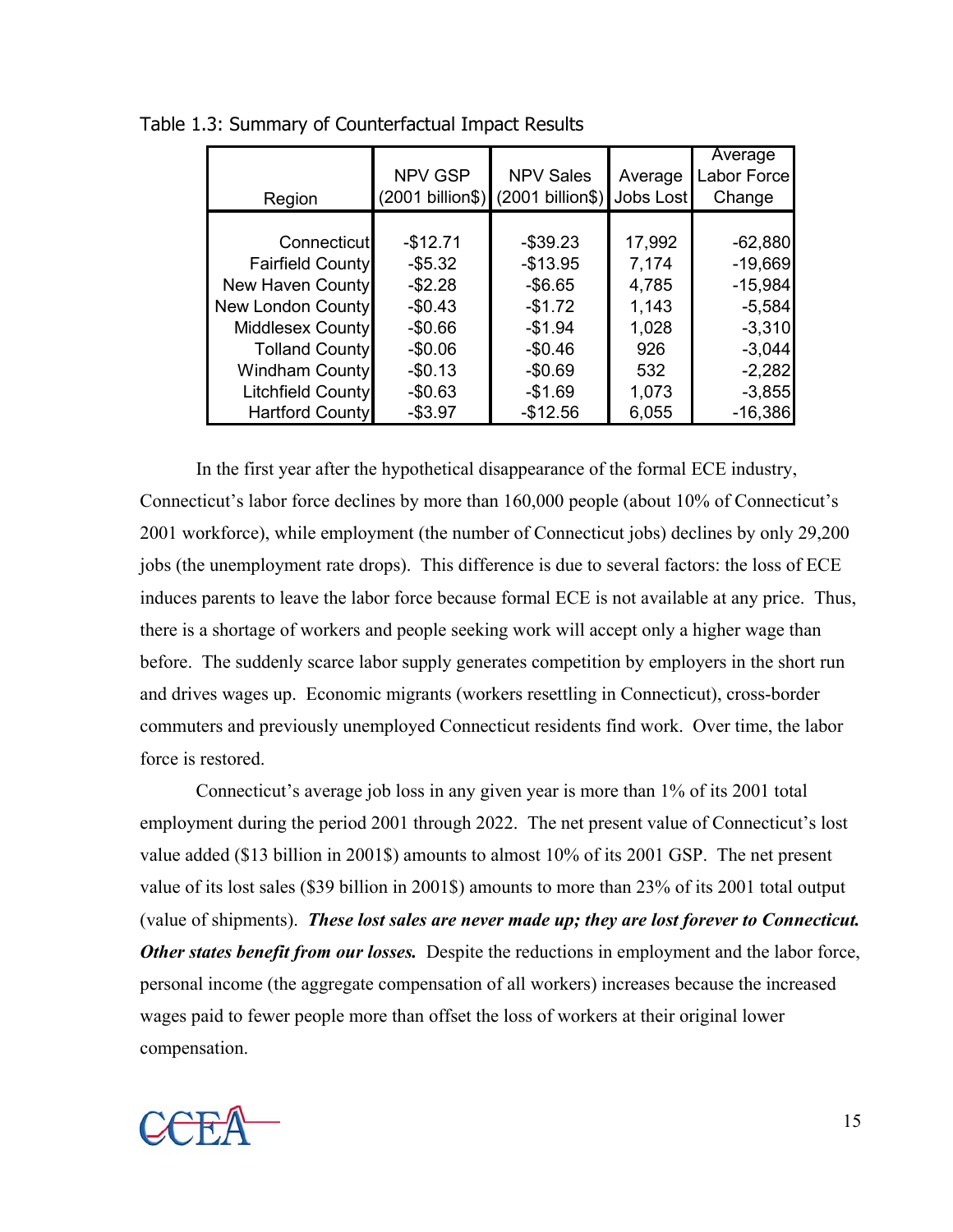## E. Conclusion

 We conclude that Connecticut's formal ECE industry is a significant driver of its economy. Its direct employment is about 15,000 workers in the formal sector and is larger than Connecticut's pharmaceutical industry employment. The total employment impact in the first year (before in-migration offsets withdrawing parents) of the industry's counterfactual disappearance is 29,200 jobs, implying that the indirect and induced employment effect is 14,200 jobs. The total value added impact (change in GSP) in the first year of the industry's counterfactual disappearance is \$920 million (in 2001\$) relative to \$329.5 million (in 2001\$) in direct ECE industry value added, implying that \$590.5 million (in 2001\$) is the indirect and induced value added effect due to Connecticut's formal ECE industry operations.

 In addition, we estimate the formal sector of the ECE industry purchases \$460 million in goods and services from other Connecticut and regional businesses, further stimulating their economies. This implies an average annual salary for ECE workers of  $$21,960.<sup>24</sup>$  By far the largest portion of its impact lies in the opportunities it creates for Connecticut parents to work or receive additional education. Our estimates show that almost 10% of Connecticut's workforce depends on formal ECE to enable to it be productive outside the home. The impact estimated in this report does not account for the long run effects of high quality ECE and thus underestimates a truer value of the formal ECE industry to Connecticut in terms of past investments that are now paying dividends in the form of better performing adults.

<sup>&</sup>lt;sup>24</sup> From the total revenue received by the industry (\$789.4 million), subtract \$460 million and divide by 15,000 workers. This neglects taxes and rent paid out of revenues.



 $\overline{a}$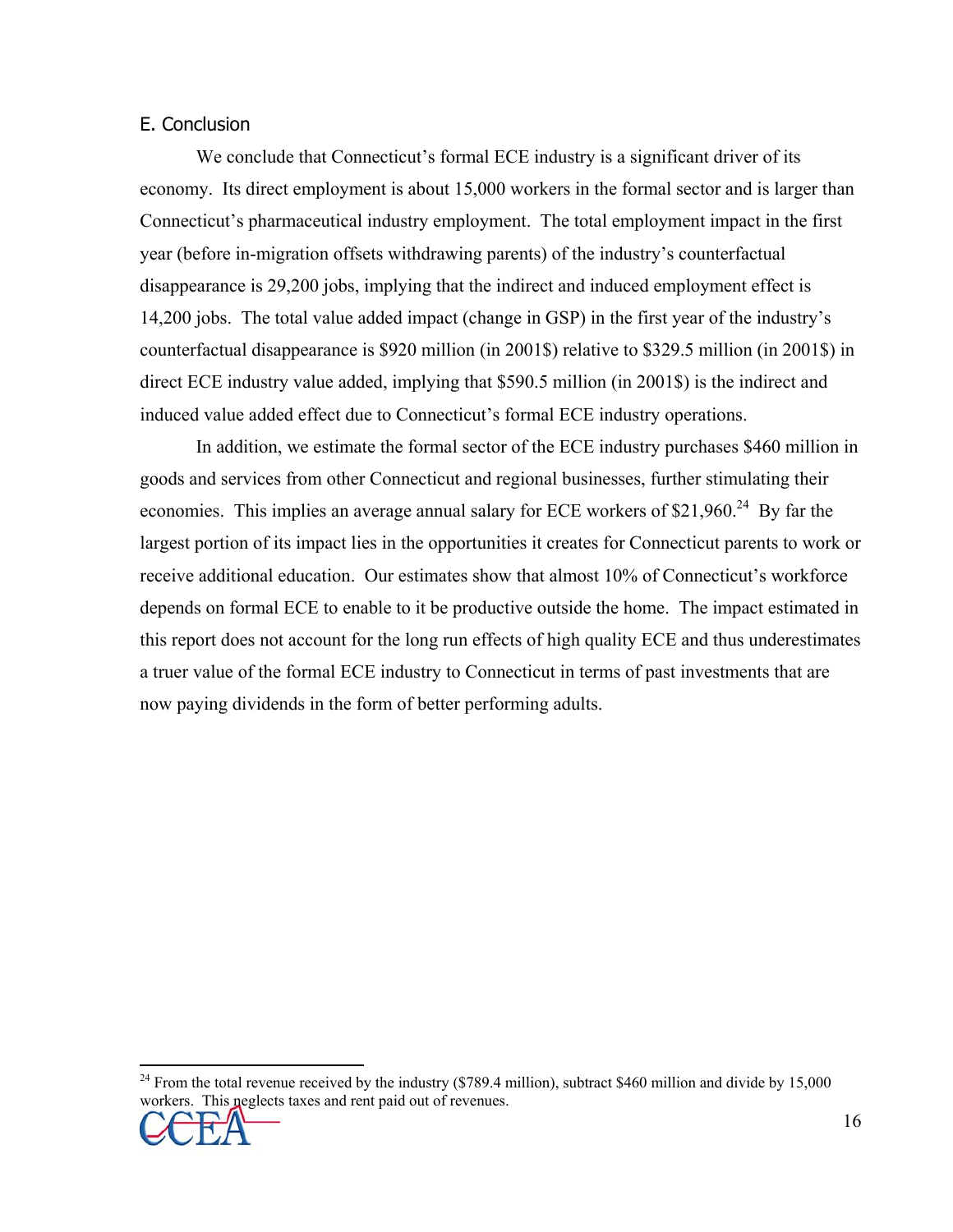## **Part 2: Connecticut's ECE Industry: A Quantitative Characterization**

Part 2 is organized as follows: we first describe quantitatively and geographically the supply and demand sides of the ECE industry. That is, we list the formal sector's enrollment, capacity and vacancies by town for all providers known to us (via  $211/ECE$  Infoline's<sup>25</sup> survey of licensed and exempt providers). In Appendix III, we estimate the size of the informal sector.

## Supply of ECE in Connecticut

 To more clearly understand the economic value of Connecticut's ECE industry, we profile its employment, revenues (sales) and basic economic linkages to other sectors of the economy. We use the most recent state level inter-industry data available from the Bureau of Economic Analysis for the year 2000 as a first approximation. We access this data from the Connecticut IMPLAN Economic Model and Database.<sup>26</sup>

## ECE Industry Profile: Formal Sector Facilities and Services

According to Infoline's fall 2002 online tables,  $2^7$  for Connecticut statewide, there were 13,000 licensed and exempt ECE venues that had a total capacity of 147,971 spaces (licensed capacity), a total enrollment of 105,577, total vacancies numbering 16,238, total intended enrollment of  $120,840^{28}$  and, total unintended enrollment of  $25,753^{29}$  From these tables at the Infoline website, we calculate the statewide, intended enrollment to capacity ratio. These capacities and other statistics reported in Infoline's fall 2002 tables differ from the more recent (July 2003) CCEA-processed Infoline database (not available online) which reports 12,586 services, delivered in 5,510 venues such as early head start centers, infant and toddler centers, school age family child care group homes. In this latter database, there are 125,303 spaces, 12,036 vacancies, an intended enrollment of 122,856, and unintended enrollment of 2,447.<sup>30</sup>

1

 $30$  Enrollment is absent from the latest Infoline database CCEA processed. We infer intended enrollment using the intended enrollment to capacity ratio calculated from the fall 2002 online tables. Infoline determines enrollment in the spring of each year and reports it in its fall online tables.



 $25$  See footnote 8.

<sup>&</sup>lt;sup>26</sup> IMPLAN is a static, economic impact analysis for U.S. counties. See www.implanpro.com for more information.

<sup>&</sup>lt;sup>27</sup> www.childcareinfoline.org/Professionals/Capacity.asp <sup>28</sup> Total intended enrollment is enrollment plus vacancies.

 $29$  Total unintended enrollment is capacity less intended enrollment.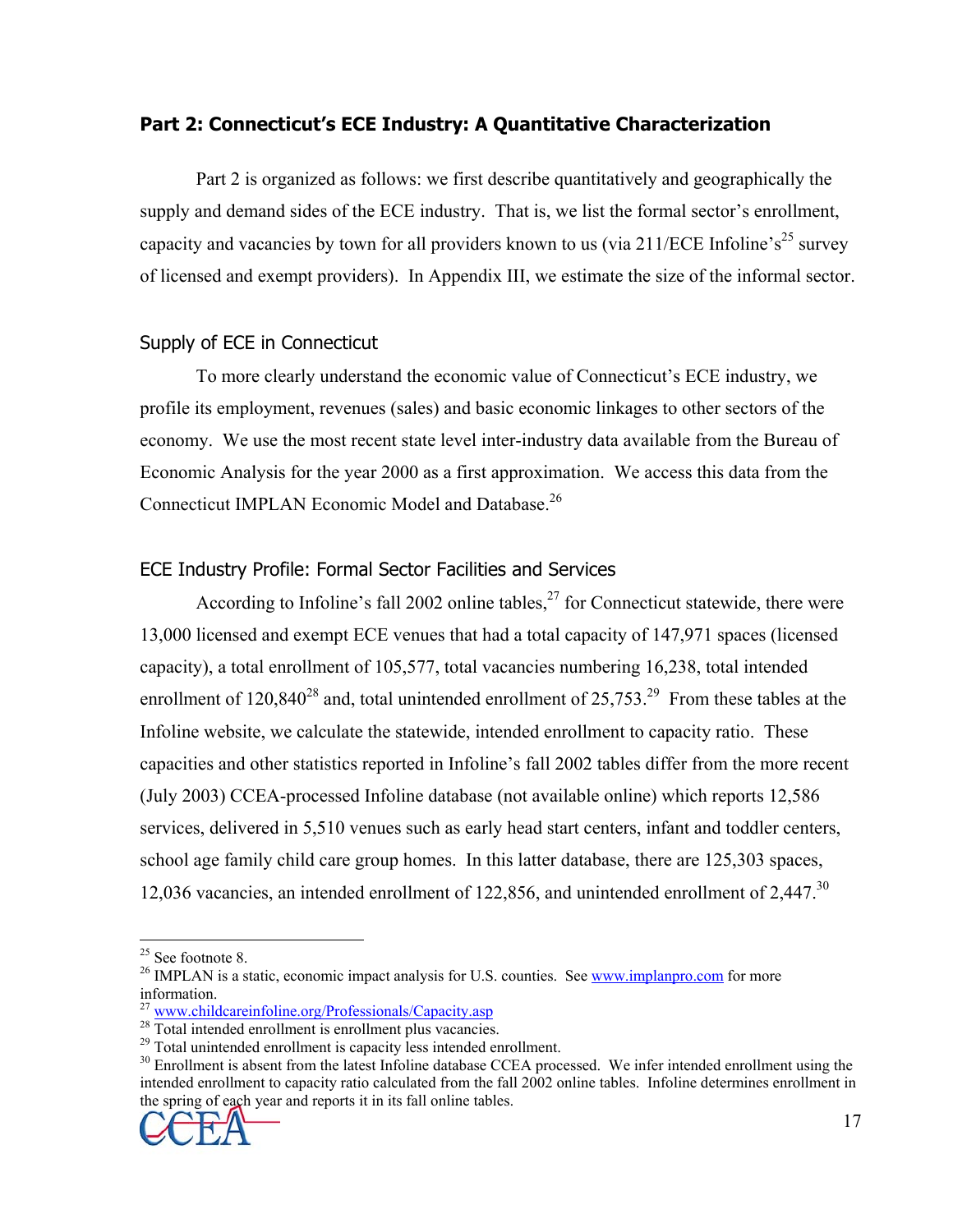The CCEA-processed database incorporates additional exempt sites based on a CCEA survey. Even so, there are missing and inaccurate data (some exempt sites as well as some churchsponsored and employer programs are omitted). These databases (including Census 2000) are snapshots in time and do not reflect today's statistics.

 There were about 568,000 children younger than 12 (aged 0 through 132 months) in Connecticut in 2000 according to Census 2000 who could potentially use ECE services. Tables 2.1 and 2.2 report county level facility and service counts and intended enrollment for three facility types and 16 service types as reported in the CCEA-processed Infoline database. Tables 2.3 and 2.4 report similar information at the Labor Market Area (LMA) level. LMAs represent town clusters in which people live and work, and ostensibly in which one can compare the supply of and demand for ECE services.

#### Demand for ECE in Connecticut

| younger than $12$ years old is as follows. |                      |                     |                       |         |  |  |  |  |  |  |  |  |
|--------------------------------------------|----------------------|---------------------|-----------------------|---------|--|--|--|--|--|--|--|--|
|                                            | 0 through 2<br>vears | 3 through 5<br>vrs. | 6 through 11<br>vears | Total   |  |  |  |  |  |  |  |  |
| Connecticut                                | 130,813              | 139,374             | 297,501               | 567,688 |  |  |  |  |  |  |  |  |
| <b>Fairfield County</b>                    | 37,497               | 39,667              | 80,634                | 157,798 |  |  |  |  |  |  |  |  |
| <b>Hartford County</b>                     | 32,085               | 34,213              | 84,423                | 150,721 |  |  |  |  |  |  |  |  |
| <b>Litchfield County</b>                   | 6,174                | 6,918               | 16,133                | 29,225  |  |  |  |  |  |  |  |  |
| <b>Middlesex County</b>                    | 5,691                | 5,977               | 12,522                | 24,190  |  |  |  |  |  |  |  |  |
| New Haven County                           | 31,276               | 32,773              | 71,034                | 135,083 |  |  |  |  |  |  |  |  |
| New London County                          | 9,527                | 10,384              | 22,307                | 42,218  |  |  |  |  |  |  |  |  |
| <b>Tolland County</b>                      | 4,601                | 5,241               | 10,903                | 20,745  |  |  |  |  |  |  |  |  |
| <b>Windham County</b>                      | 3,962                | 4,201               | 9,545                 | 17,708  |  |  |  |  |  |  |  |  |

 The Census 2000 county level distribution of Connecticut's population of children younger than 12 years old is as follows:

These numbers show that Fairfield, Hartford and New Haven counties have a large potential demand for ECE services, while Windham and Tolland counties' potential demand is not nearly as large. Tables 2.1 through 2.4 report facility counts, facility capacities and services' intended enrollments by county and labor market area without normalizing the latter by the population of the cohorts that *could possibly* use ECE in those regions. To do so and for purposes of this analysis, we aggregate the intended enrollment for the relevant services for each cohort. For example, children ages 0 through 24 months use Early Head Start and infant and toddler services; children ages 25 through 60 months use Head Start, nursery and preschool services;

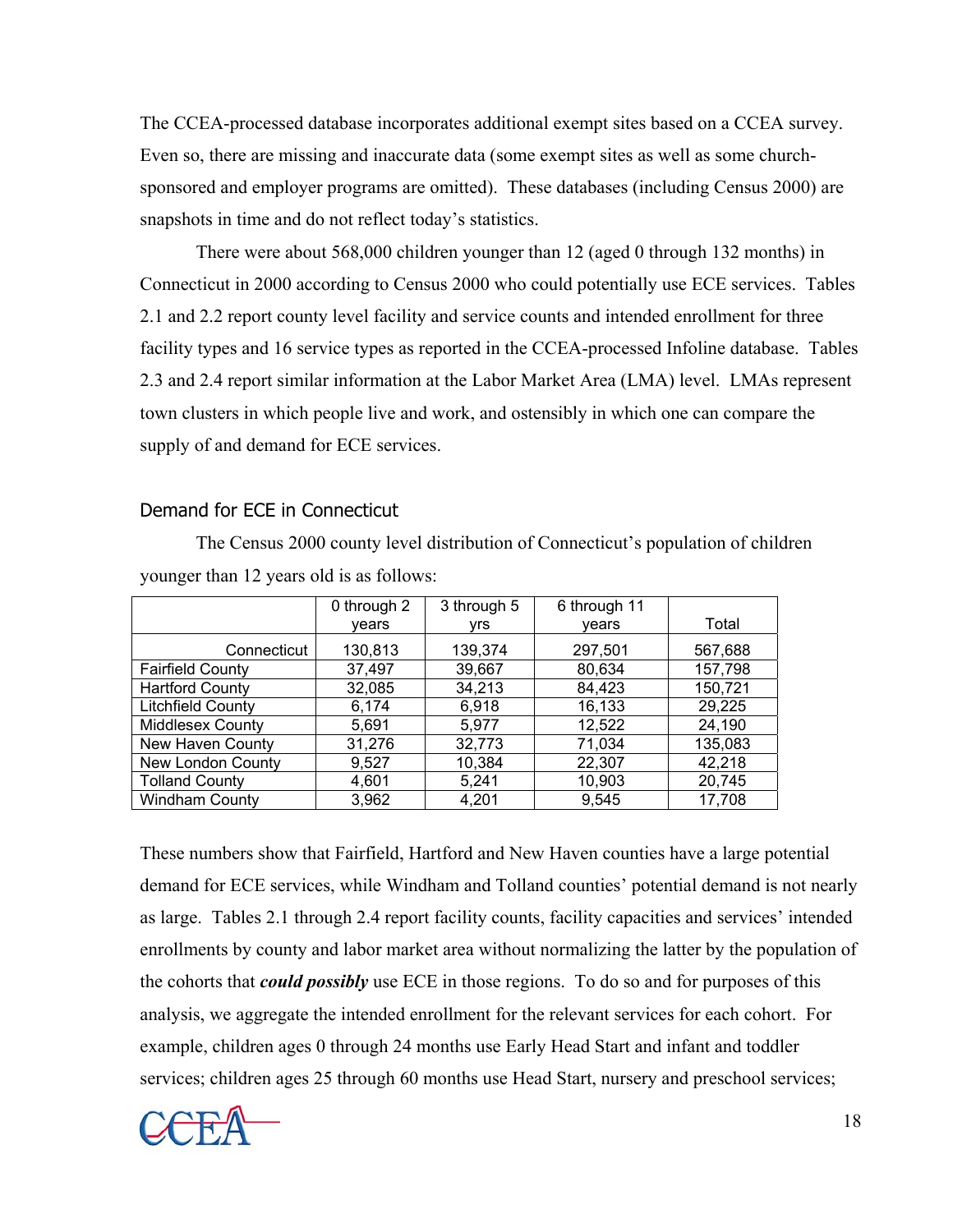and, children ages 61 through 132 months use school age services. The supply-demand ratios for each county are the quotients of intended enrollment aggregated by service age group and the population of that age group. Table 2.5 depicts the supply-demand ratios suggested above for Connecticut counties.

| Service Intended Enrollment by Connecticut County Per Child by<br><b>Age Group</b> |         |                |                 |          |  |  |  |  |  |  |  |
|------------------------------------------------------------------------------------|---------|----------------|-----------------|----------|--|--|--|--|--|--|--|
| County                                                                             | Age 0-2 | <b>Age 3-5</b> | <b>Age 6-11</b> | Age 0-11 |  |  |  |  |  |  |  |
| Fairfieldl                                                                         | 0.1237  | 0.5397         | 0.1052          | 0.2188   |  |  |  |  |  |  |  |
| <b>Tolland</b>                                                                     | 0.1531  | 0.5433         | 0.1094          | 0.2287   |  |  |  |  |  |  |  |
| Windhaml                                                                           | 0.1116  | 0.3797         | 0.0853          | 0.1610   |  |  |  |  |  |  |  |
| <b>Middlesex</b>                                                                   | 0.1749  | 0.5610         | 0.1645          | 0.2649   |  |  |  |  |  |  |  |
| <b>New Haven</b>                                                                   | 0.1466  | 0.4566         | 0.0945          | 0.1944   |  |  |  |  |  |  |  |
| <b>Hartford</b>                                                                    | 0.1852  | 0.5411         | 0.1323          | 0.2437   |  |  |  |  |  |  |  |
| Litchfield                                                                         | 0.1557  | 0.4259         | 0.1157          | 0.1976   |  |  |  |  |  |  |  |
| <b>New London</b>                                                                  | 0.1713  | 0.3897         | 0.1035          | 0.1892   |  |  |  |  |  |  |  |
| <b>Connecticut</b>                                                                 | 0.1522  | 0.4999         | 0.1119          | 0.2164   |  |  |  |  |  |  |  |

Table 2.5

These ratios suggest, for example in Fairfield County in 2001, Early Head Start, nursery, infant and toddler services could accommodate 12.37% of children aged 0 through 24 months represented by intended enrollment on the supply side. In the entire state, less than 16% of children aged 0 through 24 months (represented by intended enrollment on the supply side) could be accommodated in these services in 2001, while less than 22% of children younger than 12 could be accommodated in all formal services in Connecticut. *This stands in stark contrast to the estimates on page 9 we employ to arrive at a ECE parental participation rate. Part of the difference is due to the paucity of data for exempt programs and part is due to incomplete data for licensed programs. There should clearly be an exhaustive survey of licensed and exempt providers at all facilities in Connecticut.* 

## Connecticut's Future Population of Children

 The projection of Connecticut's future population is an important consideration in assessing the demand for ECE. According to Census projections, Connecticut may have a population of 3.7 million people in 2025; in 1995, it was 3.3 million people. A 1996 study

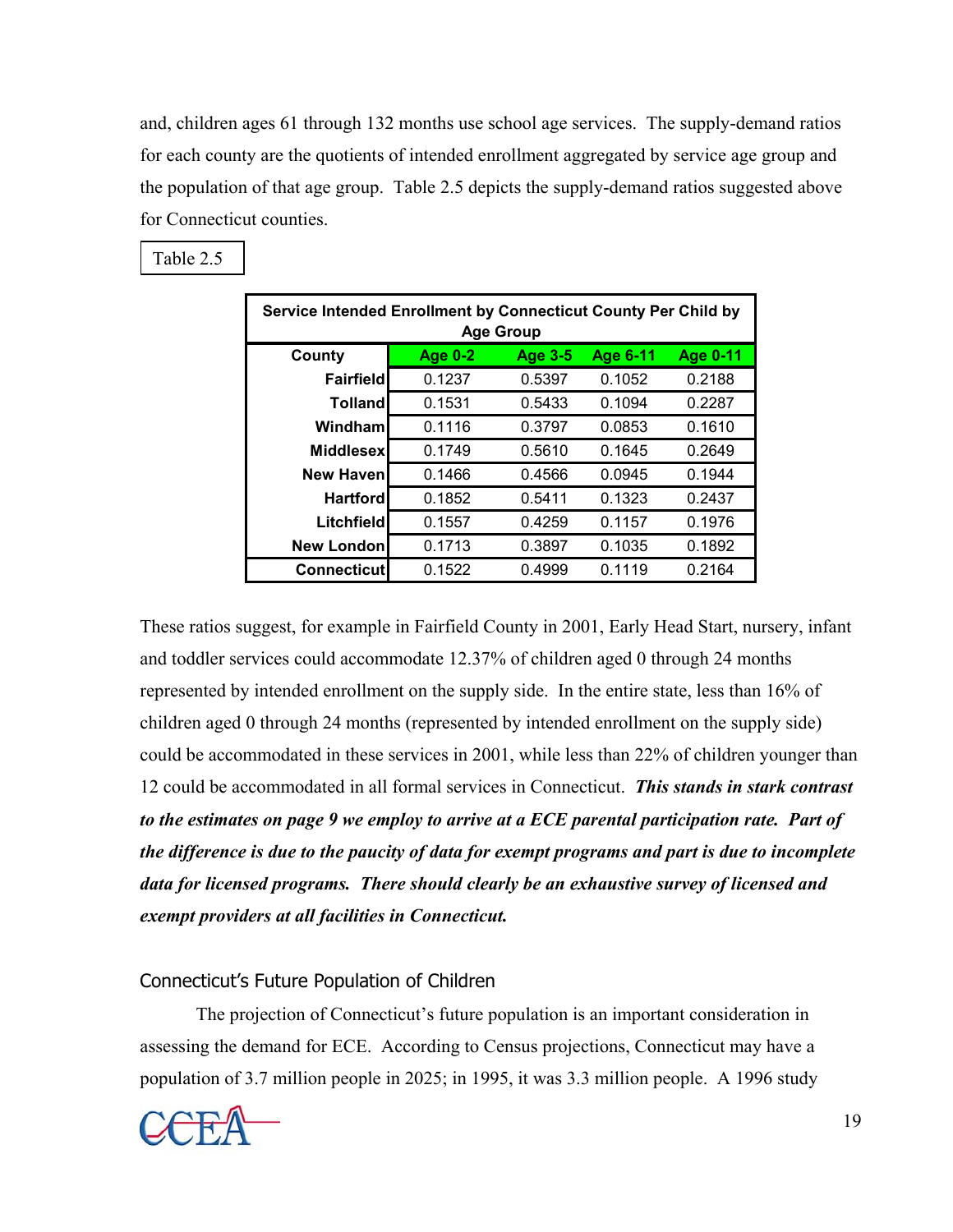projected that Connecticut will gain 337,000 people through international migration into the state, but this occurred before September 11, 2001 and may not materialize. The number of births estimated for the period 1995 to 2025 is 1.4 million. Although in all states, the proportion of youth under 20 is expected to decline, Connecticut in 1995 was ranked  $45<sup>th</sup>$  in the largest proportion of youth under 20, but by 2025 it is projected to rank  $29<sup>th</sup>$  in the country in its proportion of youth under 20.<sup>31</sup> Therefore, ECE will be a relatively large issue in Connecticut's future.



 $\overline{a}$ 

<sup>&</sup>lt;sup>31</sup> Source: STATE POPULATION RANKINGS SUMMARY SOURCE OF DATA: U.S. Bureau of the Census, Population Division, Population Paper Listing #47, Population Electronic Product #45, CT 1996. Source: Figures are from Series A (the Preferred Series) as reported in Campbell, Paul R., 1996, "Population Projections for States, by Age, Sex, Race and Hispanic Origin: 1995 to 2025," Report PPL-47, U.S. Bureau of the Census, Population Division. Most of these data are available in files from the Population Projections section of the Census Bureau Home Page (http://www.census.gov).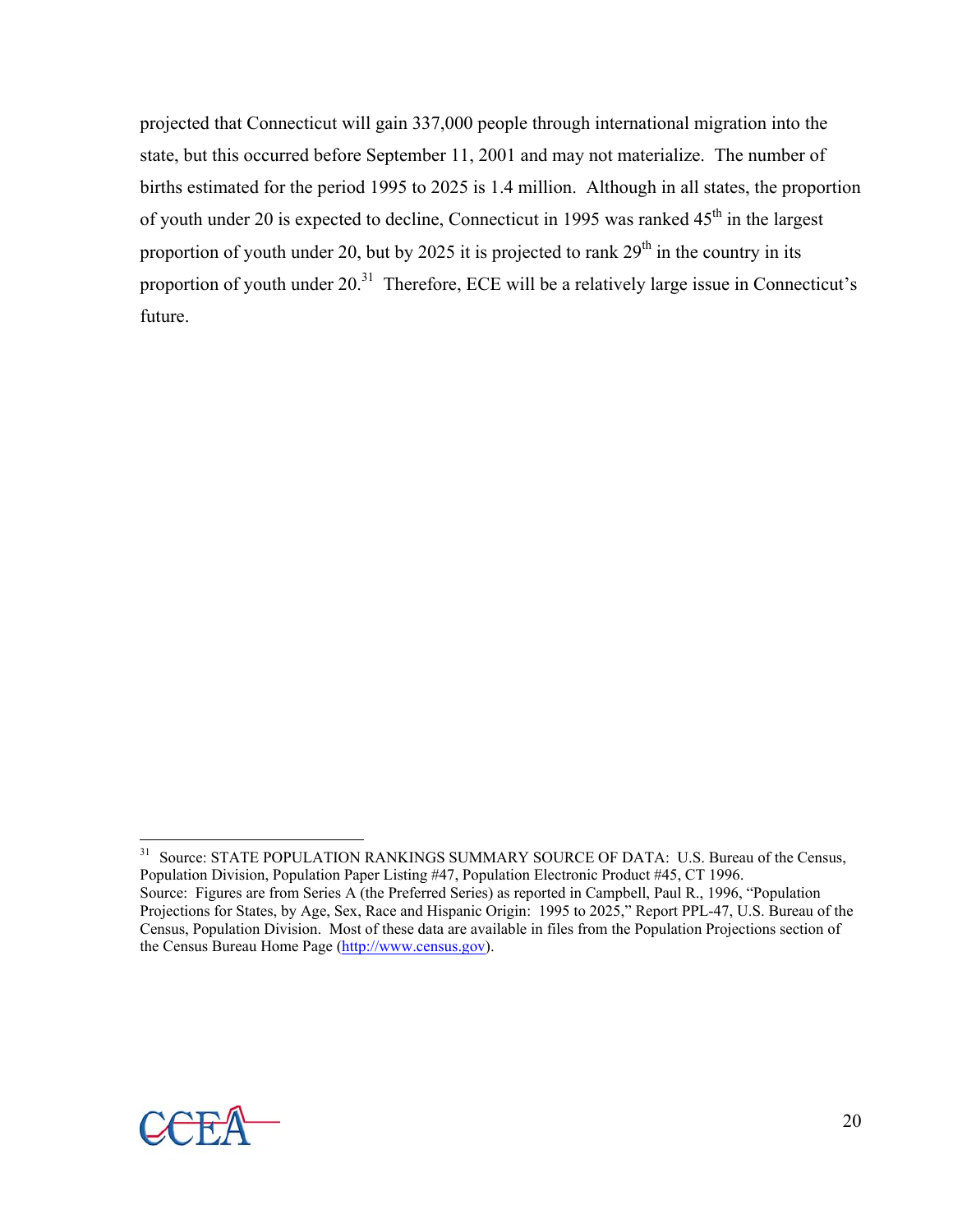#### Table 2.1

|                     | <b>Facility and Service Counts by Connecticut County</b> |               |                             |                                  |                                                     |                               |                                                         |                                                |                              |                                    |                                                           |                             |                           |                                                                     |                |                                              |                     |                                 |
|---------------------|----------------------------------------------------------|---------------|-----------------------------|----------------------------------|-----------------------------------------------------|-------------------------------|---------------------------------------------------------|------------------------------------------------|------------------------------|------------------------------------|-----------------------------------------------------------|-----------------------------|---------------------------|---------------------------------------------------------------------|----------------|----------------------------------------------|---------------------|---------------------------------|
| County              | <b>Family Day</b><br><b>Care Home</b>                    | <b>Center</b> | <b>Group</b><br><b>Home</b> | <b>Facility</b><br><b>Totals</b> | <b>Early Head</b><br><b>Start</b><br><b>Centers</b> | nfant &<br>Toddler<br>Centers | Infant &<br><b>Toddler FCC</b><br><b>Homes</b><br>Group | Infant &<br><b>Toddler FCC</b><br><b>Homes</b> | <b>Head Start</b><br>Centers | <b>Nursery</b><br>School<br>Center | <b>Nursery</b><br><b>School FCC</b><br><b>Group Homes</b> | Preschool<br><b>Centers</b> | Preschool<br><b>Homes</b> | <b>FCC Group Preschool FCC School Age FCC Group</b><br><b>Homes</b> | <b>Centers</b> | <b>School Age School Age</b><br><b>Homes</b> | <b>FCC</b><br>Homes | <b>Service</b><br><b>Totals</b> |
| Fairfield           | 607                                                      | 523           | 18                          | 1.148                            |                                                     | 133                           | 12                                                      | 556                                            | 33                           | 230                                |                                                           | 214                         |                           | 599                                                                 | 172            |                                              | 452                 | 2,413                           |
| Hartford            | 1,009                                                    | 545           | 12                          | 1,566                            |                                                     | 164                           | 10                                                      | 924                                            | 28                           | 209                                |                                                           | 235                         |                           | 988                                                                 | 241            |                                              | 858                 | 3,664                           |
| Litchfield          | 129                                                      | 124           |                             | 258                              |                                                     | 42                            |                                                         | 115                                            |                              | 67                                 |                                                           | 56                          |                           | 127                                                                 | 61             |                                              | 114                 | 598                             |
| Middlesex           | 202                                                      | 109           |                             | 312                              |                                                     | 32                            |                                                         | 186                                            |                              | 53                                 |                                                           | 47                          |                           | 200                                                                 | 59             |                                              | 182                 | 764                             |
| New Haven           | 777                                                      | 472           | 18                          | 1,267                            |                                                     | 146                           | 15                                                      | 713                                            | 30                           | 193                                |                                                           | 216                         |                           | 767                                                                 | 170            |                                              | 652                 | 2,908                           |
| New London          | 258                                                      | 161           |                             | 425                              |                                                     | 49                            |                                                         | 226                                            |                              | 69                                 |                                                           | 78                          |                           | 252                                                                 | 61             |                                              | 221                 | 972                             |
| <b>Tolland</b>      | 237                                                      | 85            | $\sim$                      | 324                              |                                                     | 19                            |                                                         | 209                                            |                              | 49                                 | $\Omega$                                                  | 29                          |                           | 230                                                                 | 34             |                                              | 199                 | 772                             |
| Windham             | 136                                                      | 72            |                             | 210                              |                                                     | 18                            |                                                         | 120                                            | చ                            | 25                                 |                                                           | 33                          |                           | 136                                                                 | 35             |                                              | 121                 | 495                             |
| <b>State Totals</b> | 3,355                                                    | 2.091         | 64                          | 5,510                            | 10 <sup>°</sup>                                     | 603                           | 47                                                      | 3,049                                          | 113                          | 895                                | 13                                                        | 908                         |                           | 3,299                                                               | 833            | 17                                           | 2,799               | 12,586                          |

#### Table 2.2

|                     | <b>Facility Capacity and Service Intended Enrollment by Connecticut County</b> |                                                 |                     |                                                                        |                                            |                                     |                                         |                                                           |                |                                                         |                                      |                |                    |                                                          |                                 |
|---------------------|--------------------------------------------------------------------------------|-------------------------------------------------|---------------------|------------------------------------------------------------------------|--------------------------------------------|-------------------------------------|-----------------------------------------|-----------------------------------------------------------|----------------|---------------------------------------------------------|--------------------------------------|----------------|--------------------|----------------------------------------------------------|---------------------------------|
| County              | <b>Facility Capacity</b><br><b>Totals</b>                                      | Early<br>Head<br><b>Start</b><br><b>Centers</b> | 'nfant &<br>Centers | Infant &<br><b>Toddler</b><br><b>Toddler FCC Group</b><br><b>Homes</b> | Infant &<br>Toddler<br>FCC<br><b>Homes</b> | <b>Head Start</b><br><b>Centers</b> | <b>Nursery School</b><br><b>Centers</b> | <b>Nursery School</b><br><b>FCC Group</b><br><b>Homes</b> | <b>Centers</b> | Preschool<br><b>Preschool FCC Group</b><br><b>Homes</b> | <b>Preschool</b><br><b>FCC Homes</b> | <b>Centers</b> | <b>Group Homes</b> | School Age School Age FCC School Age FCC<br><b>Homes</b> | <b>Service</b><br><b>Totals</b> |
| Fairfield           | 35,495                                                                         | 54                                              | 3,624               | 106                                                                    | 856                                        | 1,278                               | 9,329                                   | 111                                                       | 8,851          | 26                                                      | 1,843                                | 7,426          | 9                  | 1,047                                                    | 34,560                          |
| <b>Hartford</b>     | 34.846                                                                         | 33                                              | 4,473               | 60                                                                     | 1.377                                      | 1.093                               | 5,366                                   | 0                                                         | 8,993          | 45                                                      | 3,061                                | 7,775          | 11                 | 2,060                                                    | 34,345                          |
| Litchfield          | 5,834                                                                          | 72                                              | 697                 | 25                                                                     | 168                                        | 167                                 | 1,197                                   | 0                                                         | 1,195          | 15                                                      | 391                                  | 1,592          | 10                 | 265                                                      | 5,793                           |
| <b>Middlesex</b>    | 6,367                                                                          | 9                                               | 707                 | 0                                                                      | 280                                        | 164                                 | 1,211                                   | 9                                                         | 1,348          |                                                         | 621                                  | 1,632          | 0                  | 428                                                      | 6,408                           |
| New Haven           | 26,749                                                                         | 15                                              | 3,405               | 94                                                                     | 1,072                                      | 1,364                               | 4,514                                   | 36                                                        | 6,654          | 55                                                      | 2,396                                | 5,171          | 18                 | 1,522                                                    | 26,315                          |
| New London          | 8,363                                                                          |                                                 | 1.272               | 21                                                                     | 340                                        | 191                                 | 901                                     | 30                                                        | 2,134          | 16                                                      | 791                                  | 1,770          | 5                  | 534                                                      | 8,005                           |
| <b>Tolland</b>      | 4,592                                                                          |                                                 | 394                 | 11                                                                     | 299                                        | 53                                  | 1,202                                   | 0                                                         | 866            |                                                         | 726                                  | 698            | 4                  | 491                                                      | 4,751                           |
| Windham             | 3,057                                                                          | 36                                              | 226                 |                                                                        | 176                                        | 104                                 | 128                                     | 18                                                        | 911            |                                                         | 435                                  | 539            | 0                  | 276                                                      | 2,859                           |
| <b>State Totals</b> | 125,303                                                                        | 219                                             | 14,797              | 319                                                                    | 4,568                                      | 4,415                               | 23,847                                  | 204                                                       | 30,951         | 172                                                     | 10,263                               | 26,602         | 55                 | 6,623                                                    | 123,034                         |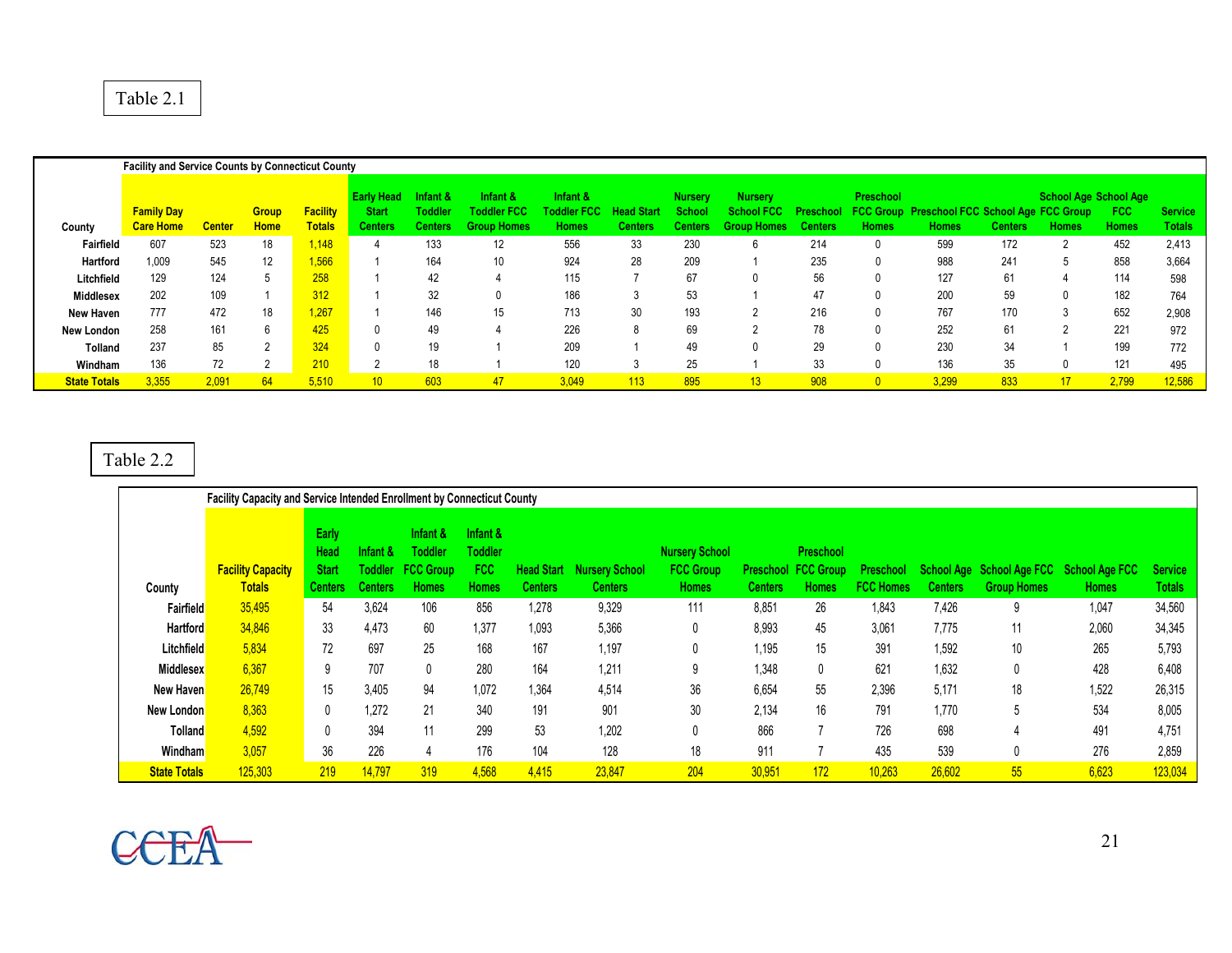|                     |                                          |               | <b>Facility and Service Counts by Connecticut LMA</b> |                                  |                                                 |                                              |                                                      |                                                |                                     |                                     |                                                           |                                    |                                               |                                   |                                               |                                   |                                |                                 |
|---------------------|------------------------------------------|---------------|-------------------------------------------------------|----------------------------------|-------------------------------------------------|----------------------------------------------|------------------------------------------------------|------------------------------------------------|-------------------------------------|-------------------------------------|-----------------------------------------------------------|------------------------------------|-----------------------------------------------|-----------------------------------|-----------------------------------------------|-----------------------------------|--------------------------------|---------------------------------|
| <b>LMA</b>          | <b>Family</b><br>Day Care<br><b>Home</b> | <b>Center</b> | <b>Group Home</b>                                     | <b>Facility</b><br><b>Totals</b> | Early<br>Head<br><b>Start</b><br><b>Centers</b> | Infant &<br><b>Toddler</b><br><b>Centers</b> | Infant &<br><b>Toddler FCC</b><br><b>Group Homes</b> | Infant &<br><b>Toddler FCC</b><br><b>Homes</b> | <b>Head Start</b><br><b>Centers</b> | <b>Nursery</b><br>School<br>Centers | <b>Nursery School</b><br><b>FCC Group</b><br><b>Homes</b> | <b>Preschool</b><br><b>Centers</b> | <b>Preschool</b><br><b>FCC Group</b><br>Homes | Preschool<br>FCC.<br><b>Homes</b> | <b>School Age FCC Group</b><br><b>Centers</b> | <b>School Age</b><br><b>Homes</b> | School Age<br><b>FCC Homes</b> | <b>Service</b><br><b>Totals</b> |
| <b>Bridgeport</b>   | 441                                      | 255           | 8                                                     | 704                              |                                                 | 60                                           |                                                      | 407                                            | 14                                  | 102                                 |                                                           | 110                                |                                               | 438                               | 98                                            |                                   | 345                            | 1,585                           |
| Danbury             | 152                                      | 138           | L                                                     | 292                              |                                                 | 42                                           |                                                      | 134                                            |                                     | 60                                  |                                                           | 56                                 |                                               | 149                               | 69                                            |                                   | 128                            | 648                             |
| <b>Danielson</b>    | 78                                       | 45            |                                                       | 125                              |                                                 | 13                                           |                                                      |                                                |                                     | 16                                  |                                                           | 22                                 |                                               | 78                                | 21                                            | $\Omega$                          | 65                             | 291                             |
| <b>Hartford</b>     | 1,498                                    | 761           | 16                                                    | 2,275                            |                                                 | 219                                          | 12                                                   | 1,360                                          | 34                                  | 318                                 |                                                           | 320                                |                                               | 1,465                             | 347                                           |                                   | 1,285                          | 5,372                           |
| <b>Lower River</b>  | 20                                       | 19            | 0                                                     | 39                               |                                                 |                                              |                                                      | 19                                             |                                     | 11                                  |                                                           | 9                                  |                                               | 20                                | 11                                            |                                   | 19                             | 94                              |
| New Haven           | 508                                      | 320           | 14                                                    | 842                              |                                                 | 104                                          | 11                                                   | 471                                            | 22                                  | 130                                 | $\sim$                                                    | 148                                | $\Omega$                                      | 501                               | 110                                           |                                   | 436                            | 1,936                           |
| New London          | 255                                      | 161           | 5                                                     | 421                              |                                                 | 50                                           |                                                      | 223                                            | 8                                   | 68                                  |                                                           | 79                                 |                                               | 251                               | 58                                            |                                   | 219                            | 962                             |
| Stamford            | 174                                      | 220           | 10 <sup>°</sup>                                       | 404                              |                                                 | 51                                           |                                                      | 160                                            | 15                                  | 109                                 |                                                           | 79                                 | $\Omega$                                      | 172                               | 47                                            |                                   | 105                            | 751                             |
| Torrington          | 47                                       | 44            |                                                       | 95                               |                                                 | 15                                           |                                                      | 41                                             |                                     | 25                                  |                                                           | 20                                 |                                               | 46                                | 20                                            |                                   | 43                             | 222                             |
| Waterbury           | 182                                      | 128           | 3                                                     | 313                              |                                                 | 44                                           |                                                      | 163                                            | 6                                   | 56                                  |                                                           | 65                                 | $\Omega$                                      | 179                               | 52                                            | 2                                 | 154                            | 725                             |
| <b>State Totals</b> | 3,355                                    | 2,091         | 64                                                    | 5,510                            | 10                                              | 603                                          | 47                                                   | 3,049                                          | 113                                 | 895                                 | 13                                                        | 908                                | $\overline{0}$                                | 3,299                             | 833                                           | 17 <sup>2</sup>                   | 2,799                          | 12,586                          |

#### Table 2.4

|                     |                                    |                                   |                            |                                                | Facility Capacity and Service Intended Enrollment by Connecticut LMA |                           |                                 |                                     |         |                  |                                                     |         |                                                  |              |                |
|---------------------|------------------------------------|-----------------------------------|----------------------------|------------------------------------------------|----------------------------------------------------------------------|---------------------------|---------------------------------|-------------------------------------|---------|------------------|-----------------------------------------------------|---------|--------------------------------------------------|--------------|----------------|
|                     | <b>Facility</b><br><b>Capacity</b> | <b>Early Head</b><br><b>Start</b> | Infant &<br><b>Toddler</b> | Infant &<br><b>Toddler</b><br><b>FCC Group</b> | Infant & Toddler                                                     |                           | <b>Nursery</b><br><b>School</b> | <b>Nursery</b><br><b>School FCC</b> |         | <b>Preschool</b> | <b>Preschool FCC Group Preschool FCC School Age</b> |         | <b>School Age School Age</b><br><b>FCC Group</b> | <b>FCC</b>   | <b>Service</b> |
| LMA                 | <b>Totals</b>                      | Centers                           | Centers                    | <b>Homes</b>                                   | <b>FCC Homes</b>                                                     | <b>Head Start Centers</b> | <b>Centers</b>                  | <b>Group Homes</b>                  | Centers | <b>Homes</b>     | <b>Homes</b>                                        | Centers | <b>Homes</b>                                     | <b>Homes</b> | Totals         |
| <b>Bridgeport</b>   | 17,633                             | 24                                | 1,548                      | 44                                             | 617                                                                  | 698                       | 3,285                           | 27                                  | 4,249   | 14               | 1,368                                               | 4,653   | 5                                                | 793          | 17,325         |
| Danbury             | 8,900                              | 0                                 | 1,002                      |                                                | 201                                                                  | 236                       | 2,077                           | 36                                  | 2,139   | $\mathbf{0}$     | 454                                                 | 2,486   |                                                  | 302          | 8,940          |
| Danielson           | 1.959                              | 12                                | 162                        | 4                                              | 106                                                                  | 43                        | 53                              | 18                                  | 608     |                  | 249                                                 | 388     | 0                                                | 149          | 1,798          |
| <b>Hartford</b>     | 46,572                             | 66                                | 5,579                      | 74                                             | 2,016                                                                | 1,393                     | 7,766                           | 9                                   | 11,374  | 56               | 4,554                                               | 10,227  | 17                                               | 3,097        | 46,228         |
| <b>Lower River</b>  | 872                                | 0                                 | 128                        |                                                | 28                                                                   | 0                         | 102                             |                                     | 260     | 0                | 63                                                  | 238     | 0                                                | 43           | 863            |
| New Haven           | 18,340                             | 0                                 | 2,346                      | 77                                             | 711                                                                  | 929                       | 3,517                           | 36                                  | 4,612   | 37               | 1,560                                               | 3,472   | 11                                               | 1,021        | 18,329         |
| <b>New London</b>   | 8,379                              | 0                                 | 1,292                      | 18                                             | 335                                                                  | 191                       | 862                             | 30                                  | 2,191   | 11               | 790                                                 | 1,733   | 3                                                | 521          | 7,977          |
| <b>Stamford</b>     | 14,197                             | 30                                | 1,593                      | 69                                             | 252                                                                  | 506                       | 4,946                           | 48                                  | 3.432   | 16               | 527                                                 | 1.797   |                                                  | 237          | 13,456         |
| Torrington          | 1,880                              | 72                                | 199                        | 18                                             | 60                                                                   | 108                       | 365                             |                                     | 380     | 15               | 144                                                 | 375     | 10                                               | 102          | 1,847          |
| Waterbury           | 6,571                              | 15                                | 949                        | 10                                             | 240                                                                  | 312                       | 876                             |                                     | 1,705   | 15               | 554                                                 | 1,232   |                                                  | 358          | 6,273          |
| <b>State Totals</b> | 125,303                            | 219                               | 14,797                     | 319                                            | 4,568                                                                | 4,415                     | 23,847                          | 204                                 | 30,951  | 172              | 10,263                                              | 26,602  | 55                                               | 6,623        | 123,034        |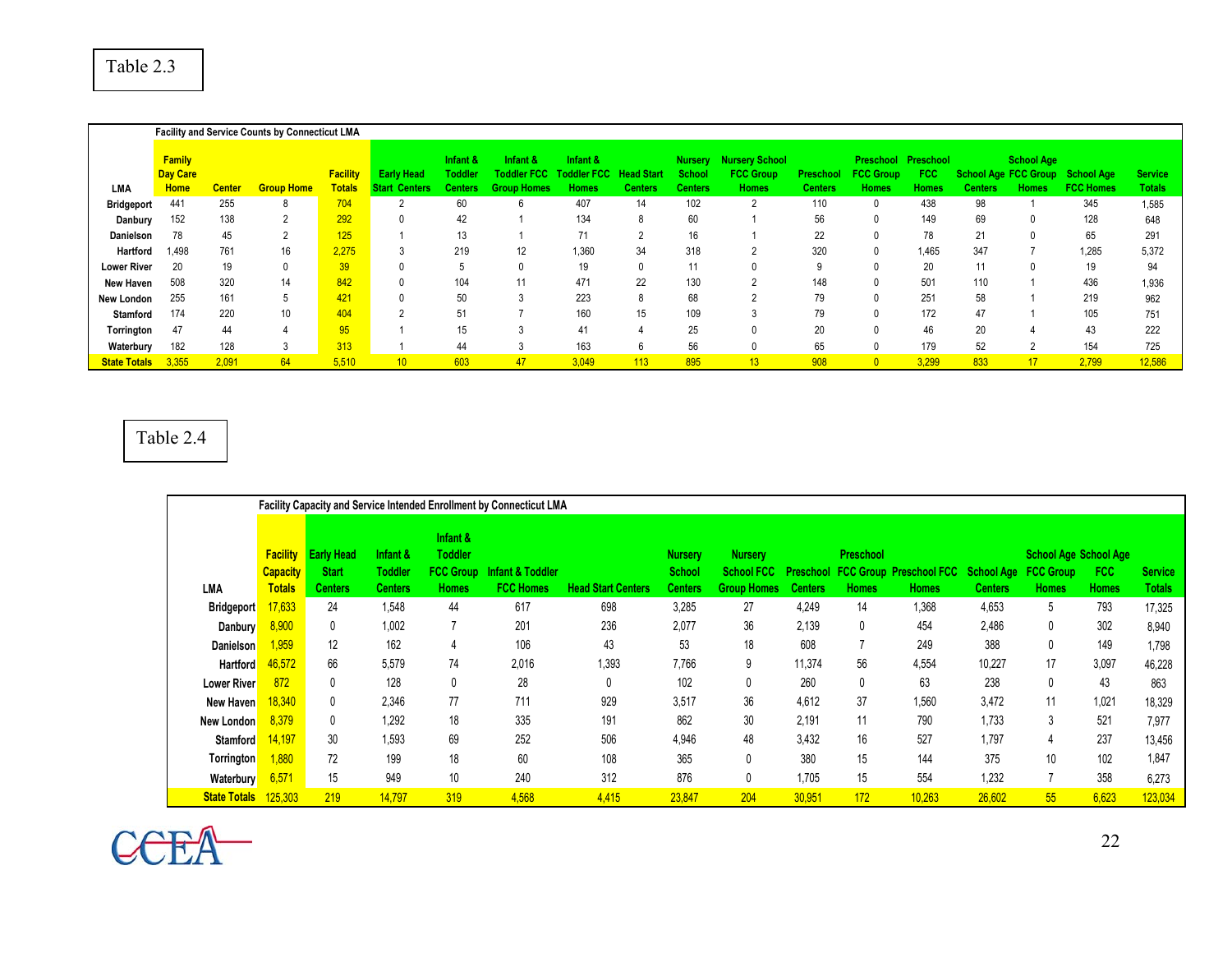#### Connecticut's ECE Labor Force Profile

ECE services play the dual role of providing adult supervision for children as well as providing opportunities for their intellectual and social development. A critical component of this experience is the ECE workforce. Previous research has suggested that children who have caregivers with more formal education and more specialized training improve cognitive development in children.<sup>32</sup> Even so, workers' wages in the ECE sector are relatively low.

CCEA obtained estimates of the formal ECE labor force and their wages in the child day care services sector (SIC 8351) from the Connecticut Department of Labor for ECE firms reporting unemployment insurance information. According to the Bureau of Economic Analysis (BEA) employer survey for the year 2000, Connecticut's ECE industry (the formal sector not including entities above) employed  $11,965$  people<sup>33</sup> and paid an average wage of  $$17,200.<sup>34</sup>$  This data omits Head Start programs, school-based (usually exempt) programs, reporting and non-reporting self-employed providers, and church-sponsored and employersponsored programs. Using the CCEA-processed Infoline database, we estimate (see methodological sidebar) an additional 2,845 jobs in the formal sector and 28,585 jobs in the informal sector (see discussion of informal care in Appendix III) for a total estimated ECE industry employment of 43,706 people. Workers in the formal ECE sector earned \$321.4 million relative the state's total year 2000 personal income of \$92.795 billion. Workers in the informal ECE sector collected almost \$90 million in 2000, most of which was likely unreported due to cash payments or payments in kind (see discussion of informal care below).

<sup>34</sup> Employer Survey Data from ES202 reporting for 2002, Connecticut Department of Labor.



1

<sup>&</sup>lt;sup>32</sup> Parisky Group (2002) 'ECE Workforce in Connecticut' working paper – draft, Connecticut: Child Health and Development Institute of Connecticut.

<sup>&</sup>lt;sup>33</sup> Obtained from Connecticut DoL. Data on certain types of employees is suppressed for confidentiality reasons. 11,000 represent a minimum estimate of the current number of employees in the state. See Appendix I for occupational details.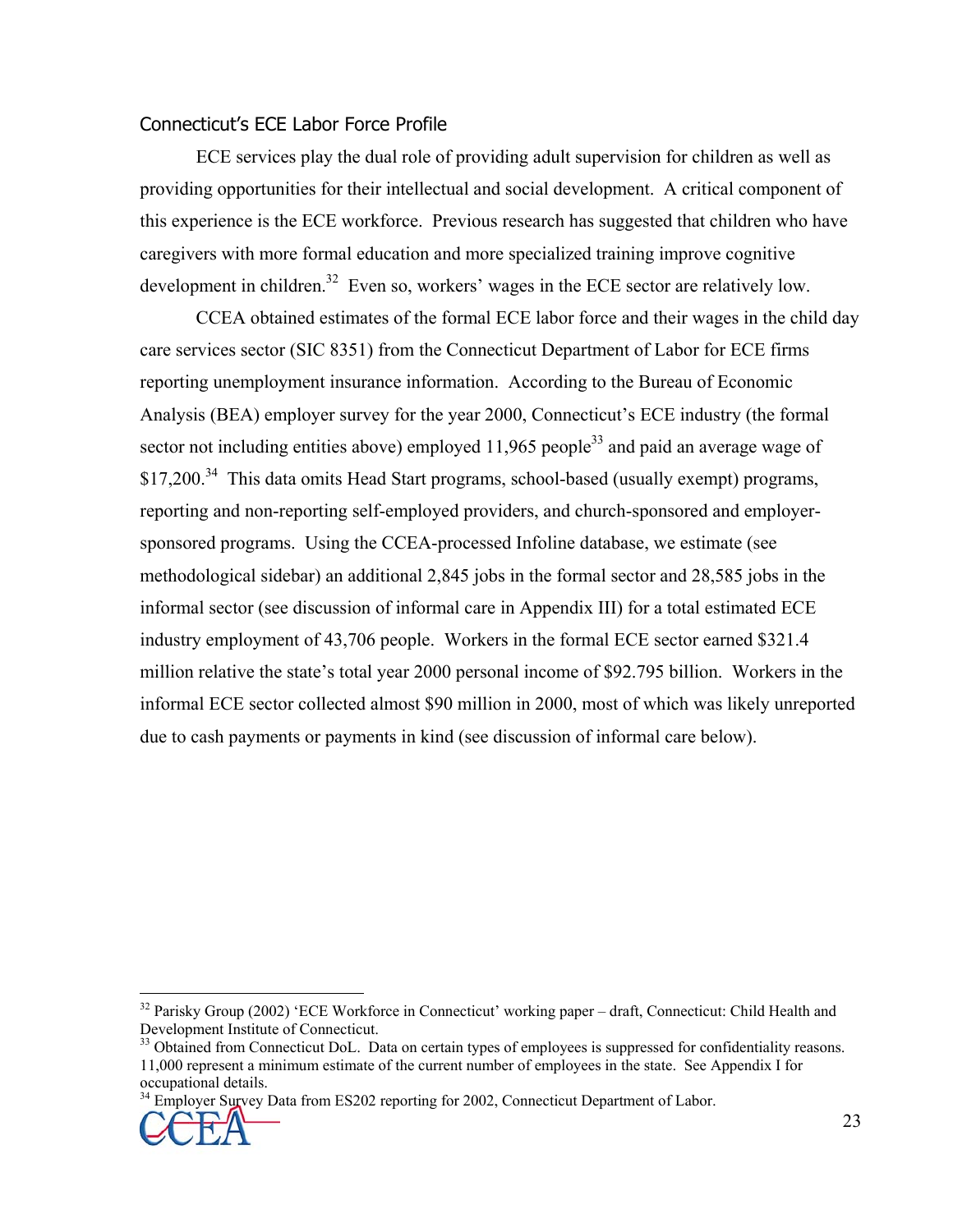## Estimating Revenue and Employment in Connecticut's Formal ECE Industry

We make the following assumptions to calculate industry revenue and employment.

- 1. Early Head Start and Head Start programs are government-funded, free services for parents, and are included in industry revenue estimation.
- 2. The CCEA-processed Infoline database does not provide "service enrollment," rather, it reports "service capacity" and "service vacancy." We infer intended enrollment using the intended enrollment to capacity ratio calculated from the fall 2002 online tables. Infoline determines enrollment in the spring of each year and reports it in its fall online tables.
- 3. The service cost is missing for some ECE providers. We substitute the average cost across all providers within a given service for missing values.
- 4. Our working definition of full time/part time services is that only infants', toddlers' and preschool services have full-time programs, while nursery school, school age and Head Start programs are part-time. Following this rule, we use reported full-time costs for infants', toddlers' and preschool services, and part-time costs for nursery school and school age programs. We assume that part-time services involve 20 hours of work per week.
- 5. We calculate formal ECE industry revenue (\$739,082,104) as the product of intended service enrollment and service cost per child for all services in all facilities. The intended to unintended enrollment ratio from Infoline data multiplies each service's total revenue.
- 6. To estimate full-time, formal ECE industry employment (14,810), we use statistics from related research (Connecticut's ECE Workforce: A Report on Findings from the ECE Market and Workforce Study, June 2003, by Early Childhood DataCONNections) that estimate the child/adult ratio in infants' and toddlers' centers and Early Head Start programs to be 1/4, and in preschool and school age centers to be 1/10. Nursery school centers' C/A ratio is 1/20 to estimate FTEs. Programs in family day care homes have at least one adult per establishment and 11% have a part-time assistant. We use the number of such programs multiplied by 1.055 to account for assistants. Group homes have at least two adults per establishment. *The number of children used as the basis is estimated intended enrollment because we assume staffing must exist to handle intended enrollment.*
- 7. The occupational distribution for the ECE industry from BLS consists of ECE firms that respond to the employer survey (firms that file unemployment insurance and workers' compensation forms). The Infoline database includes both ECE firms and non-firms (selfemployed and exempt, school-based programs). Our estimate for employment in the formal ECE industry is therefore greater than the BLS number. We assume for purposes of this analysis that workers in non-firm ECE facilities are either ECE workers or teacher assistants (as occupational categories). Adding estimated wages for workers in non-firm ECE provider settings to the statistics from BLS, we obtain total wages (\$321.4 million) for the formal ECE industry including Head Start programs.
- 8. The discrepancy between estimated revenue, purchases and wages is due to inaccuracies in the data sources; CCEA regards the formal sector revenue estimate as conservative.

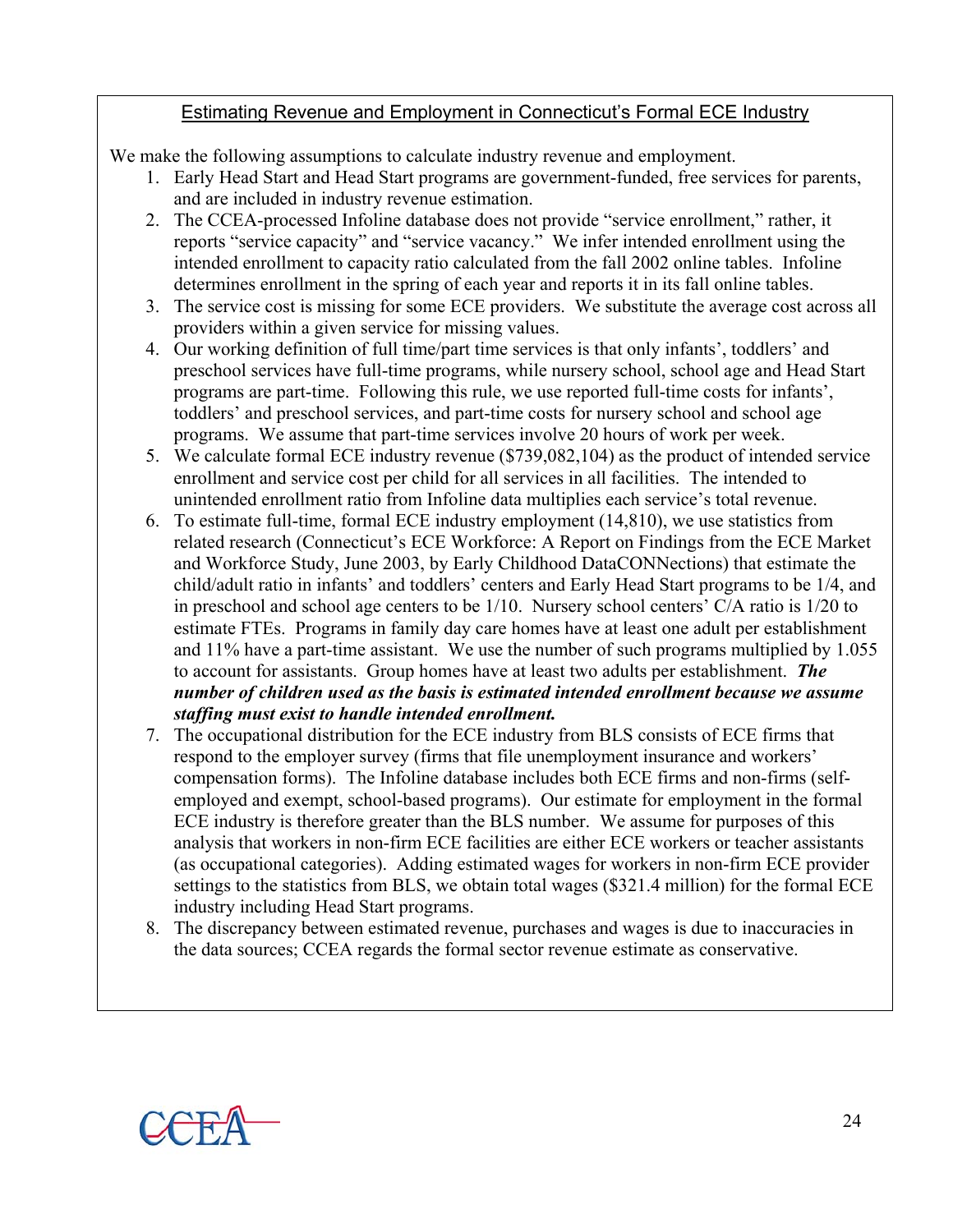As in other segments of the economy, the formal ECE industry employs a variety of workers. Management includes general managers, coordinators and administrators. Social workers and health professionals such as registered nurses and speech pathologists provide important ancillary services to the ECE industry. Skilled preschool and kindergarten teachers, as well as their teacher assistants and other ECE workers directly provide ECE. Some ECE centers employ administrative staff that includes secretaries, office clerks and bookkeepers. Bus drivers, cafeteria workers, janitors and their supervisors compose the final category of other support personnel. Table 2.6 below provides a summary of the BLS occupational distribution; Appendix V provides greater detail.

|                                   | Number of        |                      | <b>Average Wage</b> | <b>Wage Range</b>   |                      |  |  |
|-----------------------------------|------------------|----------------------|---------------------|---------------------|----------------------|--|--|
| <b>Occupational Title</b>         | <b>Employees</b> | <b>Hourly</b>        | Annual              | Min <sup>b</sup>    | $Max^b$              |  |  |
| Managers                          | 400 <sup>a</sup> | \$22.01              | \$45,772.00         | \$11.74             | \$51.70              |  |  |
| Medical and Mental Health         |                  |                      |                     |                     |                      |  |  |
| Professionals                     | 200              | \$24.49              | \$50,936.14         | \$8.79              | \$57.68              |  |  |
| Teachers                          | $5,580^{\circ}$  | \$10.31 <sup>a</sup> | \$37,336.00         | \$7.38 <sup>a</sup> | \$14.35 <sup>a</sup> |  |  |
| <b>ECE Workers and Assistants</b> | $4,440^a$        | \$9.65 <sup>a</sup>  | \$20,480.33         | \$6.76 <sup>a</sup> | \$17.10 <sup>a</sup> |  |  |
| <b>Administrative Staff</b>       | 200              | \$13.49              | \$28,057.50         | \$7.16              | \$25.40              |  |  |
| <b>Other Support Personnel</b>    | 180 <sup>a</sup> | \$11.11              | \$23,110.20         | \$6.71              | \$19.90              |  |  |

Table 2.6: Employment and Wages in the ECE Sector (2001)

<sup>a</sup> Some data not available in these categories. See Appendix I for detailed data.

<sup>b</sup> These wages represent the lowest/highest wage paid to an individual in each category.

Source: Connecticut Department of Labor (ES202 Survey)

The (simple, unweighted) average annual income across all worker categories is \$35,230 per year. The average hourly wage ranges from a low of \$6.71 paid to cafeteria workers and a high of \$57.68 per hour paid to speech pathologists who work in this sector.

Of most interest are the workers who directly provide care to Connecticut's children. These workers include teachers and ECE workers. In the employer survey of formal ECE providers, preschool teachers are the largest component of teachers (5,470 out of 5,580 employees) and they receive an average annual salary of \$21,452. This implies an average

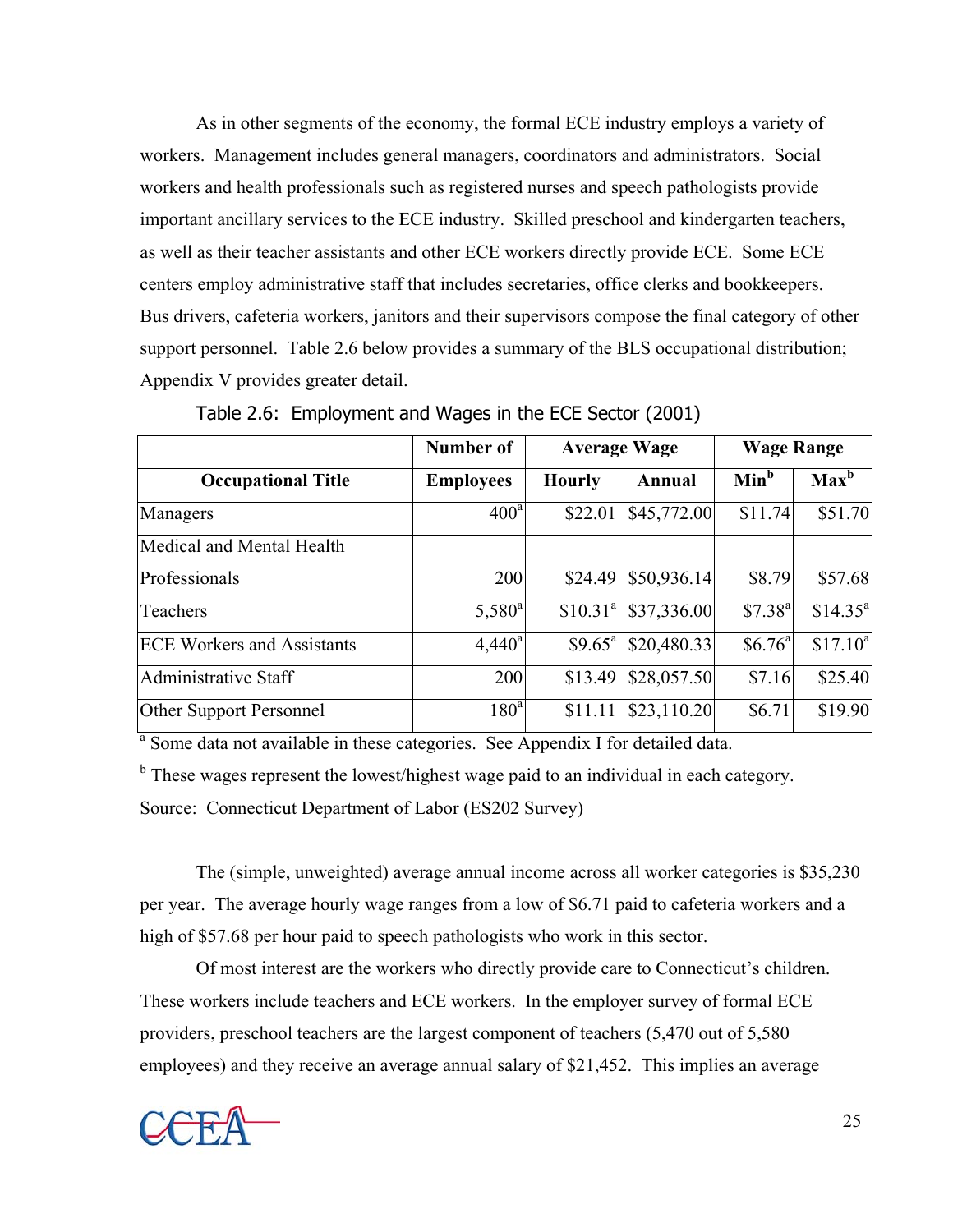hourly wage of  $$9.71<sup>35</sup>$  The starting hourly wage for a preschool teacher in Connecticut is \$7.76. By comparison, this wage is slightly below the average starting wage for janitors in the same industry who receive \$8.20 per hour. Approximately 110 kindergarten teachers work in formal ECE 'firms' and earn an average annual salary of \$35,147.

ECE workers and assistants are another important source of care. The average hourly wage for these workers is \$9.65 with a range from \$6.76 per hour for the lowest paid ECE workers to \$17.10 per hour for the highest paid recreation workers. The formal ECE sector employs approximately 3,000 teacher assistants and  $1,440$  ECE workers.<sup>36</sup> The average annual wage for a teacher assistant is \$21,335 per year; for an ECE worker it is \$17,861; and for a recreation worker it is \$22,245.

ECE workers receive low wages even by their own industry standards. The current entry-level wage for an ECE worker is \$7.19 per hour<sup>37</sup> that ranges from \$6.76 to \$10.99 per hour. By comparison, cafeteria workers who are the lowest paid workers overall in the ECE industry receive between \$6.71 and \$11.17 per hour. This data provides an overview of the types of labor employed in the ECE industry and their remuneration. Currently, information is not directly available on the average benefits provided to workers or other important issues like turnover and working conditions. Notwithstanding, this data provides a broad profile of the ECE labor force. First, these statistics show the variety of types of workers whose jobs depend on the ECE industry – which includes more than just those who work directly with children. Additionally, wages paid to those charged directly with ECE are low relative to other types of workers in the industry itself. Finally, the data allows us to understand the overall magnitude of the ECE industry in Connecticut. Employing about 15,000 workers, the formal ECE industry has an estimated total annual wage bill of \$321.4 million dollars.<sup>38</sup> The formal ECE industry, thus, represents a significant portion of Connecticut's economic activity.

<sup>&</sup>lt;sup>38</sup> \$321.4 million is a conservative estimate because it omits ECE occupations for which BLS suppressed employment data.



1

<sup>&</sup>lt;sup>35</sup> By comparison, the average wage for a preschool teacher in the U.S. was \$9.66 per hour in 2000 (data cited Parisky Group (2002) 'ECE Workforce in Connecticut', working paper – draft, Connecticut: Child Health and Development Institute of Connecticut).

 $36$  The number of recreation workers is not available.

 $37$  By comparison, the average wage for a ECE worker in the U.S. was \$7.86 per hour in 2000 (data cited Parisky Group (2002) 'ECE Workforce in Connecticut' working paper – draft, Connecticut: Child Health and Development Institute of Connecticut).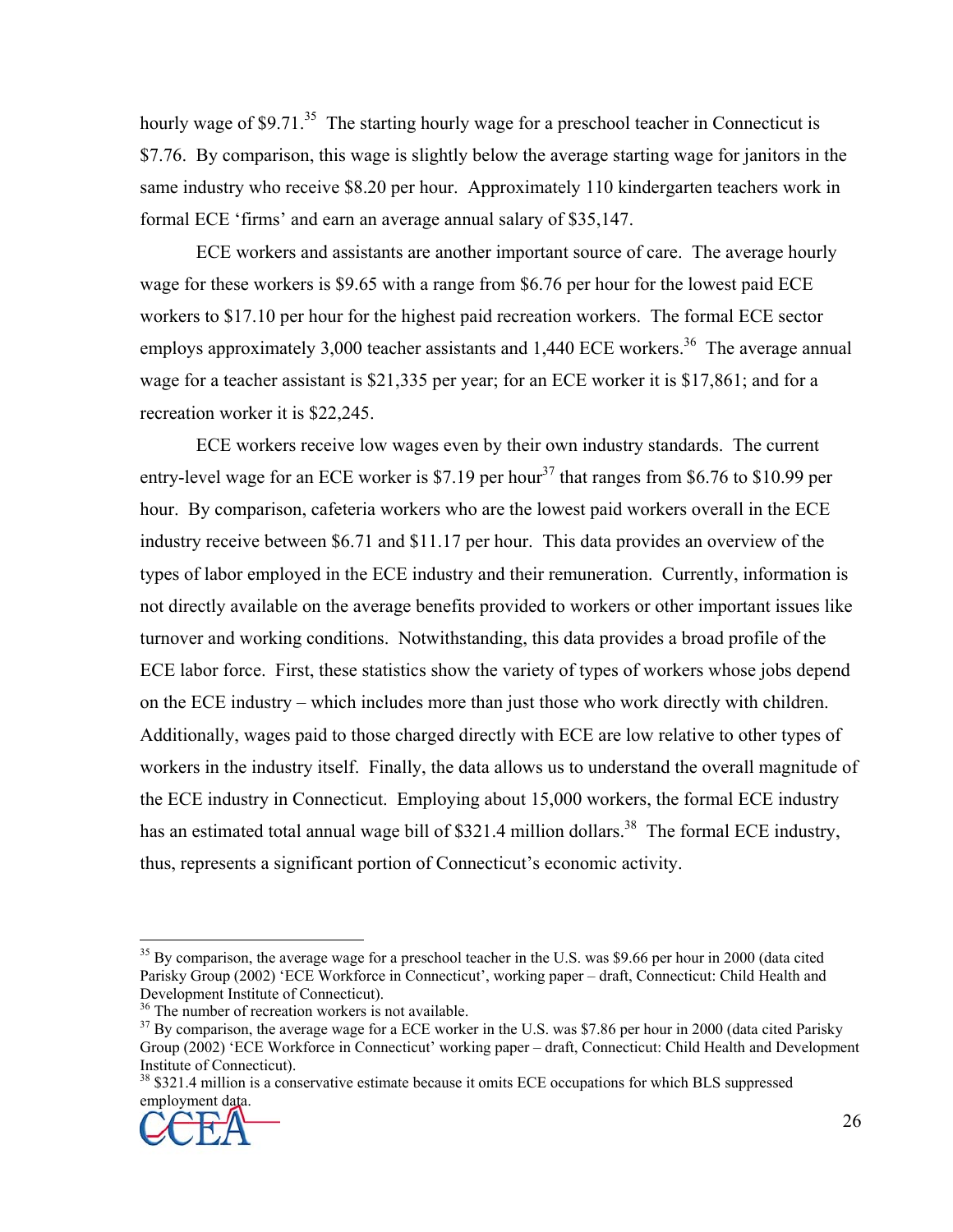Table 2.7 shows that the formal ECE industry employed more workers than Connecticut's pharmaceutical industry in 2002.

| <b>Sector</b>                        | <b>Workers</b> |
|--------------------------------------|----------------|
| Ship Building and Repairing          | 6,822          |
| Farming                              | 9,838          |
| Pharmaceuticals                      | 11,789         |
|                                      |                |
| U.S. Postal Service                  | 12,779         |
| Hotels and Lodging                   | 13,146         |
| <b>Insurance Agents and Brokers</b>  | 18,950         |
| <b>Public and Private Elementary</b> | 20,526         |
| and Primary Education                |                |

Table 2.7: Relative Employment in ECE Services in Connecticut (2002)

#### ECE Subsidies in Connecticut

A significant factor that affects the ECE industry is parents' and/or guardians' ability to afford ECE. According to Census 2000, the number of families in Connecticut is 881,170, while the number of households is 1,301,670. The state poverty rate for people with children is 7.9%. The number of families in poverty in the state is 49,983 and the number of working poor families with children is 39,015. This is significant because these poor families need to work to sustain a decent living standard and 75% need ECE. The number of families headed by single mothers is 91,114 and the number of working poor families with single mothers is 26,802. The number of single parent headed households is 112,159. All single parents need ECE in order to work. The number of poor individuals with children under 18 is 82,866. These are important indicators in assessing ECE needs in Connecticut. Appendix IV shows this demographic data by town.

The cost of ECE is a major issue for parents and guardians of school-aged children (5-12 year olds). In Connecticut, according to 2000-2001 Infoline data:<sup>39</sup>

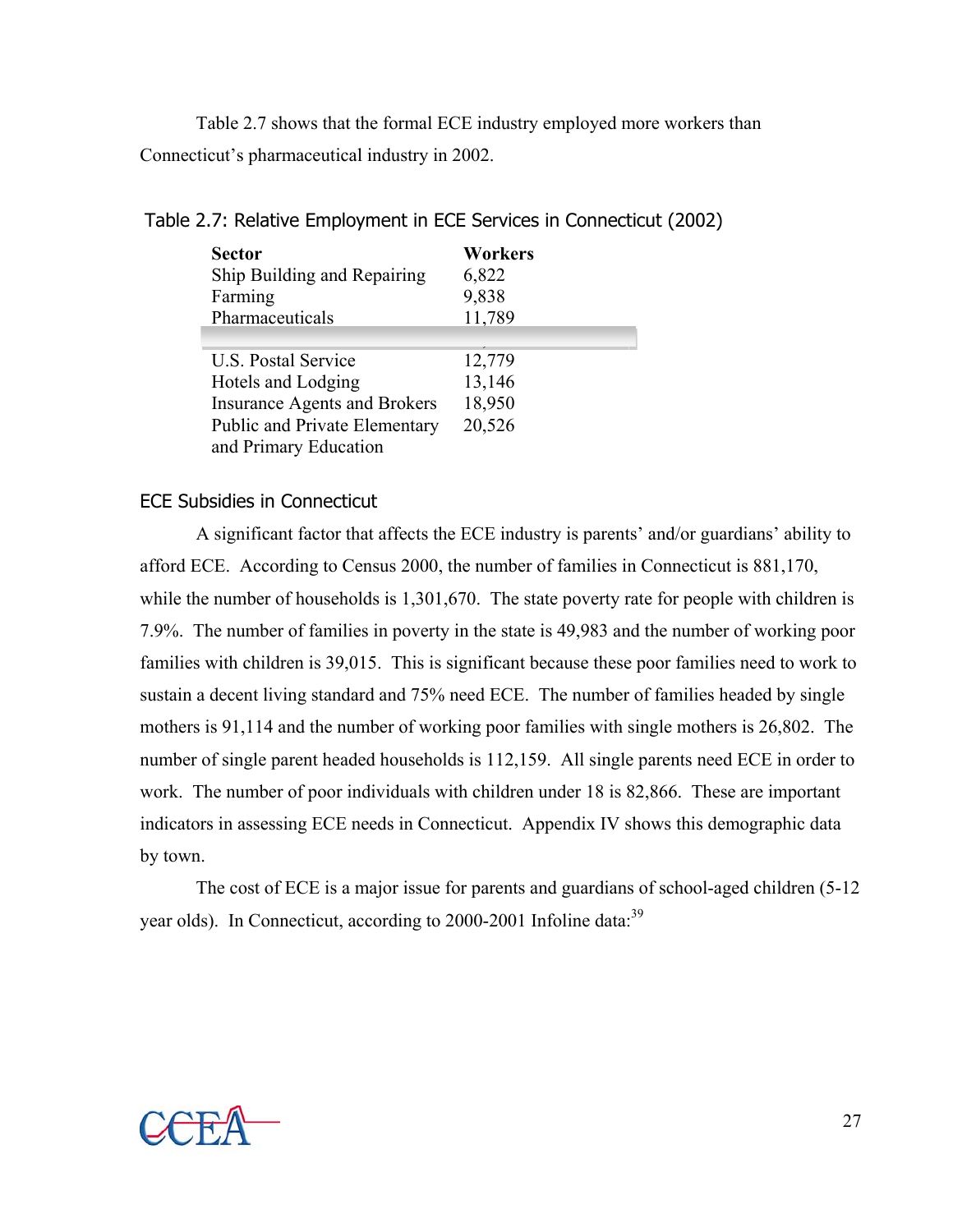| Service                 | Average Cost  |
|-------------------------|---------------|
| Infant/Toddler Center   | \$183.32/Week |
| Infant/Toddler Home     | \$143.68/Week |
| <b>Preschool Center</b> | \$147.86/Week |
| Preschool Home          | \$136.69/Week |
| School Age Center       | \$84.59/Week  |
| School Age Home         | \$66.57/Week  |

This is expensive, especially for single parents and families with low income. To help, there are subsidies to which parents may have access.

 In FY 2001-2002, Head Start programs received \$45.5 million in federal funds and \$4.9 million in state funds. Connecticut provided \$40 million in school readiness funding and \$25 million for state-funded ECE centers. The portable Care4Kids subsidy amounted to \$156 million and offset parental expenses for ECE at sites that accept Care4Kids vouchers. These funds directly augment the fees ECE businesses receive and permit many more parents to place their children in non-parental care facilities in order to work and/or to obtain education.

<sup>&</sup>lt;sup>39</sup> 2-1-1 Infoline A Social Barometer for Connecticut. Winter 2002 Data analysis and report compiled by Georgine Burke, Ph.D. and Sandra Hale, Child Health Data Center, Connecticut Children's Medical Center. http://www.childcareinfoline.org/socialbar3.pdf (6/26/03).

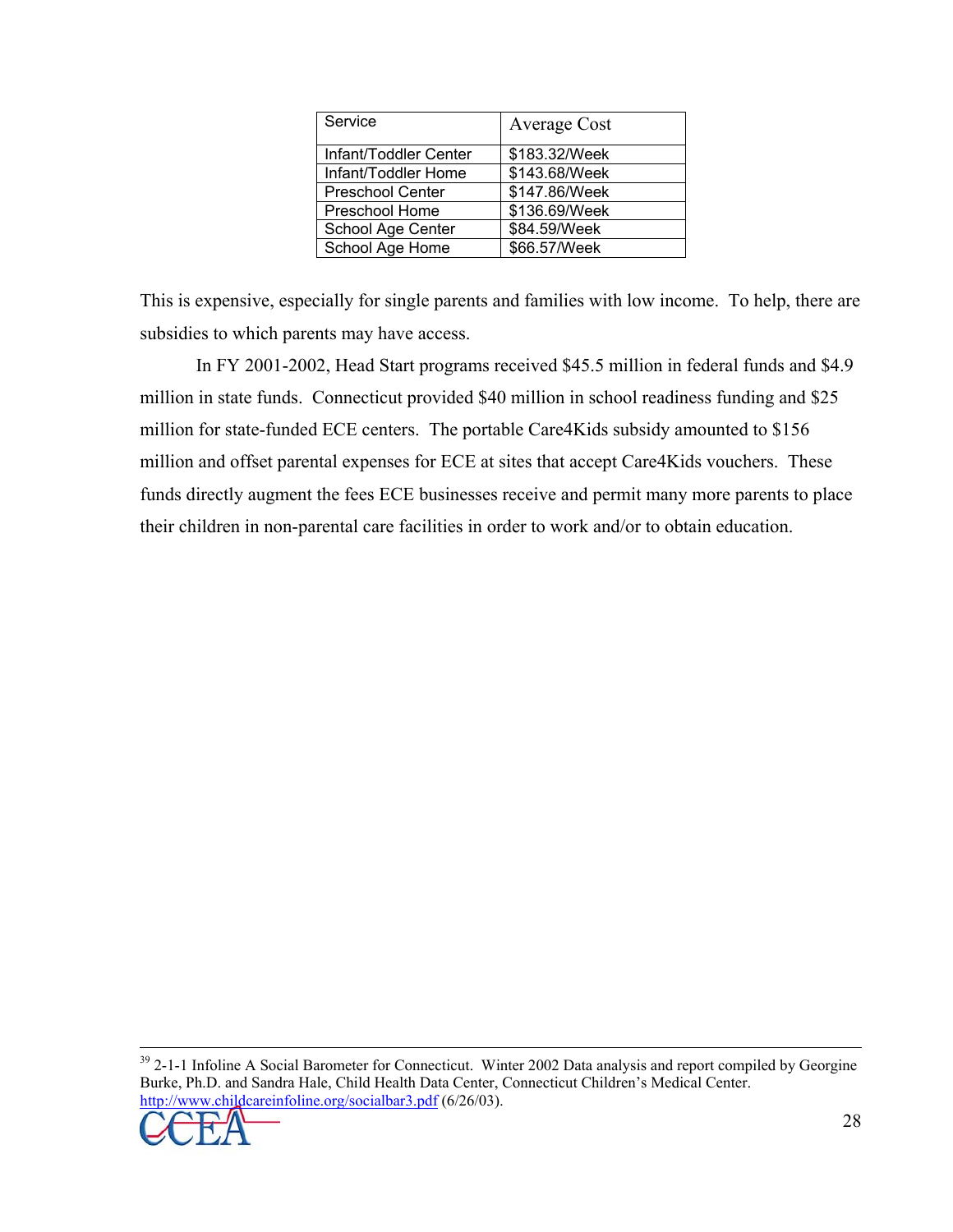Appendix I: The REMI Model

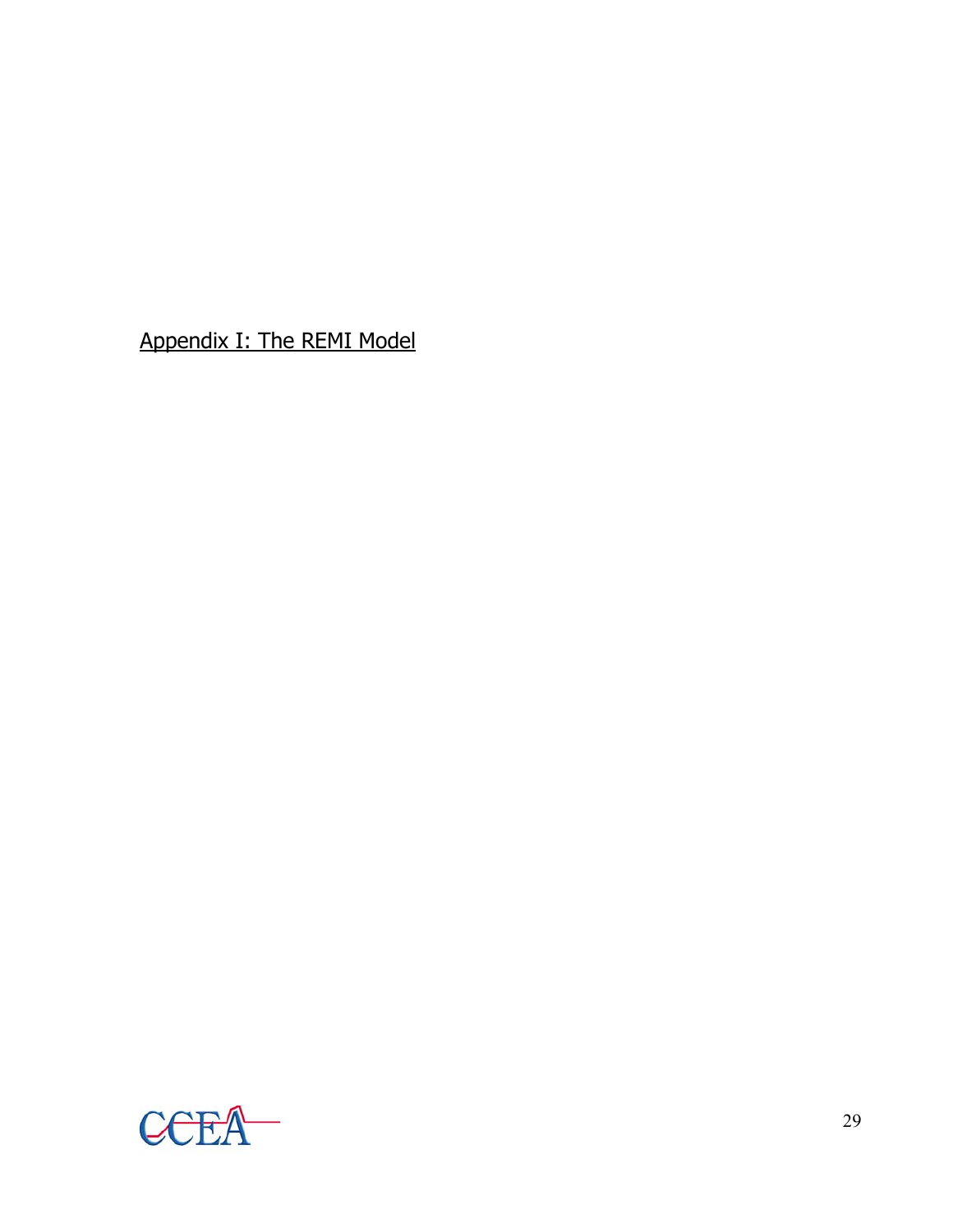#### **The REMI Model**

The Connecticut REMI model is a dynamic, multi-sector, regional model developed and maintained for the Connecticut Center for Economic Analysis by Regional Economic Models, Inc. of Amherst, Massachusetts. This model provides detail on all eight counties in the State of Connecticut and any combination of these counties. The REMI model includes all of the major inter-industry linkages among 466 private industries, aggregated into 49 major industrial sectors. With the addition of farming and three public sectors (state and local government, civilian federal government, and military), there are 53 sectors represented in the model for the eight counties.

The REMI model is based on a nationwide *input-output* (I/O) model that the U.S. Department of Commerce (DoC) developed and continues to maintain. Modern input-output models are largely the result of groundbreaking research by Nobel laureate Wassily Leontief. Such models focus on the inter-relationships between industries and provide information about how changes in specific variables—whether economic variable such as employment or prices in a certain industry or other variables like population affect factor markets, intermediate goods production, and final goods production and consumption.

The REMI Connecticut model scales the U.S. I/O "table" according to traditional regional relationships and current conditions, allowing the relationships to adapt at reasonable rates to changing conditions. Listed below are some salient structural characteristics of the REMI model:

- REMI determines consumption on an industry-by-industry basis, and models real disposable income in Keynesian fashion, i.e., with prices fixed in the short run and GDP (Gross Domestic Product) determined solely by aggregate demand.
- The demand for labor, capital, fuel, and intermediate inputs per unit of output depends on relative prices of inputs. Changes in relative prices cause producers to substitute cheaper inputs for relatively more expensive inputs.

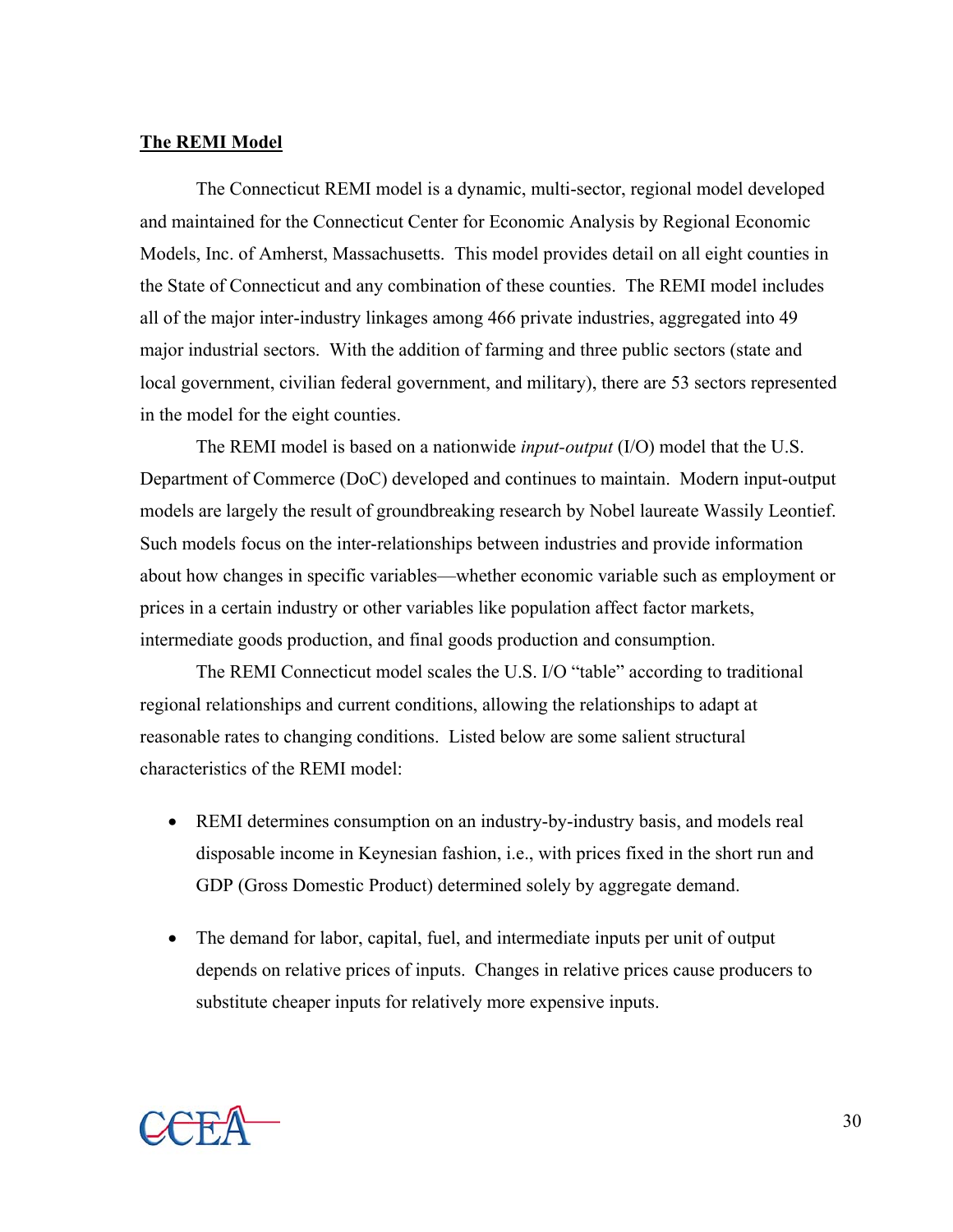- Supply and demand for labor in a sector determine the wage level, and these characteristics are factored by regional differences. The supply of labor depends on the size of the population and the size of the workforce.
- Migration—that affects population size—depends on real after-tax wages as well as employment opportunities and amenity value in a region relative to other areas.
- Wages and other measures of prices and productivity determine the cost of doing business. Changes in the cost of doing business will affect profits and/or prices in a given industry. When the change in the cost of doing business is specific to a region, the share of local and U.S. market supplied by local firms will also be affected. Market share and demand determine local output.
- "Imports" and "exports between states are related to relative prices and relative production costs.
- Property income depends only on population and its distribution adjusted for traditional regional differences, *not* on market conditions or building rates relative to business activity.
- Estimates of transfer payments depend on unemployment details of the previous period, and total government expenditures are proportional to population size.
- Federal military and civilian employment is exogenous and maintained at a *fixed* share of the corresponding total U.S. values, unless specifically altered in the analysis.

Because the variables in the REMI model are all related, a change in any one variable affects many others. For example, if wages in a certain sector rise, the relative prices of inputs change and may cause the producer to substitute capital for labor. This changes demand for inputs, which affects employment, wages, and other variables in those industries. Changes in employment and wages affect migration and the population level that in turn affect other employment variables. Such chain-reactions continue in time across all sectors in the model.



31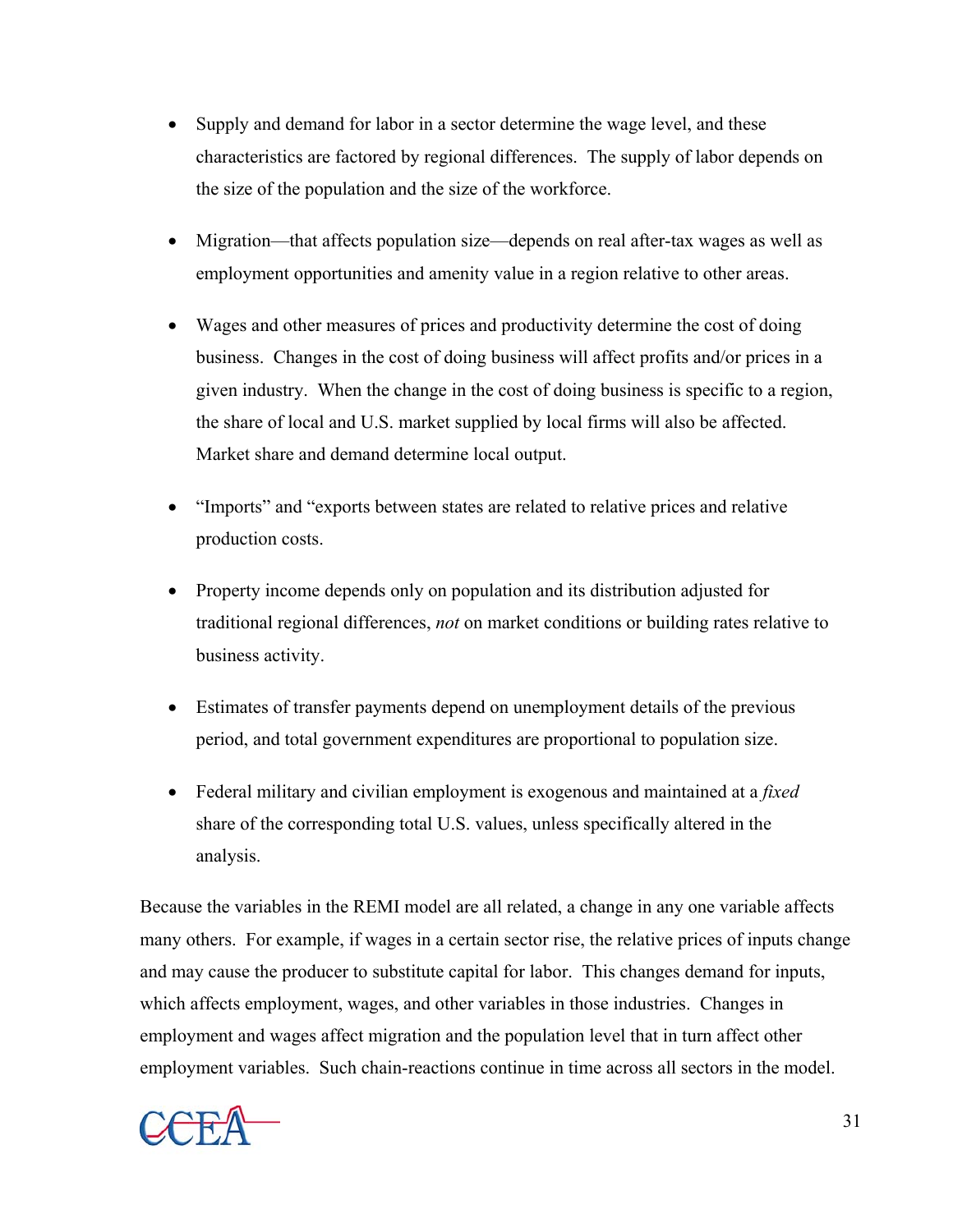Depending on the analysis performed, the nature of the chain of events cascading through the model economy can be as informative for the policymaker as the final aggregate results. Because REMI generates extensive sectoral detail, it is possible for experienced economists in this field to discern the dominant causal linkages involved in the results.

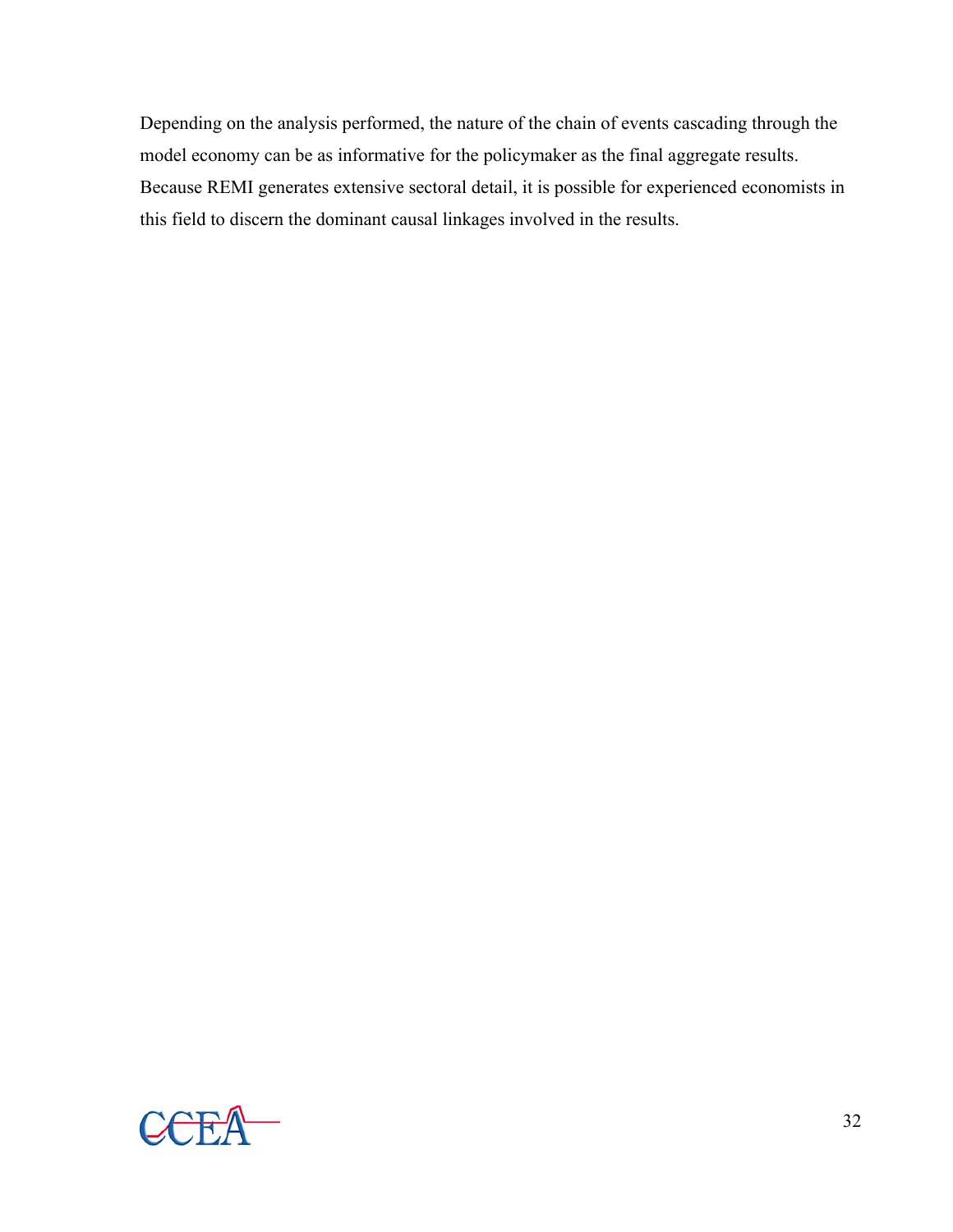Appendix II: Labor Force Participation Rate Estimation Procedure

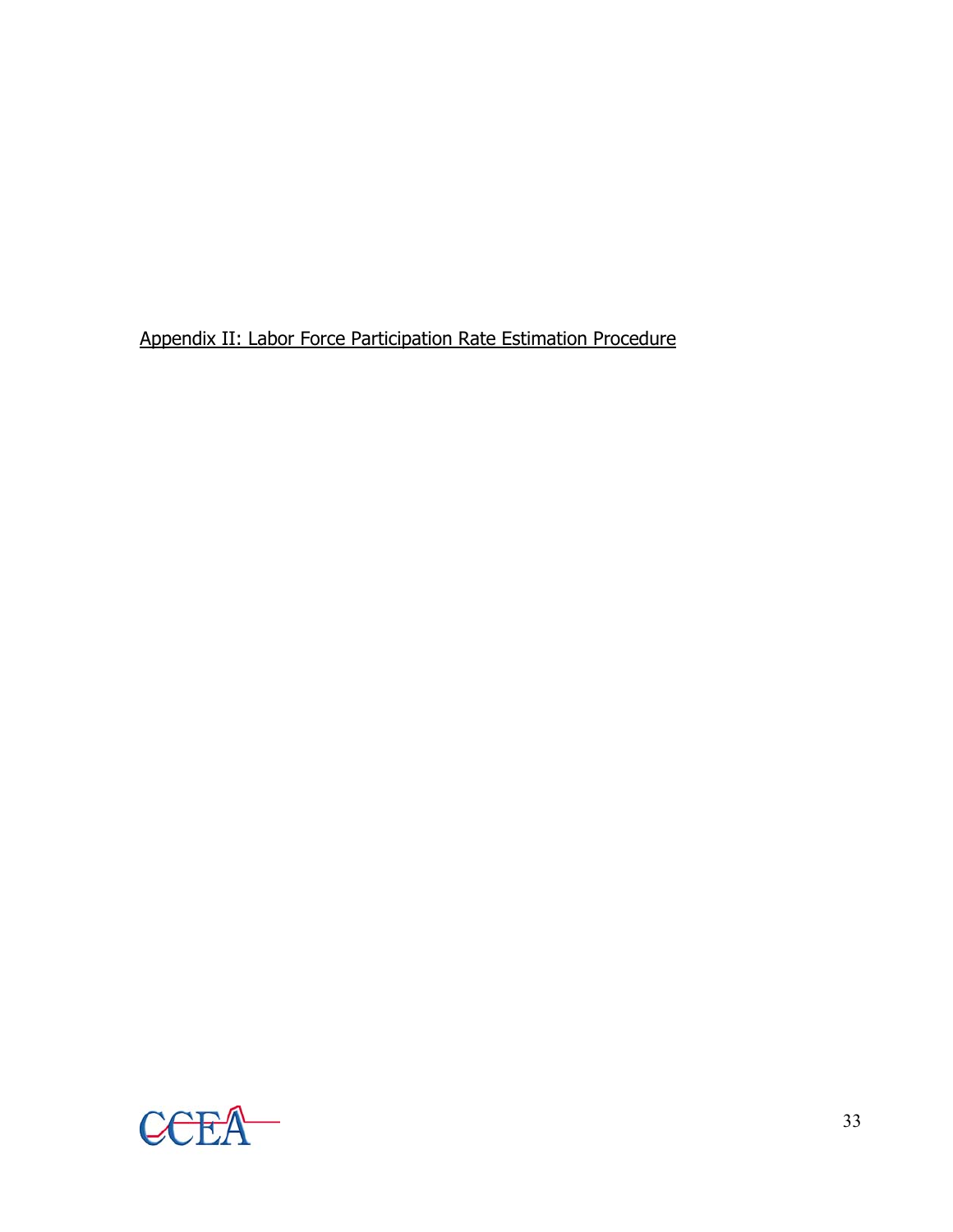#### *1. Labor force related to ECE usage*

#### *a. Parent Population In Households With Children Under 12*

The U.S. Census Bureau provides data for households with children under 18, including married-couple households, male/female householders (no wife/husband present) and nonfamily households. According to the Census definition, a male/female householder, no wife/husband present is a family with no spouse of the householder present, while a nonfamily household is one with a householder living alone or with nonrelatives. For our purposes, nonfamily households with children younger than 18 include households with at least two adults and children younger than 18.<sup>40</sup> We assume there are (at least) one male adult, one female adult and one child younger than 18 in nonfamily households. Because nonfamily households with children younger than 18 are a small portion of total households with children younger than 18 compared to other categories, this assumption does not affect our estimation greatly. Married households consist of a male and a female parent.

 Therefore, we obtain the number of male parents with children younger than 18 by adding up the number of married-couple households, the number of male households and the number of nonfamily households. The same approach obtains the number of female parents with children younger than 18. We estimate the numbers of male and female parents between the ages of 16 and 80 using ECE separately to obtain labor force participation rates by age and gender. That is, male & female parents with children  $<$  18 = parents in married households with children  $<$  18 + male & female householders with children  $< 18 +$  parents in nonfamily households with children  $< 18$  (1)

However, in this report, we consider ECE for children younger than 12, so we need to convert the above results into households with children younger than 12. We estimate the number of households with children younger than 12 in Connecticut to be 321,799. In the U.S. as a whole, 24.722% (CPS 2000) of all households have children 12 and younger. We apply this ratio to all Connecticut households (there are 1,301,670 households). The number of Connecticut households with children younger than 18 is 451,411. The ratio of Connecticut households with children younger than 12 to households with children younger than 18 is

<u>.</u>

<sup>&</sup>lt;sup>40</sup> Those households with only one adult and children younger than 18 are already included in the male/female householder categories.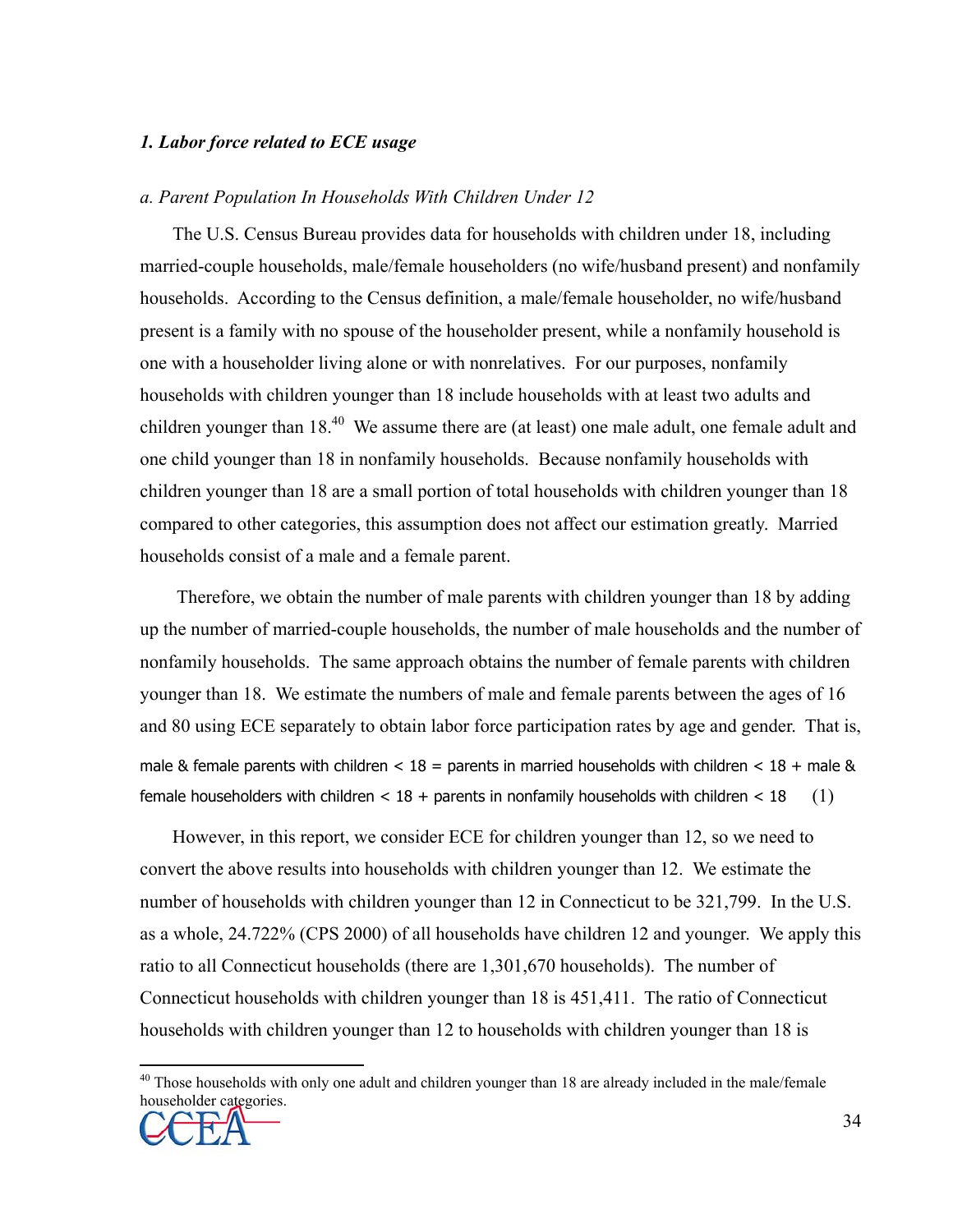321,799/451,411= 71.3 %. We assume that each county has the same ratio of households with children younger than 12 to households with children younger than 18. Further, we assume the fraction of the parent population (males and females) in households with children younger than 12 to the population in households with children younger than 18 is the same as the fraction of households with children younger than 12 to households with children younger than 18, that is, male & female parents with children  $< 12$  = male & female parents with children  $< 18 \times 71.3$  % (2)

#### *b. Population In Households Using Formal ECE*

The above shows the procedure to obtain the *maximum* demand for parents (males and females) using ECE by one-year age cohort. We need to find the male and female parent population *actually* using formal ECE. Estimates of the number of parents using formal ECE are not readily available. However, we convert the ratio of children in formal ECE to the ratio of parents using formal ECE as follows:

i) Assuming the same ratio of households with children younger than 12 to households with children younger than 18 for each county, we estimate the number of households with children younger than 12 for each county, that is,

households with children  $< 12$  = households with children  $< 18 \times 71.3$  % (3)

ii) From Census 2000 data, we obtain the number of children younger than 12 by adding up male and female children in each one-year age group. Then, we have

average number of children <12 per household with children <  $12 =$  total children <  $12 /$  households with children  $< 12$  (4)

iii) Using U.S. data for children in formal ECE for different age groups,  $4^1$  we have the number of children in formal ECE:

children < 12 in formal ECE = children <  $5 \times 60 \%$  + children 5 to  $12 \times 37 \%$  (5)

iv) Given this, we estimate the number of households with children younger than 12 in formal ECE using the average number of children per household:

households with children  $<$  12 using formal ECE = children  $<$  12 in formal ECE / average number of

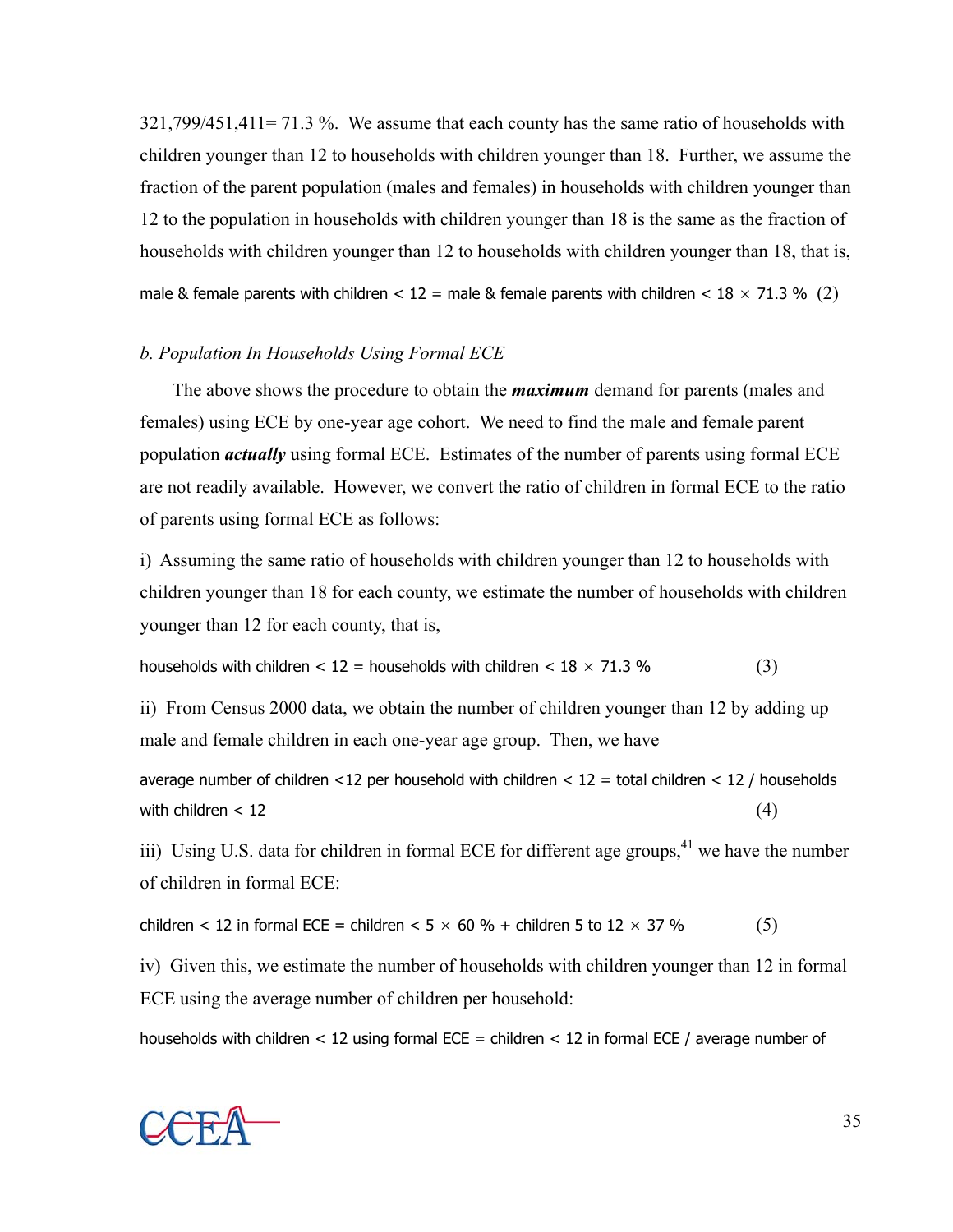$\text{children} < 12 \text{ per household with children} < 12 \tag{6}$ 

v) The fraction of households using formal ECE is:

fraction of households with children  $< 12$  using formal ECE = households with children  $< 12$  using formal ECE / households with children  $< 12$  (7)

vi) Assuming the same fraction can be applied to the parent population as in households, we have:

male & female parents with children  $< 12$  using formal ECE = male & female parents with children  $< 12$  $\times$  fraction of households with children  $<$  12 using formal ECE (8)

#### *c. Fraction of the Labor Force Using Formal ECE*

The next step is to estimate the labor force using formal ECE by age and gender cohort by county. We assume that the population with children younger than 12 has the same labor force participation rate as the general population. REMI, as part of its large database of regional information, provides the general Connecticut labor force participation rate for each age and gender cohort. We then arrive at the labor force using ECE:

male & female labor force with children  $<$  12 using ECE = general male & female labor force participation rate  $\times$  male & female parents using ECE (9)

#### *2. Labor force participation rate change due to ECE*

Census 2000 provides the data for population in one-year age and gender cohorts at the county level for Connecticut. We obtain the labor force participation rate (change due to ECE usage) as a fraction of each age and gender cohort due to the formal ECE industry by taking the ratio of the labor force using formal ECE to the population in each cohort.

Table II.A shows the estimation procedure (bolded items) in numeric terms by county.

<sup>&</sup>lt;sup>41</sup> See ECE Expenses of America's Families, Urban Institute 1997; also see The Economic Impact of Vermont's ECE Industry.

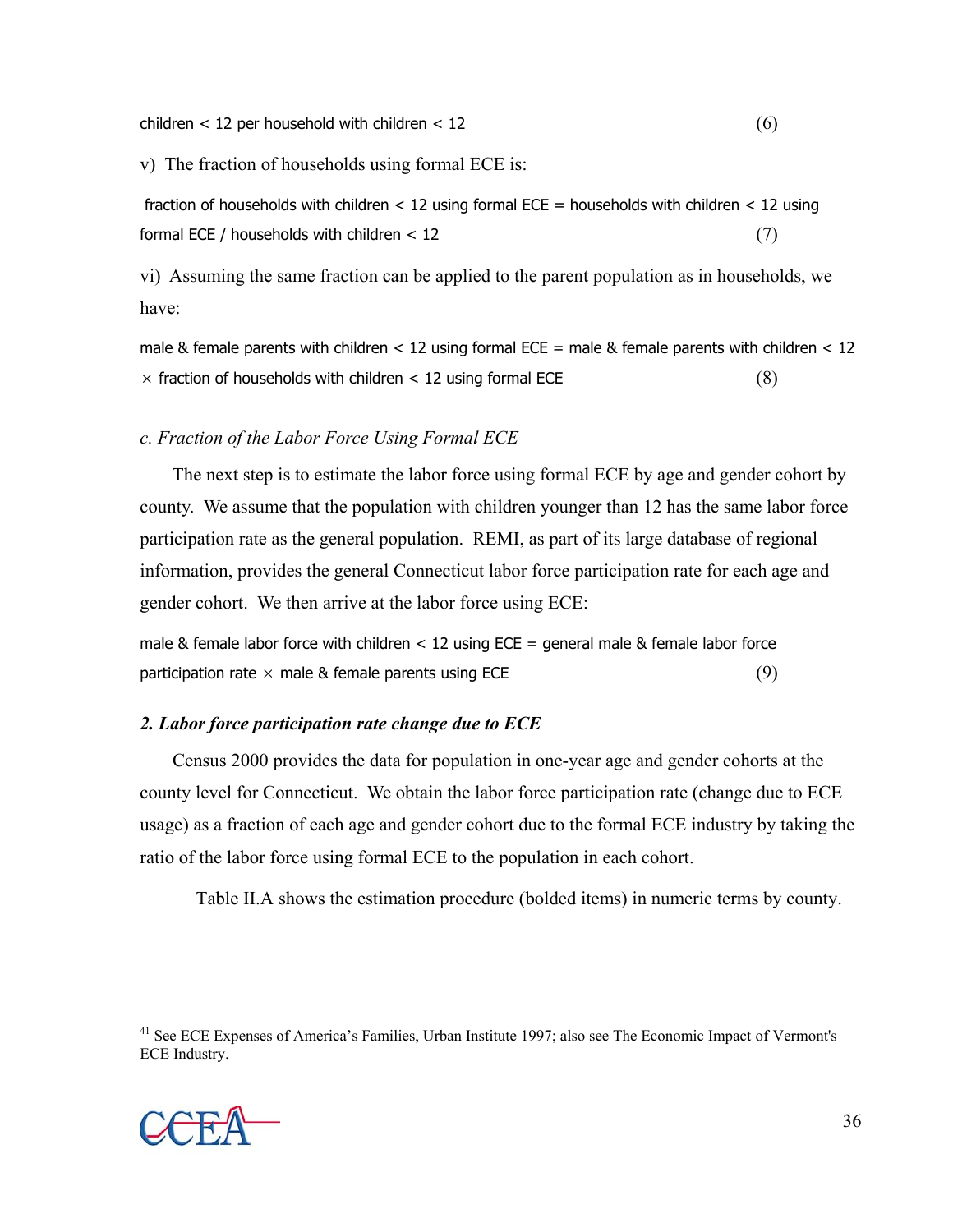# Table II.A

| <b>Source</b>   | Estimate of Parents with Children Younger than 12 in<br><b>Formal Child Care</b> | Fairfield<br>County | Hartford<br>County | Litchfield<br>County | <b>Middlesex</b><br>County | <b>New Haven</b><br>County | <b>New</b><br>London<br>County | <b>Tolland</b><br>County | Windham<br>County | State of<br>Connecticut |
|-----------------|----------------------------------------------------------------------------------|---------------------|--------------------|----------------------|----------------------------|----------------------------|--------------------------------|--------------------------|-------------------|-------------------------|
| Census 2000     | Total households:                                                                | 324.232             | 335.098            | 71.551               | 61,341                     | 319,040                    | 99,835                         | 49,431                   | 41.142            | 1,301,670               |
| Census 2000     | Family households with children<18:                                              | 118,678             | 112,381            | 24,115               | 19,601                     | 107,000                    | 34,170                         | 17,073                   | 14,691            | 447,709                 |
| Census 2000     | Married-couple family                                                            | 90.190              | 75,306             | 18,913               | 15,206                     | 72,113                     | 24,339                         | 13,530                   | 10,095            | 319,692                 |
| Census 2000     | Other family:                                                                    | 28,488              | 37,075             | 5,202                | 4,395                      | 34,887                     | 9,831                          | 3,543                    | 4,596             | 128,017                 |
| Census 2000     | Male householder, no wife present                                                | 5,237               | 6,320              | 1,388                | 999                        | 6,163                      | 2,245                          | 899                      | 1,159             | 24,410                  |
| Census 2000     | Female householder, no husband present                                           | 23,251              | 30,755             | 3,814                | 3,396                      | 28,724                     | 7,586                          | 2,644                    | 3,437             | 103,607                 |
| Census 2000     | Nonfamily households (couple) with children<18:                                  | 666                 | 937                | 231                  | 171                        | 881                        | 451                            | 160                      | 205               | 3,702                   |
| Census 2000     | Male householder                                                                 | 468                 | 664                | 195                  | 129                        | 625                        | 353                            | 127                      | 175               | 2,736                   |
| Census 2000     | Female householder                                                               | 198                 | 273                | $\overline{36}$      | 42                         | 256                        | $\overline{98}$                | 33                       | $\overline{30}$   | 966                     |
| Census 2000     | Total Male Parents with Children < 18                                            | 96,093              | 82,563             | 20,532               | 16,376                     | 79,157                     | 27,035                         | 14,589                   | 11,459            | 347,804                 |
| Census 2000     | Total Female Parents with Children < 18                                          | 114,107             | 106,998            | 22,958               | 18,773                     | 101.718                    | 32,376                         | 16,334                   | 13,737            | 427,001                 |
| Equation 1      | Households with one or more children under 18 years:                             | 119,344             | 113,318            | 24,346               | 19,772                     | 107,881                    | 34,621                         | 17,233                   | 14,896            | 451,411                 |
| Equations 2 & 3 | Parents & Households with one or more children under 12 years                    | 85.077              | 80.781             | 17,356               | 14,095                     | 76,906                     | 24,680                         | 12.285                   | 10.619            | 321.799                 |
| Equation 4      | Average number of children per HH with children under 12 years                   | 1.85                | 1.74               | 1.68                 | 1.72                       | 1.76                       | 1.71                           | 1.69                     | 1.67              | 1.76                    |
| Equation 5      | Number of children under 12 in formal child care                                 | 73.106              | 64.667             | 13,271               | 11,166                     | 62,192                     | 19,388                         | 9,539                    | 8,085             | 261,414                 |
| Census 2000     | Number of children under 12                                                      | 157.798             | 140.721            | 29,225               | 24,190                     | 135,083                    | 42,218                         | 20.745                   | 17,708            | 567,688                 |
|                 | Census 2000 - Eqn. 5 Number of children under 12 NOT in formal child care        | 84,692              | 76,054             | 15,954               | 13,024                     | 72,891                     | 22,830                         | 11,206                   | 9,623             | 306,274                 |
| Equation 6      | HHs with children under 12 in formal child care                                  | 39,416              | 37,122             | 7,881                | 6,506                      | 35,407                     | 11,334                         | 5,649                    | 4,848             | 148,163                 |
| Equation 7      | Percent of HHs with children under 12 in formal child care                       | 46.33%              | 45.95%             | 45.41%               | 46.16%                     | 46.04%                     | 45.92%                         | 45.98%                   | 45.66%            | 46.04%                  |
| Equation 8      | Male parents with children under 12 in formal child care                         | 31,736              | 27,047             | 6,646                | 5,389                      | 25,980                     | 8,851                          | 4,782                    | 3,730             | 114,161                 |
| Equation 8      | Female parents with children under 12 in formal child care                       | 37,686              | 35,052             | 7,432                | 6,177                      | 33,385                     | 10,599                         | 5,354                    | 4,471             | 140,156                 |
| Census 2000     | Households with no children under 18 years:                                      | 204,888             | 221,780            | 47,205               | 41,569                     | 211,159                    | 65,214                         | 32,198                   | 26,246            | 850,259                 |
| Census 2000     | Family households:                                                               | 109.721             | 109,975            | 25,483               | 20,979                     | 103,687                    | 33,023                         | 17,061                   | 13,532            | 433,461                 |
| Census 2000     | Married-couple family                                                            | 89,610              | 89,490             | 22,012               | 18,140                     | 82,892                     | 28,088                         | 15,129                   | 11,414            | 356,775                 |
| Census 2000     | Other family:                                                                    | 20,111              | 20,485             | 3,471                | 2,839                      | 20,795                     | 4,935                          | 1,932                    | 2,118             | 76,686                  |
| Census 2000     | Male householder, no wife present                                                | 5,963               | 5,836              | 1,119                | 850                        | 6,206                      | 1,586                          | 643                      | 679               | 22,882                  |
| Census 2000     | Female householder, no husband present                                           | 14,148              | 14,649             | 2,352                | 1,989                      | 14,589                     | 3,349                          | 1,289                    | 1,439             | 53,804                  |
| Census 2000     | Nonfamily households:                                                            | 95,167              | 111,805            | 21.722               | 20,590                     | 107,472                    | 32,191                         | 15,137                   | 12,714            | 416,798                 |
| Census 2000     | Male householder                                                                 | 40,310              | 47,844             | 9,666                | 9,114                      | 46,507                     | 15,219                         | 7,163                    | 5,899             | 181.722                 |
| Census 2000     | Female householder                                                               | 54.857              | 63,961             | 12,056               | 11,476                     | 60,965                     | 16,972                         | 7,974                    | 6,815             | 235,076                 |

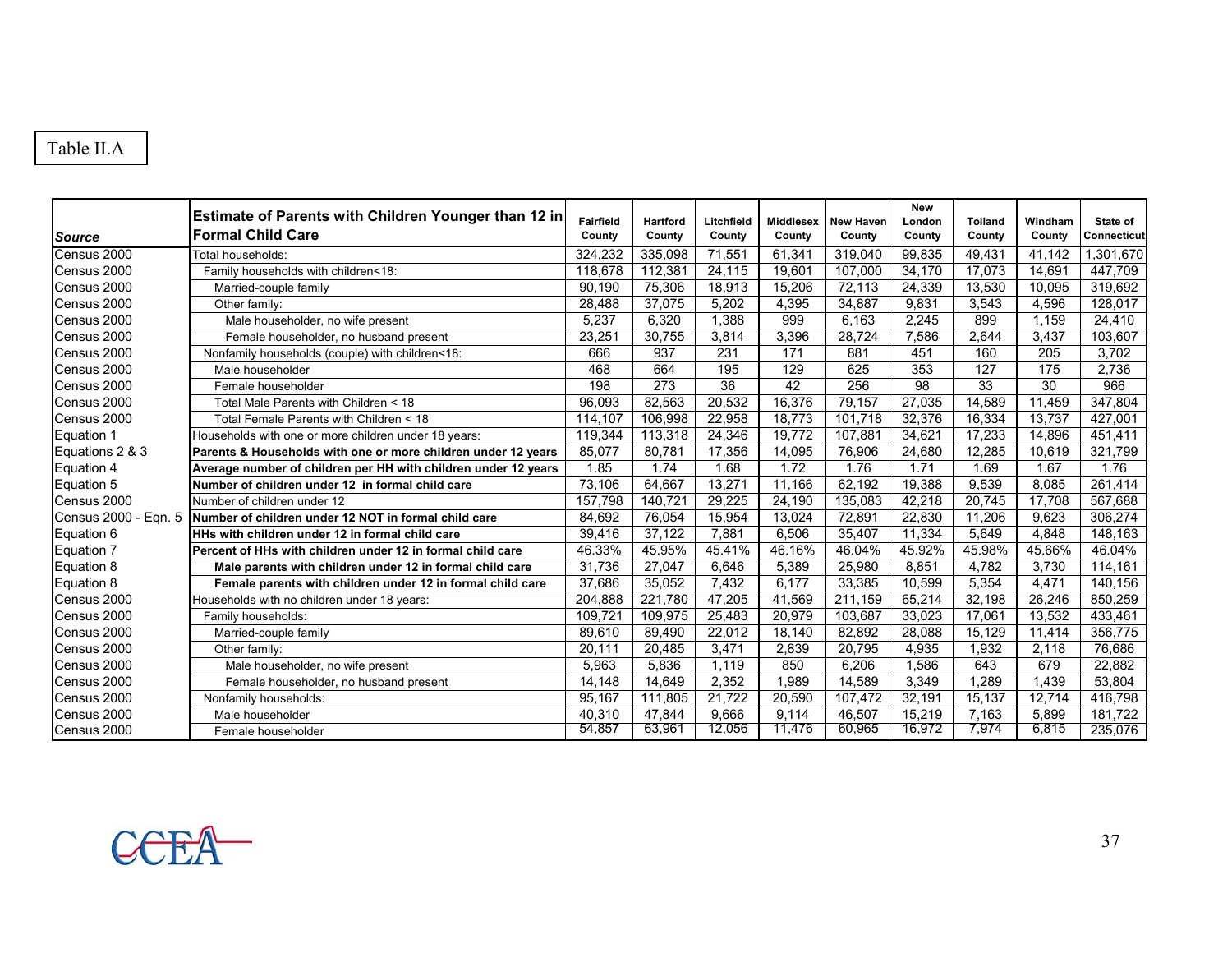Table II.B shows the properties of the age distribution of male/female labor force participation rates (LFPR) for each county for parents of children ages birth to twelve who use formal ECE services. The county age distributions of male and female LFPR are similar to each other; they are each skewed to the left with a long tail to the right as workers age. Female age distributions are usually bimodal while male distributions are typically unimodal reflecting more older women in the labor force than men. The observed modal tendency (most frequently occurring participation rate) is about 8% as a fraction of the age cohort. For example, in Fairfield County, the average male parent LFPR who uses formal ECE is 7.25%, while the median male LFPR is 9.12%. The standard deviation is the square root of the variance that measures the dispersion of the distribution about the mean, that is, a measure of the 'wideness' of the peak of the distribution. Positive skewness implies a long right tail of the distribution (as in these cases). Kurtosis reflects the flatness or peakedness of the distribution: if it is less than 3, the distribution is flatter than the normal, symmetric bell-shaped curve.

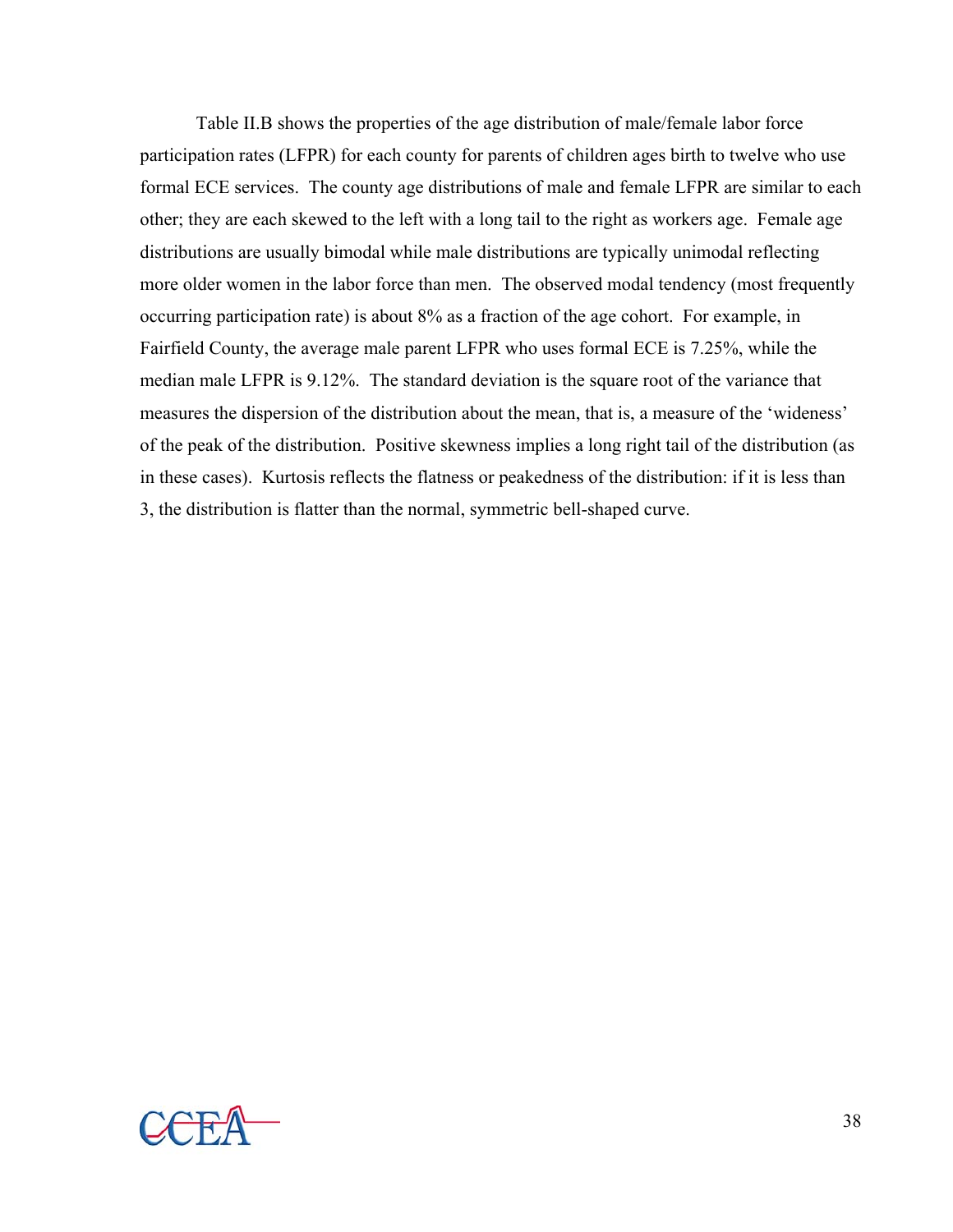|                           | Fairfield | <sup>=</sup> airfield | Hartford    | Hartford    | Litchfield | Litchfield  |                  | Middlesex   |           |                    |            |                    | Tolland     | Tolland     |           | Windham     |
|---------------------------|-----------|-----------------------|-------------|-------------|------------|-------------|------------------|-------------|-----------|--------------------|------------|--------------------|-------------|-------------|-----------|-------------|
|                           | Male      | Female                | Male        | Female      | Male       | Female      | Middlesex        | Female      | New Haven | New Haven          | New London | <b>New London</b>  | Male        | Female      | Windham   | Female      |
|                           | LFPR      | <b>LFPR</b>           | <b>LFPR</b> | <b>LFPR</b> | LFPR       | <b>LFPR</b> | <b>Male LFPR</b> | <b>LFPR</b> | Male LFPR | <b>Female LFPR</b> | Male LFPR  | <b>Female LFPR</b> | <b>LFPR</b> | <b>LFPR</b> | Male LFPR | <b>LFPR</b> |
|                           |           |                       |             |             |            |             |                  |             |           |                    |            |                    |             |             |           |             |
| Mean                      | $-7.25$   | $-6.17$               | $-5.73$     | $-5.96$     | $-7.05$    | $-6.13$     | $-6.28$          | $-6.03$     | $-5.76$   | $-5.93$            | $-6.34$    | $-5.99$            | $-5.66$     | $-6.88$     | $-5.98$   | $-6.07$     |
| Median                    | $-9.12$   | $-7.79$               | $-7.13$     | $-7.92$     | $-8.33$    | $-7.24$     | $-7.61$          | $-7.37$     | $-6.87$   | $-7.76$            | $-7.64$    | $-7.61$            | $-7.15$     | $-7.71$     | $-7.16$   | $-7.46$     |
| <b>Standard Deviation</b> | 2.85      | 2.84                  | 2.60        | 3.06        | 2.77       | 2.93        | 2.66             | 3.04        | 2.54      | 2.90               | 2.82       | 2.97               | 2.56        | 2.73        | 2.66      | 2.98        |
| Sample Variance           | 8.14      | 8.09                  | 6.74        | 9.34        | 7.65       | 8.56        | 7.09             | 9.26        | 6.45      | 8.41               | 7.94       | 8.83               | 6.54        | 7.43        | 7.07      | 8.90        |
| Kurtosis                  | $-0.51$   | $-0.62$               | $-0.76$     | $-0.96$     | $-0.21$    | $-0.62$     | $-0.55$          | $-0.84$     | $-0.69$   | $-0.73$            | $-0.60$    | $-0.82$            | $-0.55$     | $-0.18$     | $-0.76$   | $-0.70$     |
| <b>Skewness</b>           | 1.00      | 1.02                  | 0.93        | 0.87        | .12        | 0.96        | 0.97             | 0.90        | 0.93      | 0.96               | 1.00       | 0.92               | 1.00        | 1.05        | 0.91      | 1.00        |
| Range                     | 8.22      | 8.12                  | 7.23        | 8.36        | 8.15       | 8.51        | 7.74             | 8.41        | 7.20      | 8.07               | 8.01       | 8.43               | 7.60        | 8.53        | 7.65      | 8.34        |
| Minimum                   | $-9.60$   | $-8.62$               | $-7.95$     | $-8.69$     | $-9.29$    | $-8.91$     | $-8.64$          | $-8.73$     | $-7.91$   | $-8.38$            | $-8.76$    | $-8.78$            | $-8.07$     | $-9.48$     | $-8.45$   | $-8.67$     |
| Maximum                   | $-1.37$   | $-0.51$               | $-0.72$     | $-0.33$     | $-1.13$    | $-0.40$     | $-0.89$          | $-0.32$     | $-0.71$   | $-0.31$            | $-0.75$    | $-0.35$            | $-0.48$     | $-0.95$     | $-0.80$   | $-0.33$     |

Table II.B: Distributional Properties of Connecticut's Labor Force Participation Rate of Formal ECE Users By County and Gender

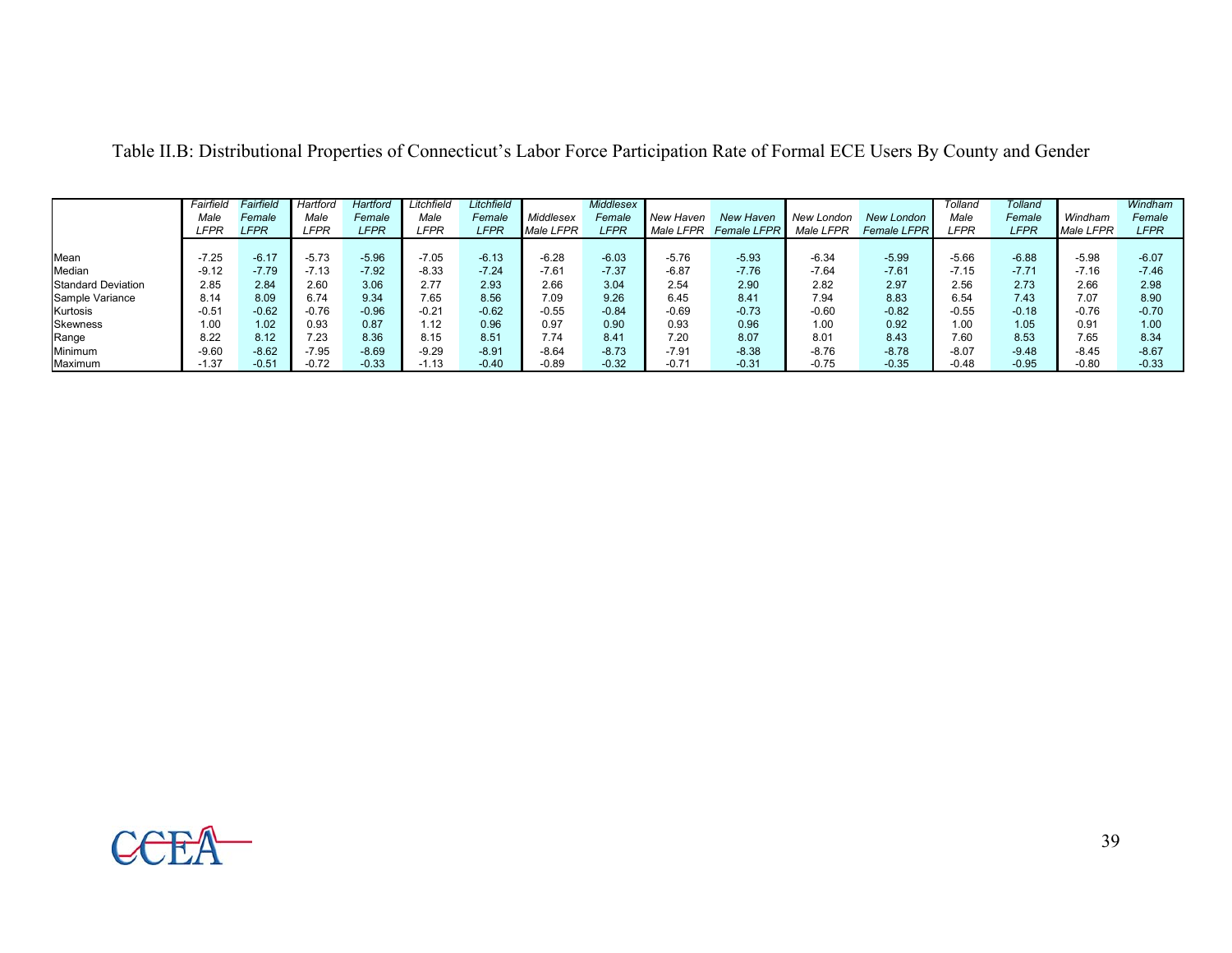Appendix III: Estimates of the Informal ECE Sector in Connecticut

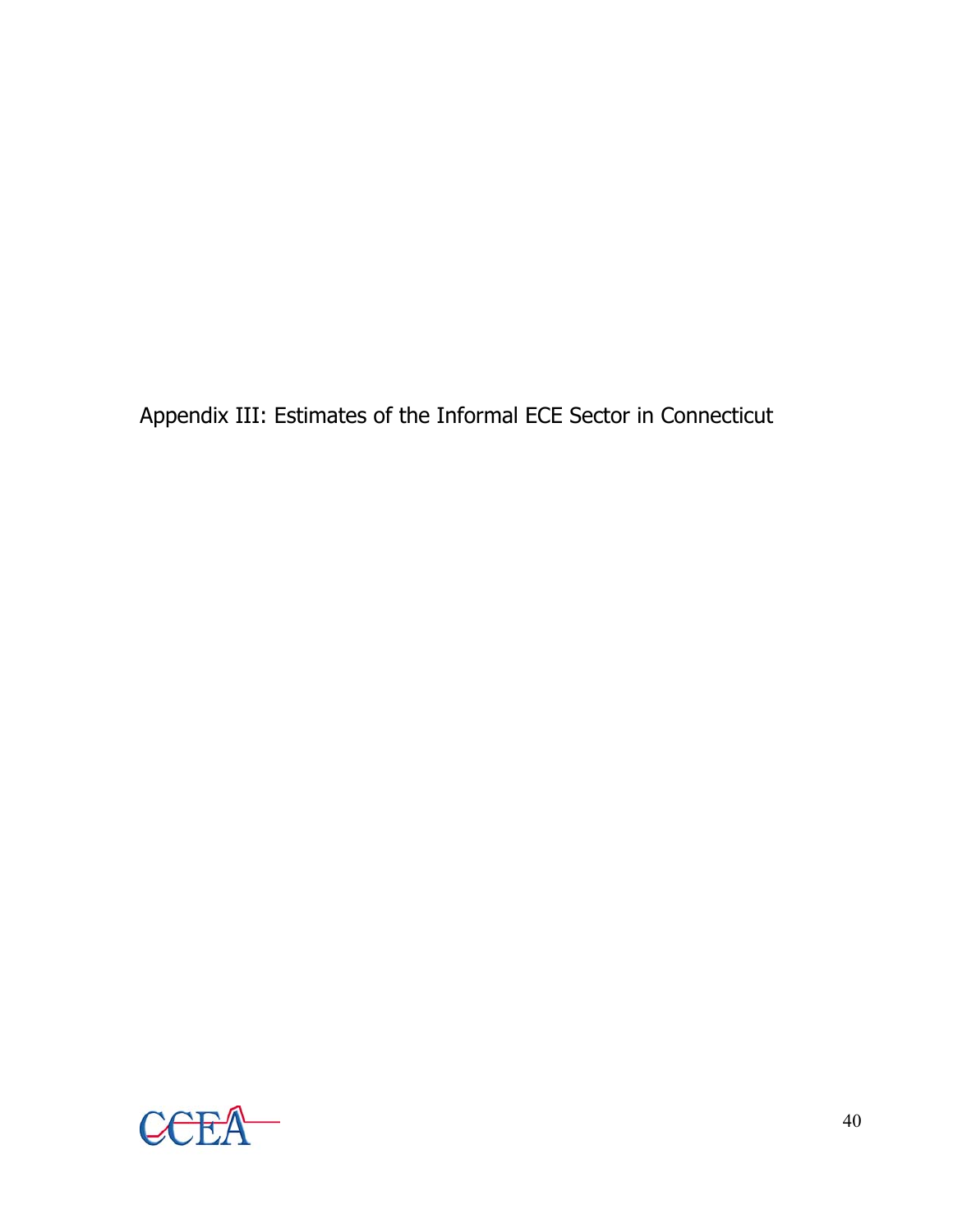#### Informal ECE in Connecticut

 One of the principal unknowns in trying to characterize the ECE industry in a region is the amount of informal ECE. Informal ECE is most easily defined by what it is not. It is not parental care or care provided in licensed or exempt centers. In Connecticut, all ECE providers that are not immediate family and that care for one or more children on a regular basis must be licensed (Morgan, et al., 2001). Public venues like schools, churches, and the like can provide ECE and be exempt from licensing regulations if approved by the Connecticut Department of Public Health. Informal ECE, then, includes care by friends, family, neighbors (FFN), as well as nannies and babysitters that is not subject to either of these regulatory standards. To the extent that informal care providers accept subsidies, they are known to the Department of Social Services, but not to the public.

#### The Size of the Informal ECE Sector

The Census Bureau collects some national ECE information on children aged 0-14 in the Survey of Income and Program Participation Survey [SIPP] (see Table III.A). This data, however, does not provide distinct categories for informal or formal care. Rather, the SIPP defines two major categories of ECE: relative care, and non-relative care. The informal sector includes portions of both of these. Care by non-relatives is more often informal rather than formal but not always. The SIPP reports that 45.1% of U.S. children, aged 0 to 14, receive at least some care by relatives. Grandparents provide care to 21.6% of children making them the largest single group of relative care providers.

The second category, non-relative care includes care in organized facilities and other non-relative care. Care in organized facilities includes formal care only and 29.9% of U.S. children receive this type of care. Other types of non-relative care include both formal and informal care. Care in the child's home (9.1% of U.S. children) is likely informal while care in the provider's home (21%) may be formal or informal. Informal ECE, then, is all non-relative care provided in the child's home, and some portion of relative care and non-relative care in the provider's home. Consequently, based on these national statistics, it is difficult to determine how large the informal ECE sector is nationally or in Connecticut.

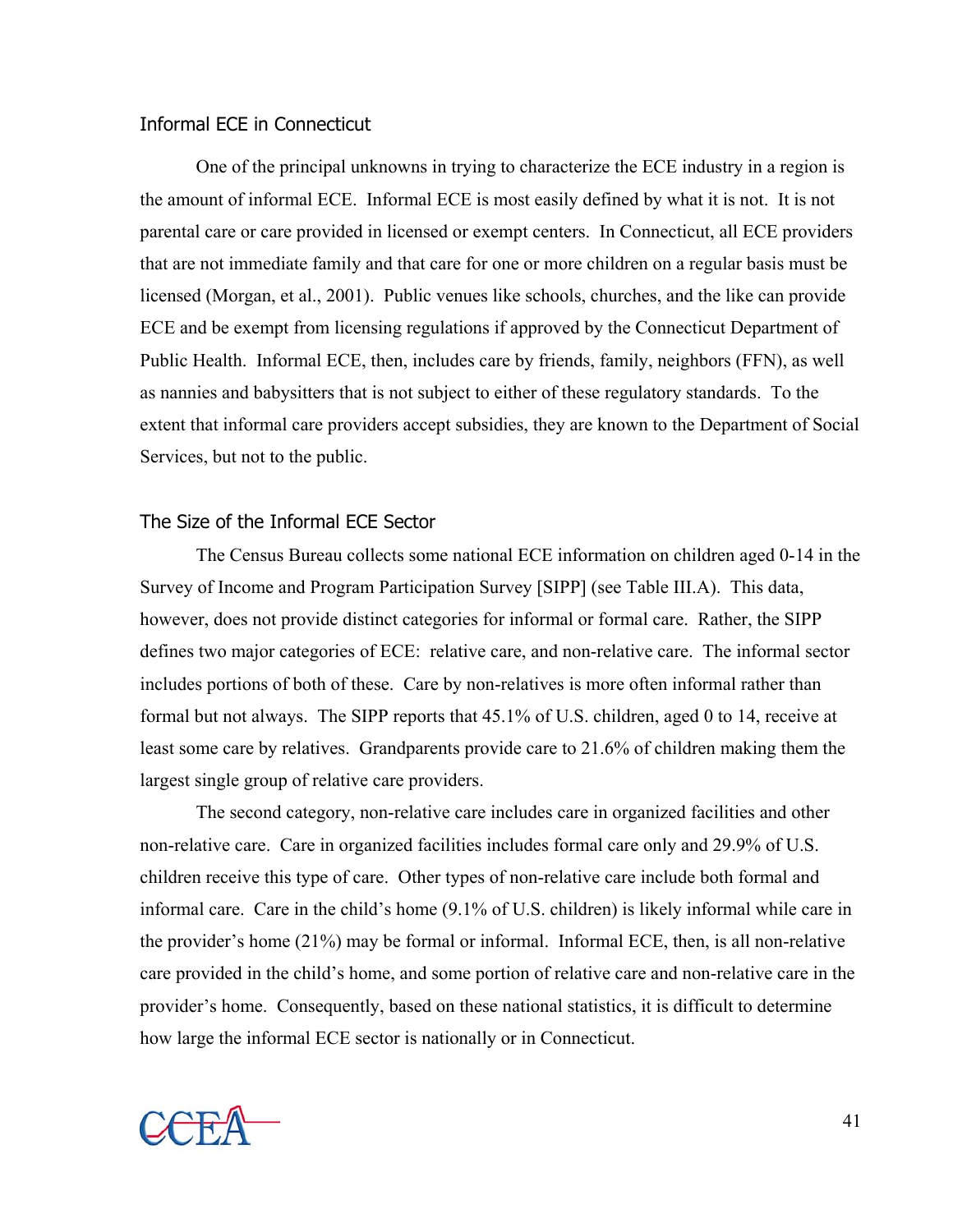| <b>Arrangement Type<sup>1</sup></b> | <b>Total</b><br>No. <sup>2</sup> | <b>Percent</b> | <b>Average Hours In</b><br><b>Type of Care</b><br>Children <5 | <b>Average Hours in</b><br><b>Type of Care</b><br>Children 5-14 |
|-------------------------------------|----------------------------------|----------------|---------------------------------------------------------------|-----------------------------------------------------------------|
|                                     |                                  |                |                                                               |                                                                 |
| Children 0-14                       | 57509                            | NA             | 27.9                                                          | 43                                                              |
|                                     |                                  |                |                                                               |                                                                 |
| <b>Relative Care</b>                | 25926                            | 45.1%          | 23.4                                                          | 15.7                                                            |
| <b>Designated Parent</b>            | 2286                             | 4.0%           | 18.9                                                          | 14.6                                                            |
| <b>Other Parent</b>                 | 9622                             | 16.7%          | 17.3                                                          | 13.1                                                            |
| Sibling                             | 3855                             | 6.7%           | 10.5                                                          | 9.1                                                             |
| Grandparent                         | 12415                            | 21.6%          | 18.25                                                         | 11.7                                                            |
| <b>Other Relative</b>               | 7150                             | 12.4%          | 13.7                                                          | 10.7                                                            |
|                                     |                                  |                |                                                               |                                                                 |
| <b>Nonrelative Care</b>             | 15756                            | 27.4%          | 39                                                            | 15.1                                                            |
| <b>Organized Facility</b>           | 7102                             | 12.3%          | 32.6                                                          | 22.7                                                            |
| <b>Other Nonrelative Care</b>       | 10957                            | 19.1%          | 27.1                                                          | 12.3                                                            |
| In child's home                     | 3624                             | 6.3%           | 18.4                                                          | 10.9                                                            |
| In provider's home                  | 7730                             | 13.4%          | 25.2                                                          | 10.8                                                            |

#### Table III.A: U.S. ECE Arrangements

Source: U.S. Census Bureau, Survey of Income and Program Participation, 1993 Panel Wave 9. <sup>1</sup>Children may participate in more than one type of ECE arrangement.

Total number of children in survey.

## The Quality of Informal ECE

Another concern not addressed by these national numbers is the extent to which informal ECE is quality ECE or babysitting. ECE involves activities designed to enhance social skills and cognitive development, while babysitting is primarily adult supervision. Child development studies suggest that spending as little as 10 hours a week in ECE can affect social and cognitive development either positively or negatively depending on the quality of care. Specifically, long-term studies have shown that high quality ECE can lead to reduced crime, lower welfare roles, and reduced special education expenditures in the future. The 25-year Perry Preschool study estimated that for every dollar spent on high quality ECE, the public saved more than \$7 in future expenditures (cited in Windham ECE Association and the Peace and Justice Center, 2002). As a result, informal care has received additional scrutiny because informal ECE givers are perceived to lack sufficient training to provide an appropriate high quality care environment.

 Brandon, et al. (2002) addressed the question of whether informal ECE is 'babysitting' or quality ECE in a comprehensive survey of informal ECE providers and parents in the state of Washington. Providers looking after children ages 0-5 were asked whether they engaged in a variety of developmental activities. The number of providers engaging in each activity ranged from a high of 94% working on language development to a low of 51% engaging in block

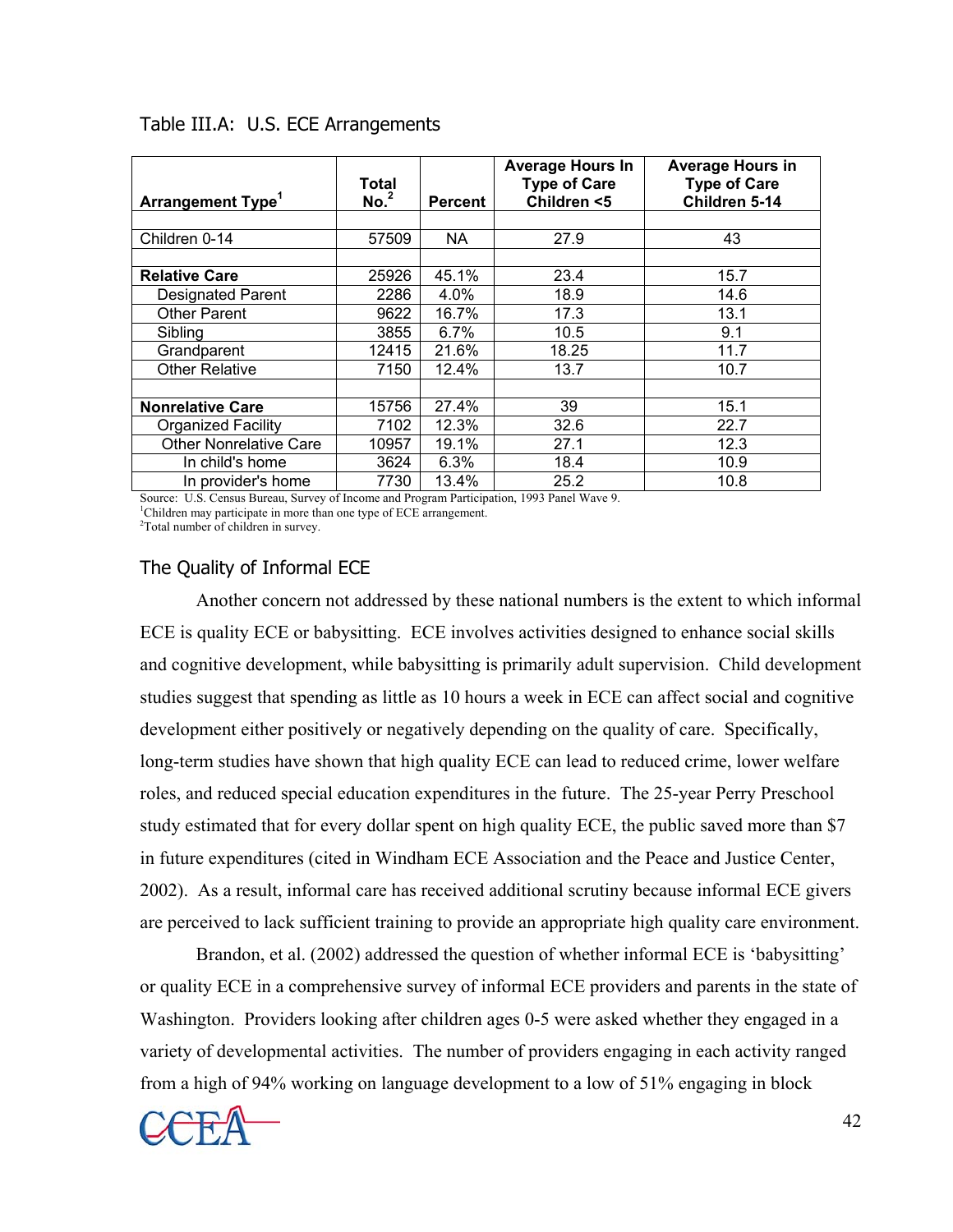building activity. Researchers concluded that, while some child development activities were common, more complex educational opportunities were less common.

| <b>Child Development Activities</b>             | <b>Informal Providers</b><br><b>Performing these Activities</b> |
|-------------------------------------------------|-----------------------------------------------------------------|
| Working on language development                 | 94%                                                             |
| Helping child take care of toys or materials    | 83%                                                             |
| Reading to child                                | 83%                                                             |
| Helping child get along with others             | 83%                                                             |
| Playing outdoors                                | 82%                                                             |
| Helping child to join in activities with others | 81%                                                             |
| Performing art and music activities             | 80%                                                             |
| Watching TV or videos                           | 80%                                                             |
| Washing hands, brushing teeth, or combing hair  | 79%                                                             |
| Climbing, running, jumping, or hopping          | 72%                                                             |
| Building things with blocks                     | 51%                                                             |

Source: Brandon, Richard, et al, 2002, p. 93.

 Bromer and Henly (2002) suggest that the deeper attachment between the provider and the children in the informal sector offsets this educational gap. Formal ECE facilities have a high rate of employee turnover resulting in inconsistent relationships with caregivers. Informal caregivers are likely to remain important figures in children's lives for many years. In addition, informal care has a low child-to-adult ratio that changes the nature of the connection (Brandon, et al., 2002). These features, not only provide stability for the child, but also result in greater investment by caregivers in their responsibilities (Bromer and Henly, 2002).

#### Who Uses Informal ECE?

 Informal ECE is chosen more frequently by some demographic groups than by others. In some cases, parents opt for informal caregivers because they believe this care is better for their children. In other cases, families are constrained by the high cost or lack of available formal care. Most of the information available on these issues comes from surveys performed in other states.

Researchers in the State of Washington confirmed that lower income and less-educated families were more likely to select informal care rather than formal care (Brandon, et al., 2002). They found that single parents were more likely to use more of all types of care including informal care. Informal care was popular among employed and unemployed mothers. They

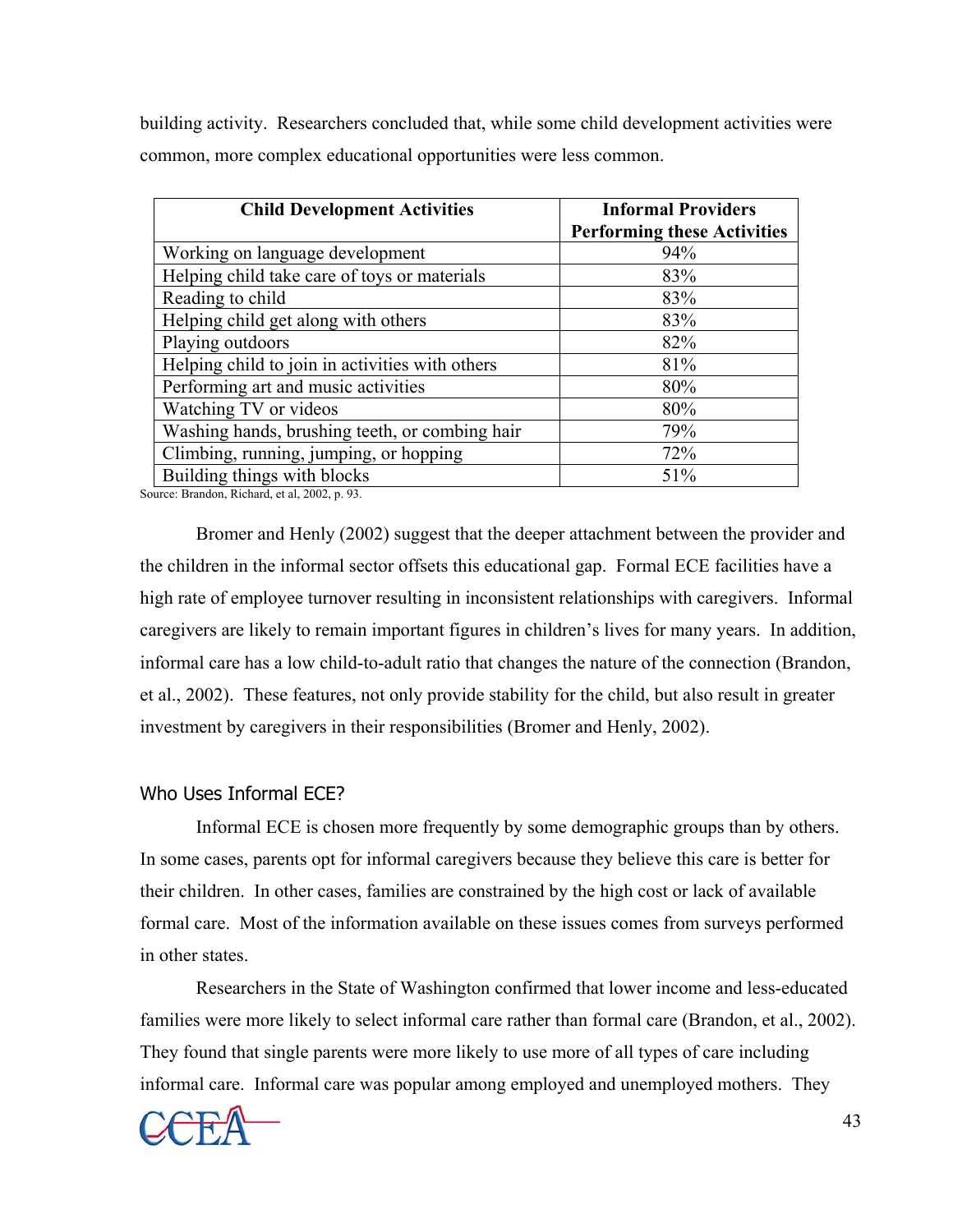found that 48% of employed mothers used some informal care and 40% of non-employed mothers used some informal care (Brandon, et al., 2002). Employed mothers, however, were more likely to use informal care for longer periods of time (Brandon, et al., 2002). This result suggests that unemployed mothers are more likely to use informal care for babysitting rather than ECE purposes.

Parents prefer informal care for children between the ages of 0 and 2; and day care centers for children from 3-4 (Brandon, et al., 2002) reflecting the different developmental needs of children in these age groups. Infants and toddlers may do better in a home environment, while children ages 3-4 engage in school readiness programs (Capizzano, et al., 2000).

 Some important features of informal care that appeal to parents include flexible hours, flexible payment arrangements, lower cost, close proximity to home or work, and cultural similitude (Bromer and Henly, 2002, and Jacobson, 2000). Some parents also cite the lack of availability of slots in licensed ECE centers and their high cost as being an important reason they opt for informal care (Jacobson, 2000). In a survey of Massachusetts parents, Albeda and Consenza (1999) report that 27% of parents either lost or quit jobs because of difficulties finding adequate ECE.

 Informal ECE can be either a default option or a preferred option depending the circumstances. The results discussed above have been confirmed in a number of studies and represent hypotheses that could be explored in future surveys in Connecticut. These results suggest that the informal ECE sector is unlikely to be fully replaced by the formal sector in the near future.

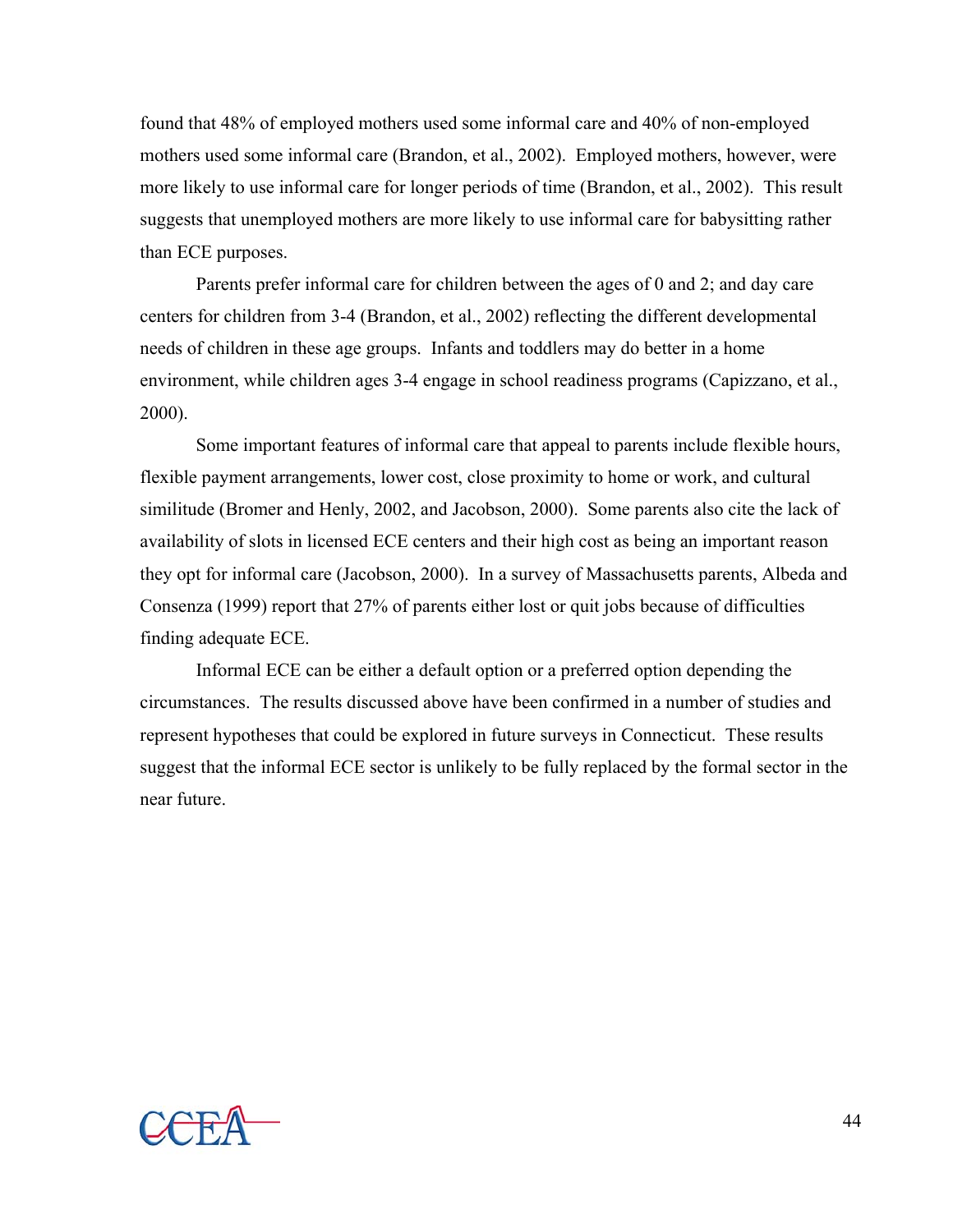#### Estimating Informal ECE in Connecticut

 Connecticut has 567,688 children younger than 12 (Census, 2000). Many of these children receive some kind of ECE aside from parental care. Data is limited on the nature of this care. The Infoline survey periodically tracks the number of licensed and exempt ECE slots in Connecticut. CCEA estimates that Connecticut had 210,747 spaces in licensed and exempt facilities (in 5,510 venues). This number does not include informal ECE programs. In this section, we examine the available information on informal ECE and studies from other states to estimate the size of the informal ECE sector in Connecticut.

Officially, the state collects information on informal ECE providers that participate in state subsidy programs and are not licensed providers. These caregivers include relatives, friends and neighbors (FFN) who receive Care4Kids vouchers as (supplemental) payment for their services, but are not licensed or exempt providers in the state. Connecticut has 7,400 such informal ECE providers (NACCRRA, 2003). Based on studies in other states, we can impute that these 7,400 providers represent ECE for as many as  $9,620$  children.<sup>42</sup>

Other studies have suggested that as many as 78% of providers are unpaid and that many more do not participate in subsidy programs. For these reasons, 9,620 is a significant underestimate informal care provided in Connecticut.

Because there is little in the way of formal reporting in this sector, directly surveying providers and parents is the best way to estimate the size of this sector. While such a survey has not been conducted in Connecticut, we can use the results of other state analyses to impute the size of Connecticut's informal ECE sector.

 There are 321,799 households in Connecticut with children younger than 12. In approximately 258,382 of these households, there is no parent who stays home to look after the children. That is, in male- and female-headed family households, the parent present is in the labor force; and in two parent families, both parents are in the labor force. We estimate (see methodology sidebar) there are 381,127 children younger than 12 in this type of household. Further, we assume that if the parents are working, these children must use some form of ECE. $^{43}$ This represents the potential demand for ECE in Connecticut. Of these, roughly 233,156

each other to cover ECE or the children may provide self-care.



1

 $42$  Brandon, et al. (2002) estimate a child-to-adult ratio of 1.3 to 1 for FFN care in Washington state. This estimate is the total number of providers x 1.3 children per provider.<br><sup>43</sup> This may overestimate the total number of children in need of ECE as parents may trade-off working hours with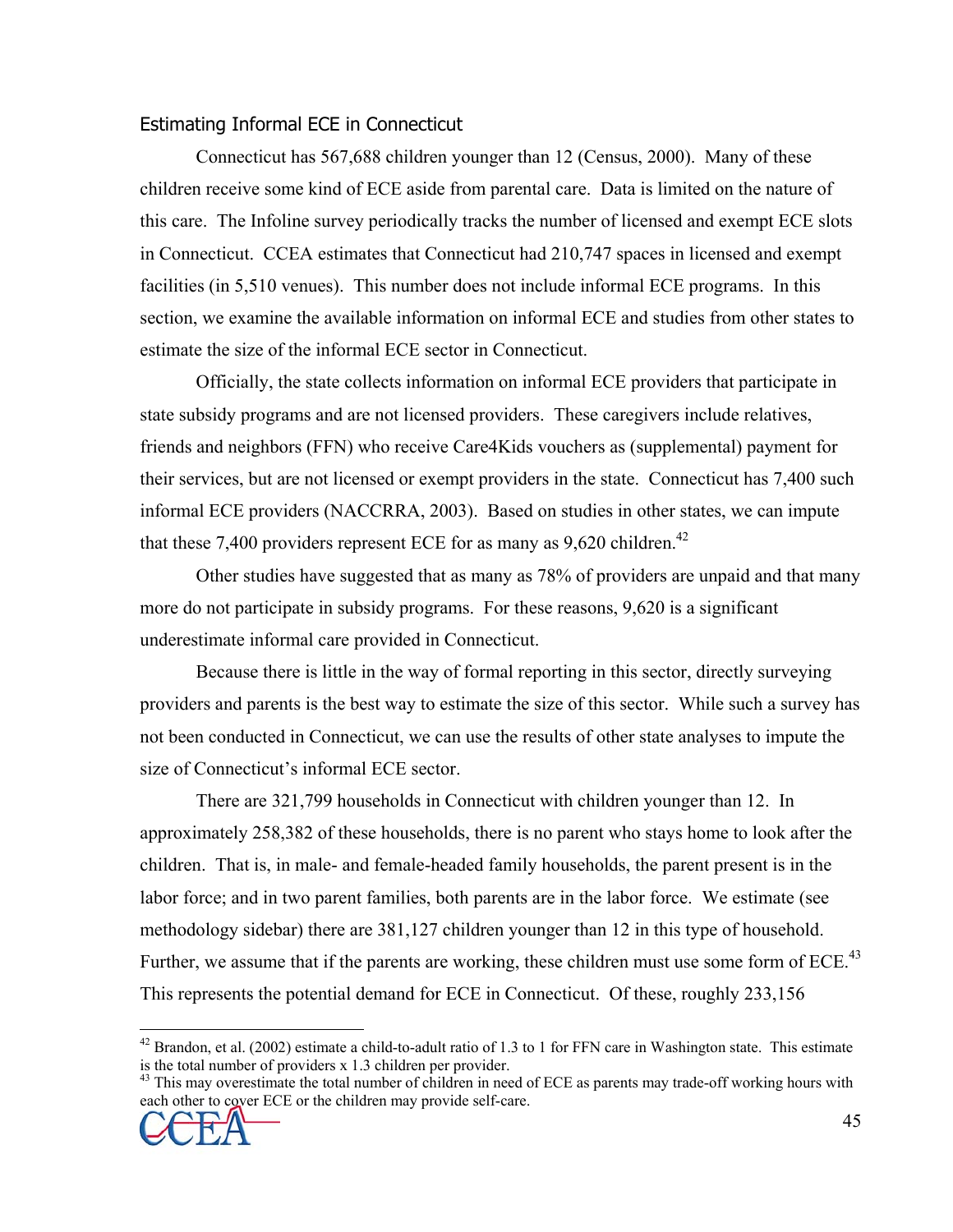children younger than 12 receive informal care, exempt care or self-care.

 Estimates from other states suggest that the informal care sector provides from 35% in Vermont (Windham ECE Association and the Peace and Justice Center, 2002) to as much as 57.6% of ECE for 5-12 year olds in Massachusetts (Albeda and Cosenza, 1999).<sup>44</sup> Brandon, et al., (2002) provide a moderate estimate for Washington that suggests 45% of all children in ECE receive informal care. The estimate from Washington is perhaps the most reliable as it is based on a comprehensive survey of informal care.<sup>45</sup> These estimates can be applied to Connecticut to the extent that ECE choices are not significantly different in our state relative to these others (see methodology sidebar for details). This translates into a range of 133,405 to 193,613 children younger than 12 receiving at least some informal care. The moderate estimate is 171,507 children notwithstanding our estimate of 258,000 children in informal arrangements determined in the sidebar below. Assuming parents pay \$10 per week per child implies that \$89,183,640 per year in revenue flows to the informal sector. We believe these estimates to be extremely conservative. Assuming a one to six adult/child ratio implies that the informal sector employs 28,585 people. Clearly, the level of economic activity generated by the informal sector is significant. Studies suggest that its magnitude may be as large as the formal ECE sector. As such, its contribution to the economy may be as much again, particularly as it may increase labor supply. We do not know to what extent informal child provides comparable quality of care as the formal sector, nor is it clear that one form of ECE is always preferable to the other. This information is key to formulating future policies. The informal ECE sector makes an important contribution to the health of our economy as well as filling the gaps in the formal system.

the Peace and Justice Center, 2002), while the Massachusetts study is based on a smaller sample that over samples lower income houses without adjusting for this population difference (Albeda and Cosenza, 1999).



 $\overline{a}$ 

<sup>&</sup>lt;sup>44</sup> Albeda and Cosenza (1999) estimate 44% of children aged 0-4 receive informal care. We take the average of these two, 50.8% to estimate the number of Connecticut children under 12 who receive informal care.<br><sup>45</sup> The Vermont study bases its estimate on anecdotal evidence and imputed ratios (Windham ECE Association and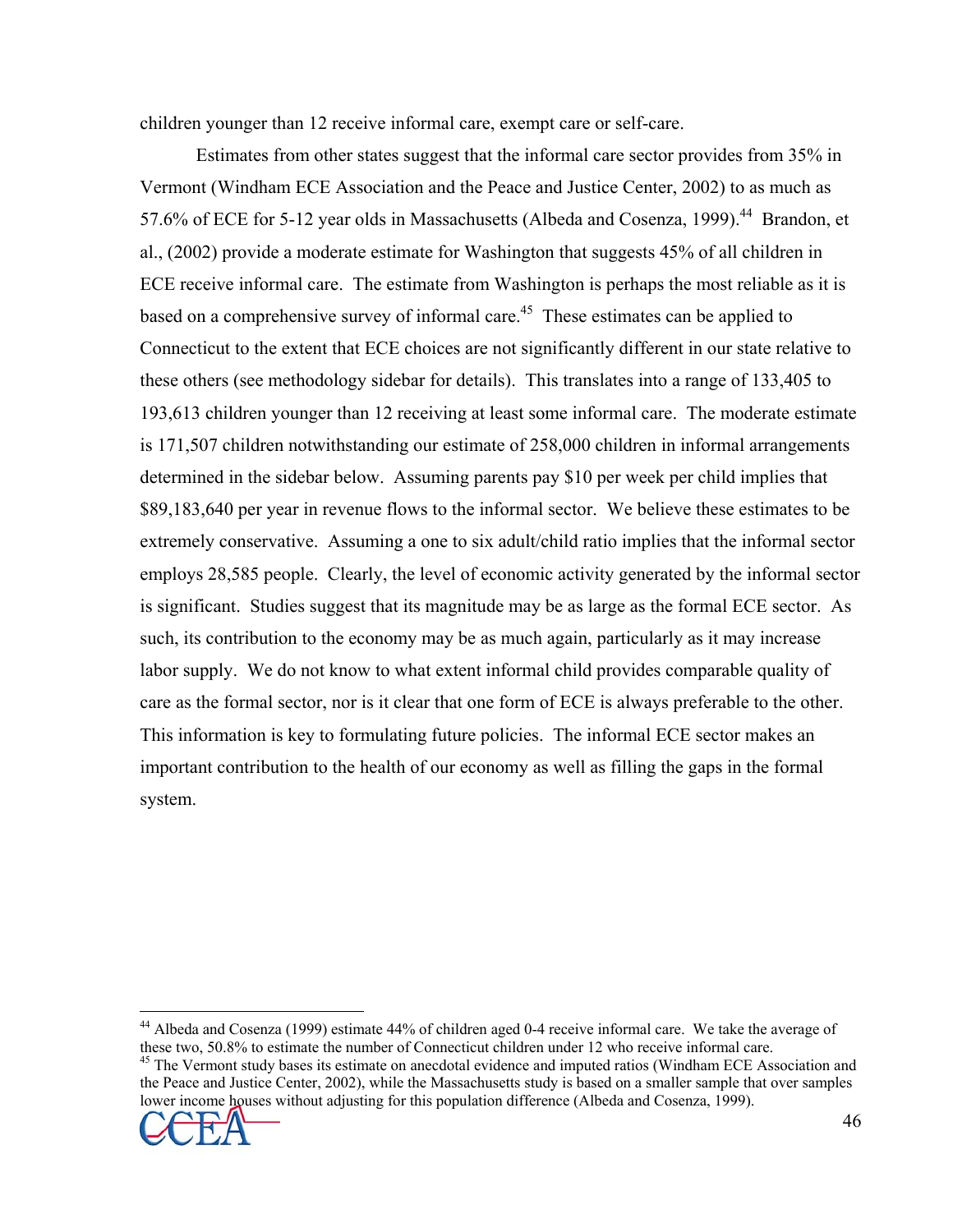| <b>Methodology to Estimate Potential Demand for Informal ECE in</b>                                                                                                                                          |  |  |  |  |  |
|--------------------------------------------------------------------------------------------------------------------------------------------------------------------------------------------------------------|--|--|--|--|--|
| <b>Connecticut</b>                                                                                                                                                                                           |  |  |  |  |  |
|                                                                                                                                                                                                              |  |  |  |  |  |
| Number of children in Connecticut aged $0 - 132$ months: 567,688<br>$\bullet$<br>(Census 2000).                                                                                                              |  |  |  |  |  |
| Number of households in Connecticut: 1,301,670 (Census, 2000).<br>$\bullet$<br>National percentage of households with children under 12 is<br>24.722% (CPS 2000).                                            |  |  |  |  |  |
| The number of households with children under 12 in Connecticut<br>is 1,301,670 x 24.722% = 321,799. (compare to 451,411)<br>households with children under 18)                                               |  |  |  |  |  |
| As there are 567,688 children under 12 in Connecticut, the<br>٠<br>average number of children under 12 per household with children<br>under the age of 12 is $567,688 / 321,799 = 1.76$ .                    |  |  |  |  |  |
| The total number of families with children under 6 in Connecticut<br>$\bullet$<br>is 258,382 including single-parent male-headed families, single-<br>parent female-headed families and two parent families. |  |  |  |  |  |
| The total number of families in which all parents work is 159,876<br>for households with children under 6.                                                                                                   |  |  |  |  |  |
| The percent of households in which no parent stays home to look<br>after the children in families with children under 6 is 159,876 /                                                                         |  |  |  |  |  |
| 258,382 x 100% = 61.879%. This is the <i>full household labor</i><br>force participation rate for households with children under 6.                                                                          |  |  |  |  |  |
| (Compare to the total labor participation rate in Connecticut<br>which is 66.558%).                                                                                                                          |  |  |  |  |  |
| The number of households with children under 12 in which no<br>parent remains at home with the children is $321,799 \times 0.61879 =$                                                                        |  |  |  |  |  |
| 199,126 assuming the same rate of labor force participation.                                                                                                                                                 |  |  |  |  |  |
| The number of children under 12 for whom no parent is available<br>$\bullet$<br>to provide ECE is $1.914 \times 199,126 = 381,127$ children.                                                                 |  |  |  |  |  |
| The total number of licensed $&$ exempt intended enrollment in<br>$\bullet$                                                                                                                                  |  |  |  |  |  |
| Connecticut is 123,034 (CCEA/Infoline, 2003). We estimate                                                                                                                                                    |  |  |  |  |  |
| 381,127 - 123,034 = 258,093 children under 12 receive ECE                                                                                                                                                    |  |  |  |  |  |
| through informal care, exempt providers or self-care.                                                                                                                                                        |  |  |  |  |  |

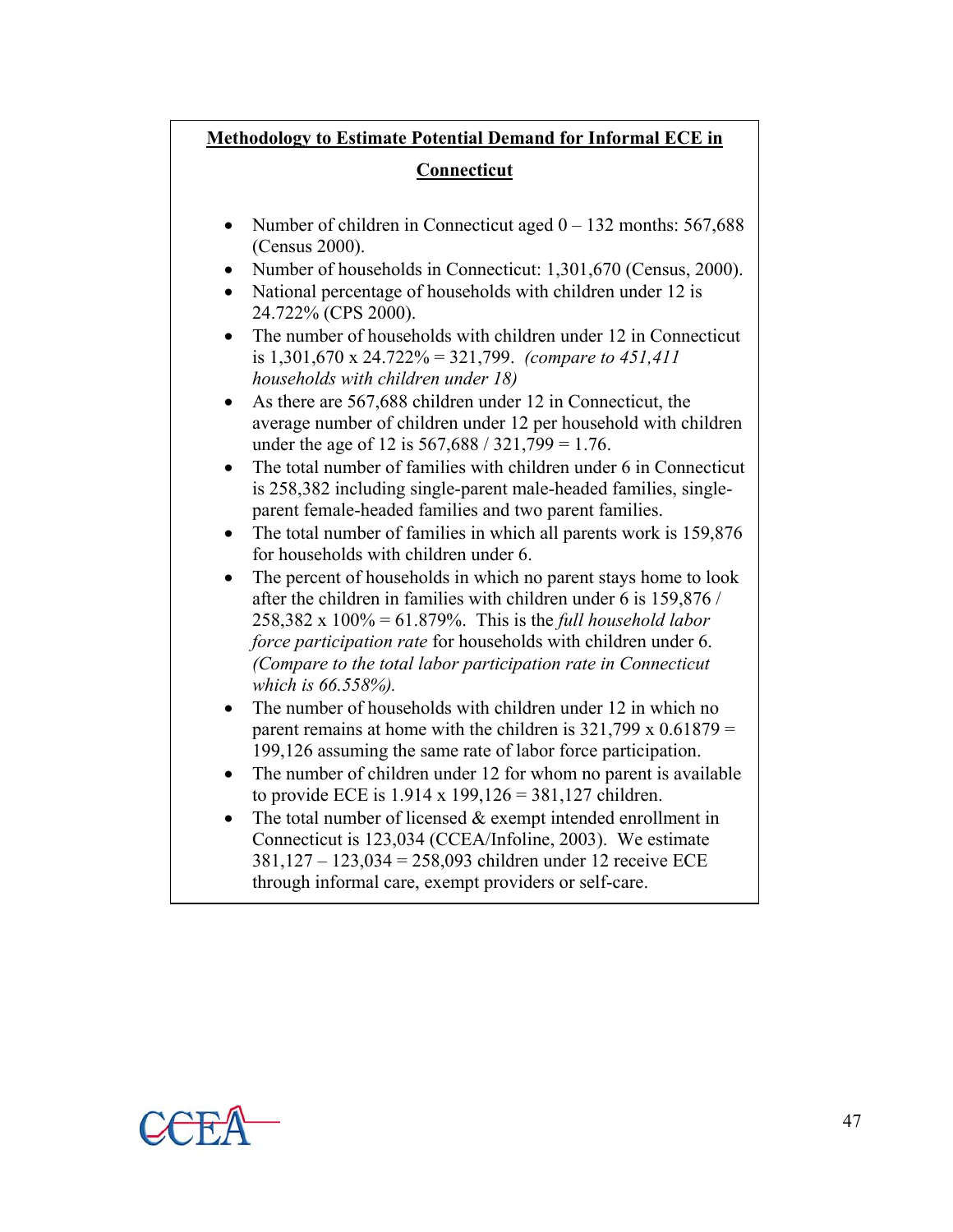# Appendix IV: Connecticut Child Population by Town (2000)

|                                     | < 5 years | 5 to 9 yrs | 10 to 14 yrs |
|-------------------------------------|-----------|------------|--------------|
| Connecticut                         | 223,344   | 244,144    | 241,587      |
|                                     |           |            |              |
|                                     |           |            |              |
| Andover town, Tolland County        | 231       | 242        | 227          |
| Ansonia town, New Haven County      | 1,281     | 1,298      | 1,215        |
| Ashford town, Windham County        | 250       | 292        | 328          |
| Avon town, Hartford County          | 1,018     | 1,295      | 1,184        |
| Barkhamsted town, Litchfield County | 190       | 263        | 258          |
| Beacon Falls town, New Haven County | 343       | 356        | 390          |
| Berlin town, Hartford County        | 1,022     | 1,267      | 1,402        |
| Bethany town, New Haven County      | 323       | 409        | 417          |
| Bethel town, Fairfield County       | 1,254     | 1,416      | 1,418        |
| Bethlehem town, Litchfield County   | 171       | 253        | 267          |
| Bloomfield town, Hartford County    | 1,012     | 1,151      | 1,326        |
| Bolton town, Tolland County         | 306       | 354        | 446          |
| Bozrah town, New London County      | 128       | 160        | 168          |
| Branford town, New Haven County     | 1,561     | 1,647      | 1,764        |
| Bridgeport town, Fairfield County   | 11,397    | 11,489     | 10,696       |
| Bridgewater town, Litchfield County | 76        | 106        | 140          |
| Bristol town, Hartford County       | 3,761     | 3,931      | 3,988        |
| Brookfield town, Fairfield County   | 1,023     | 1,335      | 1,271        |
| Brooklyn town, Windham County       | 375       | 490        | 530          |
| Burlington town, Hartford County    | 605       | 669        | 677          |
| Canaan town, Litchfield County      | 58        | 62         | 70           |
| Canterbury town, Windham County     | 250       | 314        | 392          |
| Canton town, Hartford County        | 576       | 670        | 644          |
| Chaplin town, Windham County        | 151       | 161        | 159          |
| Cheshire town, New Haven County     | 1,648     | 2,028      | 2,137        |
| Chester town, Middlesex County      | 237       | 220        | 241          |
| Clinton town, Middlesex County      | 847       | 959        | 928          |
| Colchester town, New London County  | 1,242     | 1,317      | 1,190        |
| Colebrook town, Litchfield County   | 91        | 104        | 120          |
| Columbia town, Tolland County       | 327       | 398        | 385          |
| Cornwall town, Litchfield County    | 69        | 102        | 123          |
| Coventry town, Tolland County       | 823       | 840        | 946          |
| Cromwell town, Middlesex County     | 697       | 739        | 840          |
| Danbury town, Fairfield County      | 4,900     | 4,540      | 4,281        |
| Darien town, Fairfield County       | 2,028     | 2,059      | 1,578        |
| Deep River town, Middlesex County   | 242       | 330        | 333          |
| Derby town, New Haven County        | 758       | 795        | 727          |
| Durham town, Middlesex County       | 454       | 548        | 591          |
| East Granby town, Hartford County   | 325       | 349        | 383          |
| East Haddam town, Middlesex County  | 580       | 613        | 588          |
| East Hampton town, Middlesex County | 701       | 824        | 812          |
| East Hartford town, Hartford County | 3,223     | 3,460      | 3,367        |
| East Haven town, New Haven County   | 1,639     | 1,722      | 1,910        |
|                                     |           |            |              |

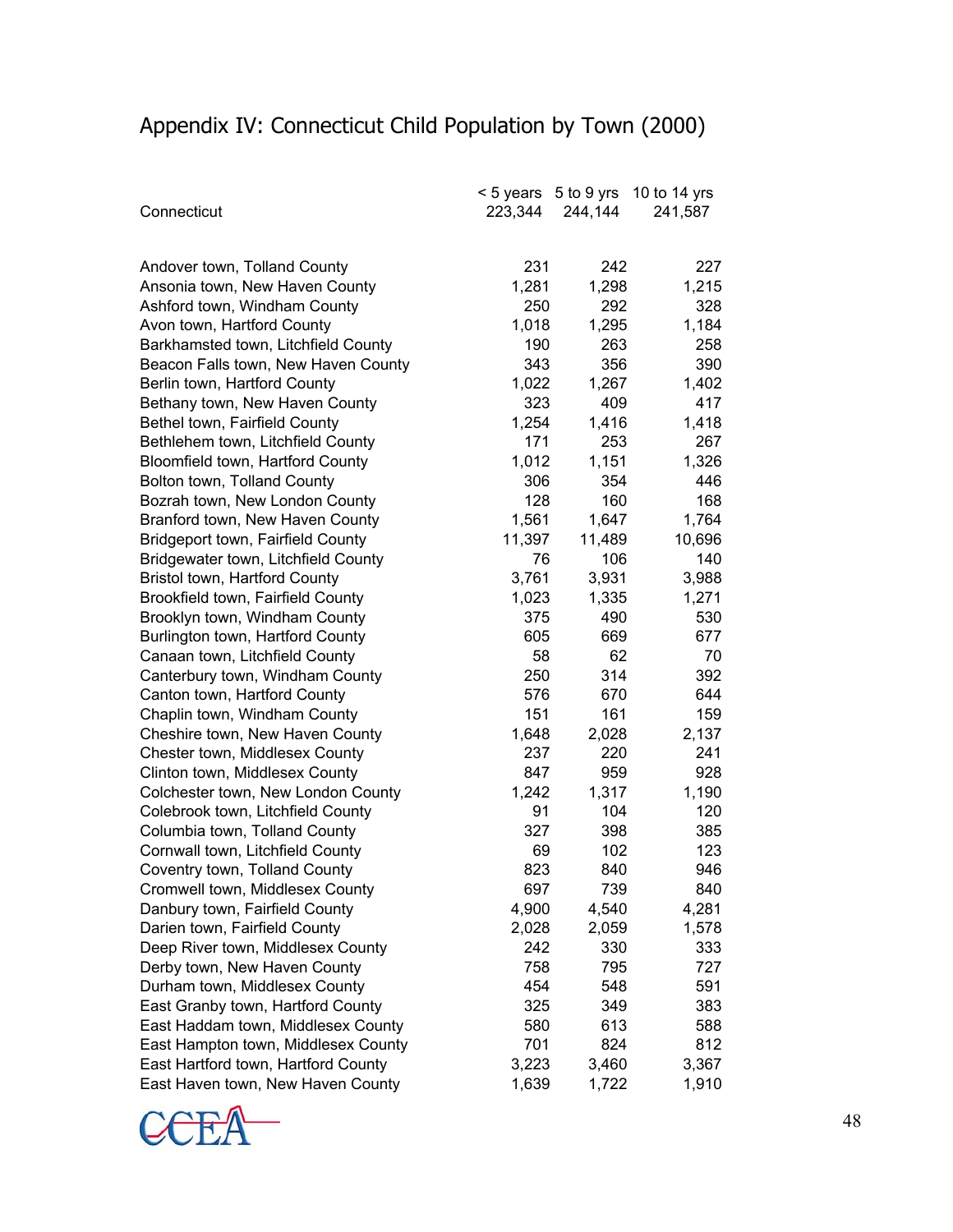East Lyme town, New London County East Windsor town, Hartford County Eastford town, Windham County Easton town, Fairfield County Ellington town, Tolland County Enfield town, Hartford County Essex town, Middlesex County Fairfield town, Fairfield County Farmington town, Hartford County Franklin town, New London County Glastonbury town, Hartford County Goshen town, Litchfield County Granby town, Hartford County, Greenwich town, Fairfield County, Griswold town, New London County, Groton town, New London County, Guilford town, New Haven County, Haddam town, Middlesex County, Hamden town, New Haven County, Hampton town, Windham County, Hartford town, Hartford County, Hartland town, Hartford County, Harwinton town, Litchfield County, Hebron town, Tolland County, Kent town, Litchfield County, Killingly town, Windham County, Killingworth town, Middlesex County, Lebanon town, New London County, Ledyard town, New London County, Lisbon town, New London County, Litchfield town, Litchfield County, Lyme town, New London County, Madison town, New Haven County, Manchester town, Hartford County, Mansfield town, Tolland County, Marlborough town, Hartford County, Meriden town, New Haven County, Middlebury town, New Haven County, Middlefield town, Middlesex County, Middletown town, Middlesex County, Milford town, New Haven County, Monroe town, Fairfield County, Montville town, New London County, Morris town, Litchfield County, Naugatuck town, New Haven County, New Britain town, Hartford County, New Canaan town, Fairfield County, New Fairfield town, Fairfield County, New Hartford town, Litchfield County, New Haven town, New Haven County, New London town, New London County,

| 887    | 1,137  | 1,270 |
|--------|--------|-------|
| 559    | 591    | 689   |
| 96     | 131    | 118   |
| 560    | 630    | 609   |
|        |        |       |
| 827    | 932    | 977   |
| 2,529  | 2,927  | 3,071 |
| 423    | 414    | 374   |
| 4,101  | 3,979  | 3,676 |
| 1,348  | 1,661  | 1,796 |
| 99     | 119    | 132   |
|        | 2,603  |       |
| 2,248  |        | 2,393 |
| 140    | 164    | 192   |
| 718    | 854    | 797   |
| 4,294  | 4,956  | 4,278 |
| 625    | 814    | 845   |
| 3,220  | 2,959  | 2,497 |
| 1,287  | 1,514  | 1,628 |
| 412    | 529    | 511   |
|        |        |       |
| 3,038  | 3,396  | 3,428 |
| 104    | 129    | 143   |
| 10,116 | 10,746 | 9,959 |
| 110    | 150    | 181   |
| 303    | 360    | 427   |
| 782    | 693    | 746   |
| 180    | 203    | 186   |
| 1,016  |        |       |
|        | 1,186  | 1,315 |
| 454    | 507    | 437   |
| 447    | 527    | 560   |
| 916    | 1,182  | 1,292 |
| 253    | 300    | 315   |
| 414    | 619    | 662   |
| 106    | 101    | 133   |
| 1,193  | 1,569  | 1,473 |
|        |        |       |
| 3,452  | 3,492  | 3,542 |
| 600    | 786    | 858   |
| 380    | 455    | 480   |
| 4,143  | 4,338  | 4,182 |
| 347    | 452    | 490   |
| 236    | 307    | 344   |
| 2,811  | 2,647  | 2,450 |
| 3,130  | 3,210  | 3,422 |
|        |        |       |
| 1,440  | 1,677  | 1,652 |
| 1,016  | 1,261  | 1,334 |
| 129    | 148    | 184   |
| 2,144  | 2,323  | 2,465 |
| 4,754  | 5,051  | 4,816 |
| 1,552  | 1,959  | 1,689 |
| 1,088  | 1,245  | 1,213 |
| 409    | 489    | 515   |
|        |        |       |
| 8,749  | 9,051  | 8,792 |
| 1,709  | 1,682  | 1,624 |

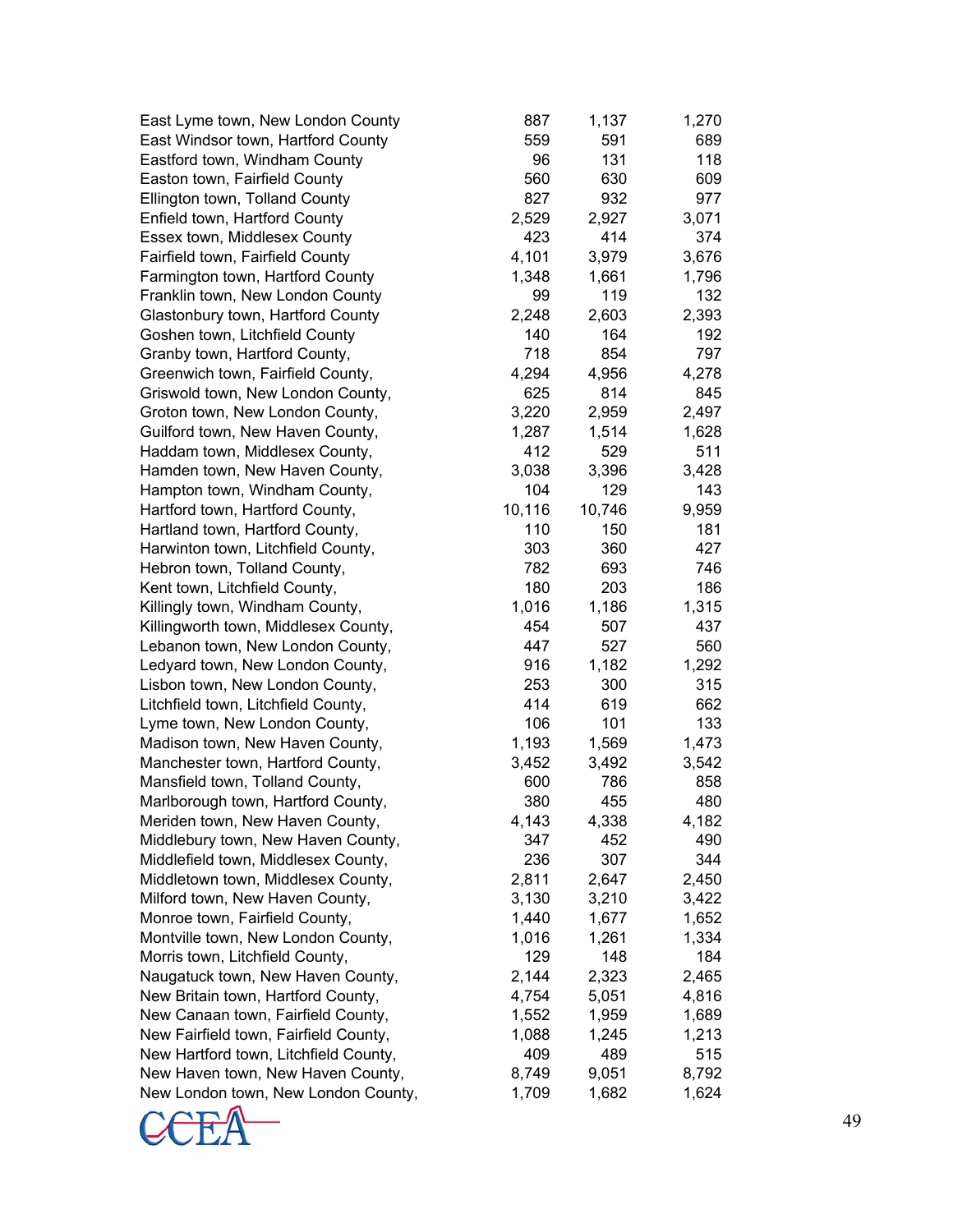| New Milford town, Litchfield County,      | 1,932 | 2,194 | 2,204 |
|-------------------------------------------|-------|-------|-------|
| Newington town, Hartford County,          | 1,530 | 1,760 | 1,790 |
| Newtown town, Fairfield County,           | 2,022 | 2,151 | 2,104 |
| Norfolk town, Litchfield County,          | 105   | 120   | 113   |
| North Branford town, New Haven County,    | 904   | 1,044 | 1,037 |
| North Canaan town, Litchfield County,     | 169   | 221   | 232   |
|                                           | 1,261 | 1,459 | 1,589 |
| North Haven town, New Haven County,       | 287   |       |       |
| North Stonington town, New London County, |       | 330   | 376   |
| Norwalk town, Fairfield County,           | 5,689 | 5,373 | 4,724 |
| Norwich town, New London County           | 2,317 | 2,461 | 2,497 |
| Old Lyme town, New London County          | 424   | 544   | 547   |
| Old Saybrook town, Middlesex County       | 589   | 690   | 624   |
| Orange town, New Haven County             | 728   | 944   | 1,026 |
| Oxford town, New Haven County             | 650   | 762   | 807   |
| Plainfield town, Windham County           | 951   | 1,151 | 1,142 |
| Plainville town, Hartford County          | 852   | 1,077 | 1,138 |
| Plymouth town, Litchfield County          | 710   | 820   | 954   |
| Pomfret town, Windham County              | 224   | 289   | 324   |
| Portland town, Middlesex County           | 608   | 700   | 588   |
| Preston town, New London County           | 213   | 292   | 328   |
| Prospect town, New Haven County           | 561   | 593   | 675   |
| Putnam town, Windham County               | 527   | 554   | 642   |
| Redding town, Fairfield County            | 582   | 702   | 763   |
| Ridgefield town, Fairfield County         | 1,913 | 2,260 | 2,074 |
| Rocky Hill town, Hartford County          | 917   | 971   | 1,085 |
| Roxbury town, Litchfield County           | 107   | 119   | 171   |
| Salem town, New London County             | 256   | 357   | 355   |
| Salisbury town, Litchfield County         | 145   | 239   | 340   |
| Scotland town, Windham County             | 113   | 111   | 149   |
| Seymour town, New Haven County            | 902   | 1,054 | 1,089 |
| Sharon town, Litchfield County            | 117   | 183   | 208   |
| Shelton town, Fairfield County            | 2,347 | 2,509 | 2,657 |
| Sherman town, Fairfield County            | 247   | 305   | 309   |
| Simsbury town, Hartford County            | 1,666 | 2,027 | 2,069 |
| Somers town, Tolland County               | 448   | 613   | 714   |
| South Windsor town, Hartford County       | 1,540 | 2,022 | 2,034 |
| Southbury town, New Haven County          | 980   | 1,255 | 1,351 |
| Southington town, Hartford County         | 2,399 | 2,599 | 2,855 |
| Sprague town, New London County           | 147   | 256   | 245   |
| Stafford town, Tolland County             | 721   | 792   | 850   |
| Stamford town, Fairfield County           | 8,108 | 7,452 | 6,704 |
| Sterling town, Windham County             | 224   | 265   | 252   |
| Stonington town, New London County        | 993   | 1,100 | 1,151 |
| Stratford town, Fairfield County          | 2,983 | 3,321 | 3,410 |
| Suffield town, Hartford County            | 712   | 860   | 916   |
| Thomaston town, Litchfield County         | 435   | 575   | 571   |
| Thompson town, Windham County             | 513   | 620   | 674   |
| Tolland town, Tolland County              | 992   | 1,059 | 1,097 |
| Torrington town, Litchfield County        | 2,107 | 2,280 | 2,381 |
| Trumbull town, Fairfield County           | 2,366 | 2,601 | 2,606 |
| Union town, Tolland County                | 48    | 41    | 37    |

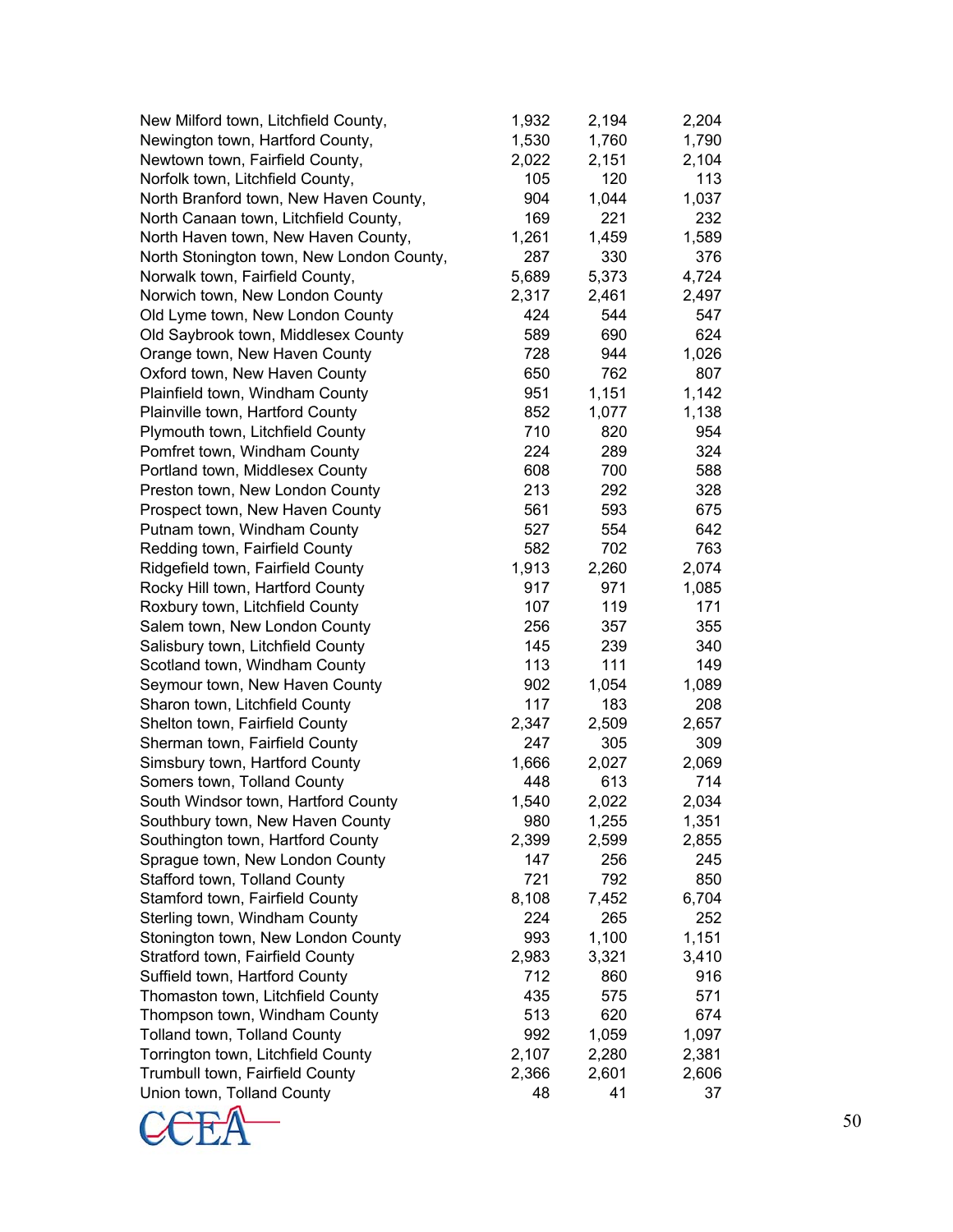| Vernon town, Tolland County         |               | 1,713   | 1,776   | 1,744   |         |
|-------------------------------------|---------------|---------|---------|---------|---------|
| Voluntown town, New London County   |               | 156     | 212     | 189     |         |
| Wallingford town, New Haven County  |               | 2,612   | 2,998   | 3,012   |         |
| Warren town, Litchfield County      |               | 69      | 89      | 78      |         |
| Washington town, Litchfield County  |               | 152     | 246     | 317     |         |
| Waterbury town, New Haven County    |               | 8,176   | 8,415   | 7,681   |         |
| Waterford town, New London County   |               | 938     | 1,221   | 1,291   |         |
| Watertown town, Litchfield County   |               | 1,257   | 1,542   | 1,644   |         |
| West Hartford town, Hartford County |               | 3,621   | 3,942   | 4,070   |         |
| West Haven town, New Haven County   |               | 3,270   | 3,425   | 3,502   |         |
| Westbrook town, Middlesex County    |               | 341     | 394     | 413     |         |
| Weston town, Fairfield County       |               | 801     | 1,128   | 963     |         |
| Westport town, Fairfield County     |               | 1,920   | 2,372   | 1,954   |         |
| Wethersfield town, Hartford County  |               | 1,388   | 1,512   | 1,553   |         |
| Willington town, Tolland County     |               | 285     | 315     | 404     |         |
| Wilton town, Fairfield County       |               | 1,390   | 1,748   | 1,653   |         |
| Winchester town, Litchfield County  |               | 610     | 688     | 763     |         |
| Windham town, Windham County        |               | 1,474   | 1,505   | 1,433   |         |
| Windsor Locks town, Hartford County |               | 710     | 802     | 863     |         |
| Windsor town, Hartford County       |               | 1,692   | 1,925   | 2,095   |         |
| Wolcott town, New Haven County      |               | 958     | 1,164   | 1,233   |         |
| Woodbridge town, New Haven County   |               | 508     | 732     | 828     |         |
| Woodbury town, Litchfield County    |               | 539     | 653     | 696     |         |
| Woodstock town, Windham County      |               | 396     | 531     | 611     |         |
|                                     | <b>Totals</b> | 223,344 | 244,144 | 241,587 | 709,075 |
|                                     |               |         |         |         |         |

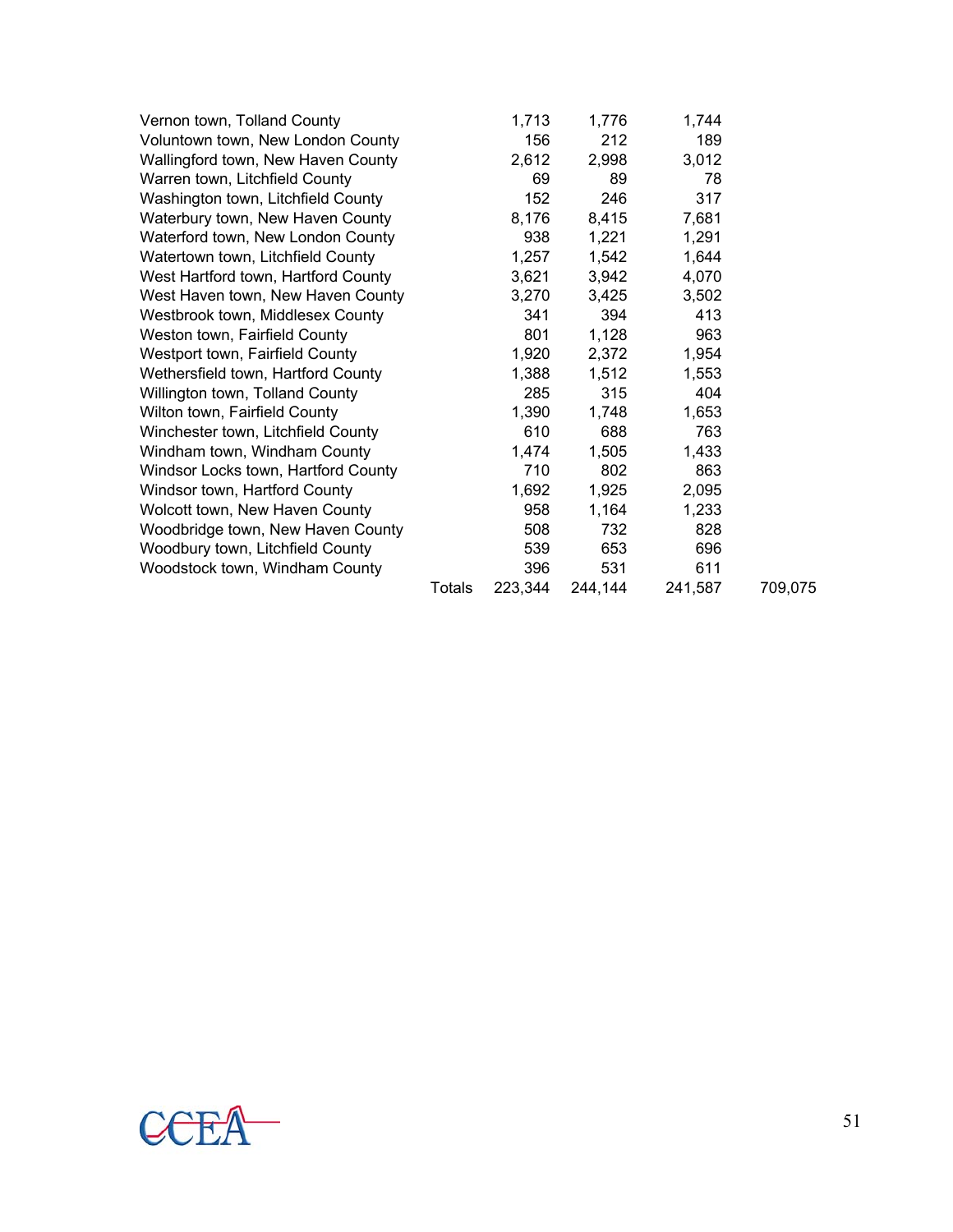Appendix V: ECE Labor Force Occupational Profile

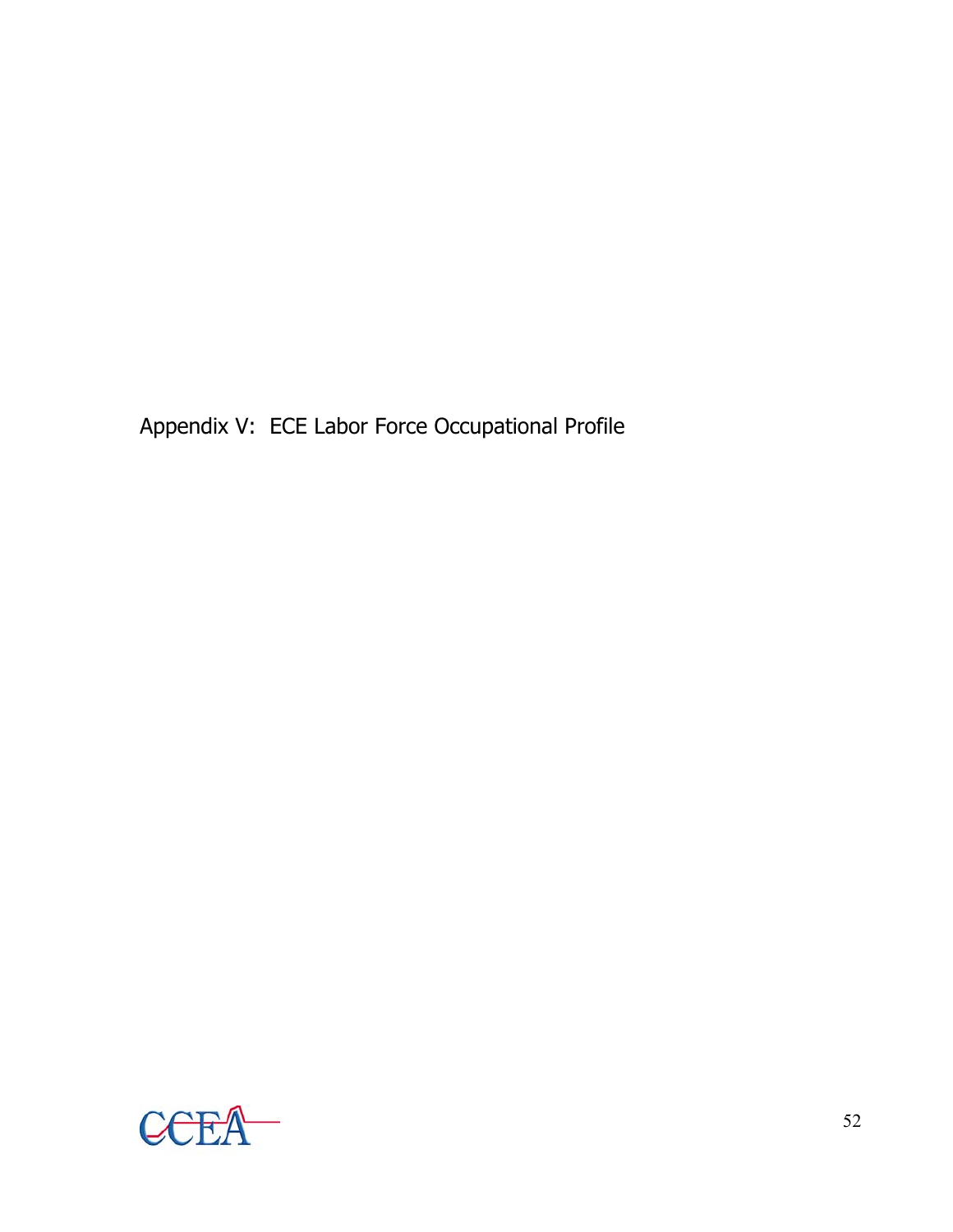#### **Table V.1: Connecticut's ECE Worker Profile**

|                                                  |                        |       | Average       |        | <b>Entry</b> |                   |       |
|--------------------------------------------------|------------------------|-------|---------------|--------|--------------|-------------------|-------|
|                                                  | <b>Employment Mid-</b> |       | <b>Hourly</b> | Annual | Level        | <b>Wage Range</b> |       |
| <b>Occupational Title</b>                        |                        | Wage  |               |        |              |                   |       |
| General and Operations Managers                  | N/A                    | 26.23 | 28.99         | 60,303 | 18.55        | 16.17             | 51.70 |
| <b>Administrative Services Managers</b>          | 20                     | 14.00 | 14.57         | 30,307 | 10.07        | 9.61              | 21.14 |
| Education Administrators, Preschool and ECE      | 390                    | 16.45 | 18.29         | 38,034 | 12.00        | 11.74             | 27.91 |
| Center/Program                                   |                        |       |               |        |              |                   |       |
| Medical and Health Services Managers             | 10                     | 27.58 | 27.71         | 57,637 | 22.45        | 20.53             | 36.15 |
| Social and Community Service Managers            | 20                     | 22.87 | 26.77         | 55,677 | 19.78        | 18.78             | 46.49 |
| <b>Mental Health Counselors</b>                  |                        | 11.22 | 12.28         | 25,539 | 10.05        | 9.42              | 17.19 |
| Child, Family, and School Social Workers         | 20                     | 16.87 | 16.98         | 35,319 | 12.95        | 10.98             | 22.12 |
| Social and Human Service Assistants              | 80                     | 12.75 | 13.61         | 28,304 | 10.78        | 10.11             | 19.83 |
| Preschool Teachers, Except Special Education     | 5470                   | 9.71  | 10.31         | 21,452 | 7.76         | 7.38              | 14.35 |
| Kindergarten Teachers, Except Special            | 110                    | N/A   | N/A           | 35,147 | N/A          | N/A               | N/A   |
| Education                                        |                        |       |               |        |              |                   |       |
| Special Education Teachers, Preschool,           | N/A                    | N/A   | N/A           | 55,409 | N/A          | N/A               | N/A   |
| Kindergarten, and Elementary School              |                        |       |               |        |              |                   |       |
| <b>Instructional Coordinators</b>                | 10                     | 18.15 | 18.74         | 38,979 | 14.73        | 13.68             | 24.78 |
| <b>Teacher Assistants</b>                        | 3000                   | N/A   | N/A           | 21,335 | N/A          | N/A               | N/A   |
| <b>Registered Nurses</b><br>$\sim$ $\sim$ $\sim$ | 60                     | 26.89 | 27.65         | 57,513 | 15.89        | 8.79              | 48.96 |

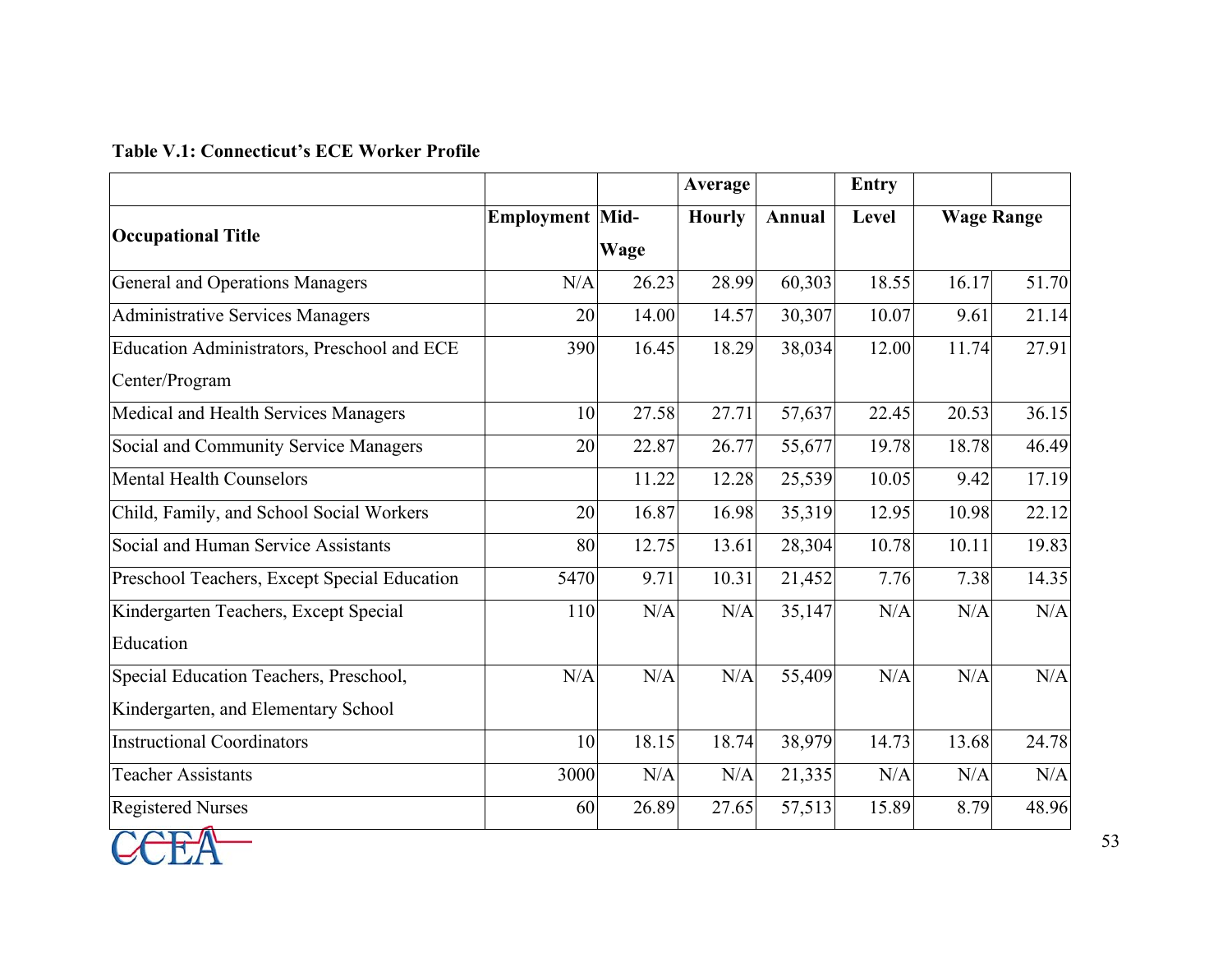| Speech-Language Pathologists                    | 10   | 46.19 | 46.42 | 96,564 | 42.27 | 39.60 | 57.68 |
|-------------------------------------------------|------|-------|-------|--------|-------|-------|-------|
| Cooks, Institution and Cafeteria                | 80   | 10.40 | 10.65 | 22,149 | 9.17  | 8.48  | 13.39 |
| <b>Food Preparation Workers</b>                 | 20   | 9.51  | 9.13  | 18,989 | 6.84  | 6.71  | 11.17 |
| Janitors and Cleaners, Except Maids and         | 50   | 10.75 | 10.76 | 22,385 | 8.20  | 7.12  | 14.22 |
| Housekeeping Cleaners                           |      |       |       |        |       |       |       |
| First-Line Supervisors/Managers of Personal     | N/A  | 15.03 | 15.17 | 31,557 | 12.31 | 11.79 | 19.90 |
| Service Workers                                 |      |       |       |        |       |       |       |
| <b>ECE Workers</b>                              | 1440 | 8.25  | 8.59  | 17,861 | 7.19  | 6.76  | 10.99 |
| <b>Recreation Workers</b>                       | N/A  | 8.72  | 10.70 | 22,245 | 8.02  | 7.44  | 17.10 |
| First-Line Supervisors/Managers of Office and   | 20   | 14.48 | 16.18 | 33,651 | 12.08 | 11.31 | 25.40 |
| <b>Administrative Support Workers</b>           |      |       |       |        |       |       |       |
| Bookkeeping, Accounting, and Auditing Clerks    | 40   | 12.81 | 14.09 | 29,302 | 10.28 | 9.76  | 21.69 |
| <b>Executive Secretaries and Administrative</b> | 30   | 13.58 | 14.90 | 31,003 | 12.90 | 11.98 | 17.76 |
| Assistants                                      |      |       |       |        |       |       |       |
| Secretaries, Except Legal, Medical, and         | 40   | 12.44 | 12.29 | 25,561 | 10.49 | 9.85  | 14.48 |
| Executive                                       |      |       |       |        |       |       |       |
| Office Clerks, General                          | 50   | 8.79  | 8.91  | 18,521 | 7.69  | 7.16  | 10.98 |
| Bus Drivers, School                             | 30   | 9.88  | 9.84  | 20,471 | 8.38  | 7.94  | 11.69 |

N/A – data suppressed to maintain confidentiality

Source: Connecticut Department of Labor